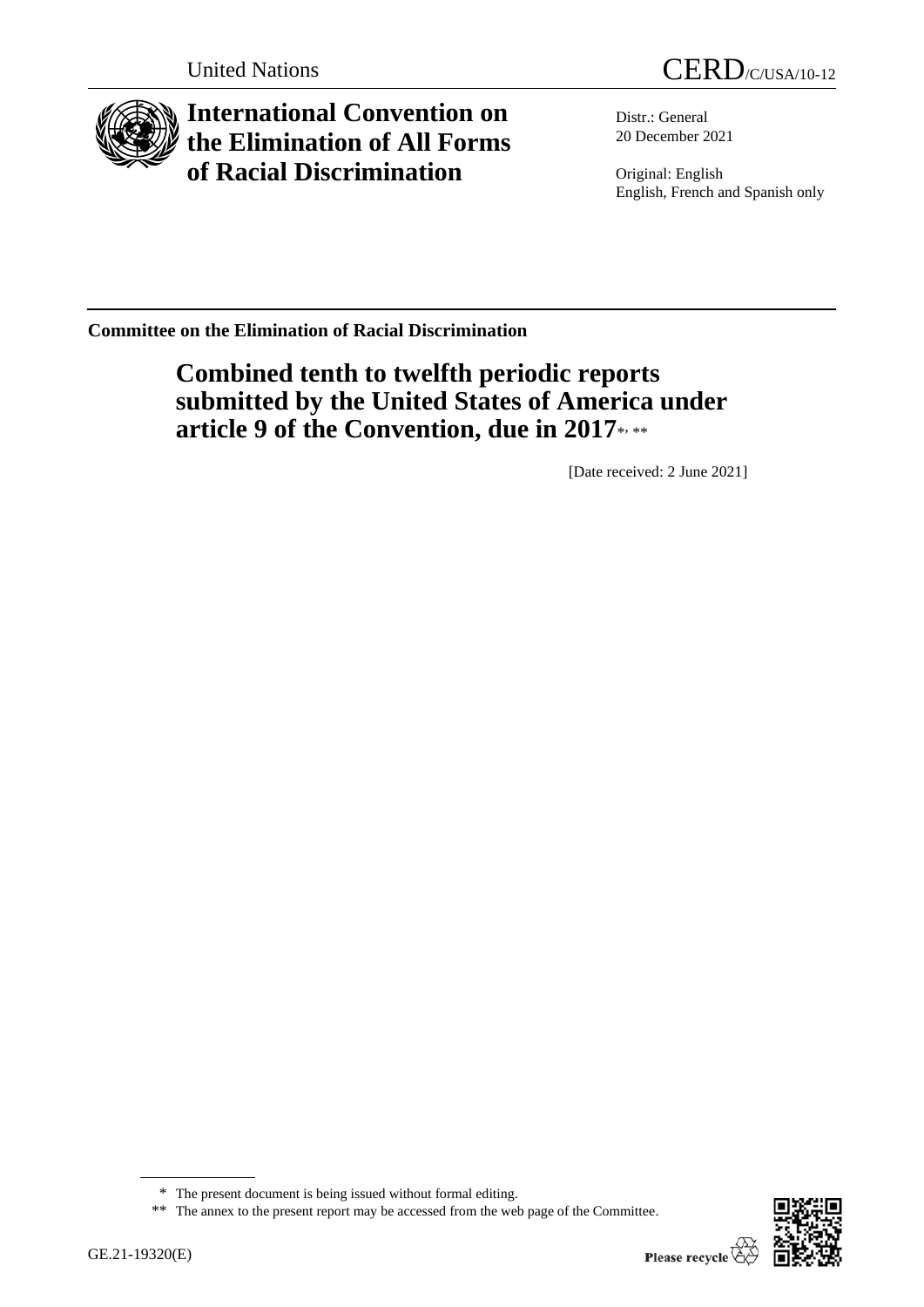1. The Government of the United States of America welcomes the opportunity to submit this report, which, along with the Common Core Document and Annex, responds to the Committee's Request for the tenth, eleventh, and twelfth periodic reports of the United States under article 9 of the International Convention on the Elimination of All Forms of Racial Discrimination ("CERD" or "Convention"). A list of acronyms is included in Annex 1 to this report. This report discusses measures giving effect to U.S. undertakings under the CERD and related measures to address racial discrimination in the United States from the date of submission of the previous U.S. periodic report on June 12, 2013 (CERD/C/USA/7-9) ("2013 Report") through the date of submission of the present report. It takes into account the U.S. oral presentation to and productive discussion with the Committee on August 13-14, 2014, the Committee's Concluding Observations of September 25, 2014 (CERD/C/USA/CO/7-9) ("Concluding Observations"), the one-year U.S. follow-up report submitted on September 21, 2015, the Committee's letter of May 24, 2016, and the Committee's letter of June 12, 2020. This report was prepared by the Department of State (DOS) with extensive input and assistance from a range of federal departments and agencies. Input was also solicited from non-governmental organizations (NGOs) and public interest groups. Recognizing that work still needs to be done to ensure equality for all, and acknowledging the focus on racial and ethnic equality during the International Decade for People of African Descent, this report shares our efforts and progress in addressing issues related to racial discrimination in the United States.

2. The United States notes the discussion of U.S. reservations, understandings, and declarations to the Convention contained in paras 145 through 173 of the Initial U.S. Report (CERD/C/351/Add.1, October 10, 2000), relating, *inter alia*, to freedom of speech and association and regulation of private conduct. The United States maintains its position regarding all its reservations, understandings, and declarations, and with respect to other issues as discussed in this report.

3. The United States notes that some of the Committee's recommendations fall outside the scope of obligations arising under the Convention. However, in the spirit of cooperation, the United States has included some information on those matters in this report, even where we may not agree that a given request bears directly on obligations under the Convention, as noted below in paras 72, 84, and 121.

4. As explained in para 237 of the Initial U.S. Report and 318 of the 2007 Report (CERD/C/USA/6, October 24, 2007), the United States interprets the Committee's reference to "unjustifiable disparate impact" in General Recommendation XIV consistent with U.S. law to reach race-neutral policies or practices that have an adverse and racially disproportionate impact, unless there is a substantial legitimate justification for the policies or practices and there is no alternative that would achieve the same legitimate purpose with a less adverse impact. As noted below in paragraphs 6, 32, 45, 55, 67, 73, 77, 101, 114, 117, and 123, in the view of the United States, CERD article 2 (1)(c) does not impose obligations contrary to existing U.S. law.

## **Article 1**

5. Applicability of the Convention at the national level (para 5 of the Concluding Observations). Existing U.S. constitutional and statutory law and practice provide protections against racial and ethnic discrimination on the bases covered by article 1 of the Convention in all fields of public endeavor, and provide remedies for those who, despite these protections, become victims of discrimination. For descriptions of relevant U.S. provisions and laws, see sections II and III of the Common Core Document.

6. To the extent this discussion covers matters involving disparate impact, it is the United States' view, as described in para 4 above, that the CERD does not impose obligations contrary to existing U.S. law.

7. On January 20, 2021, President Biden issued Executive Order (EO) 13985 on Advancing Racial Equity and Support for Underserved Communities, instructing the entire federal government to pursue and prioritize a comprehensive approach to affirmatively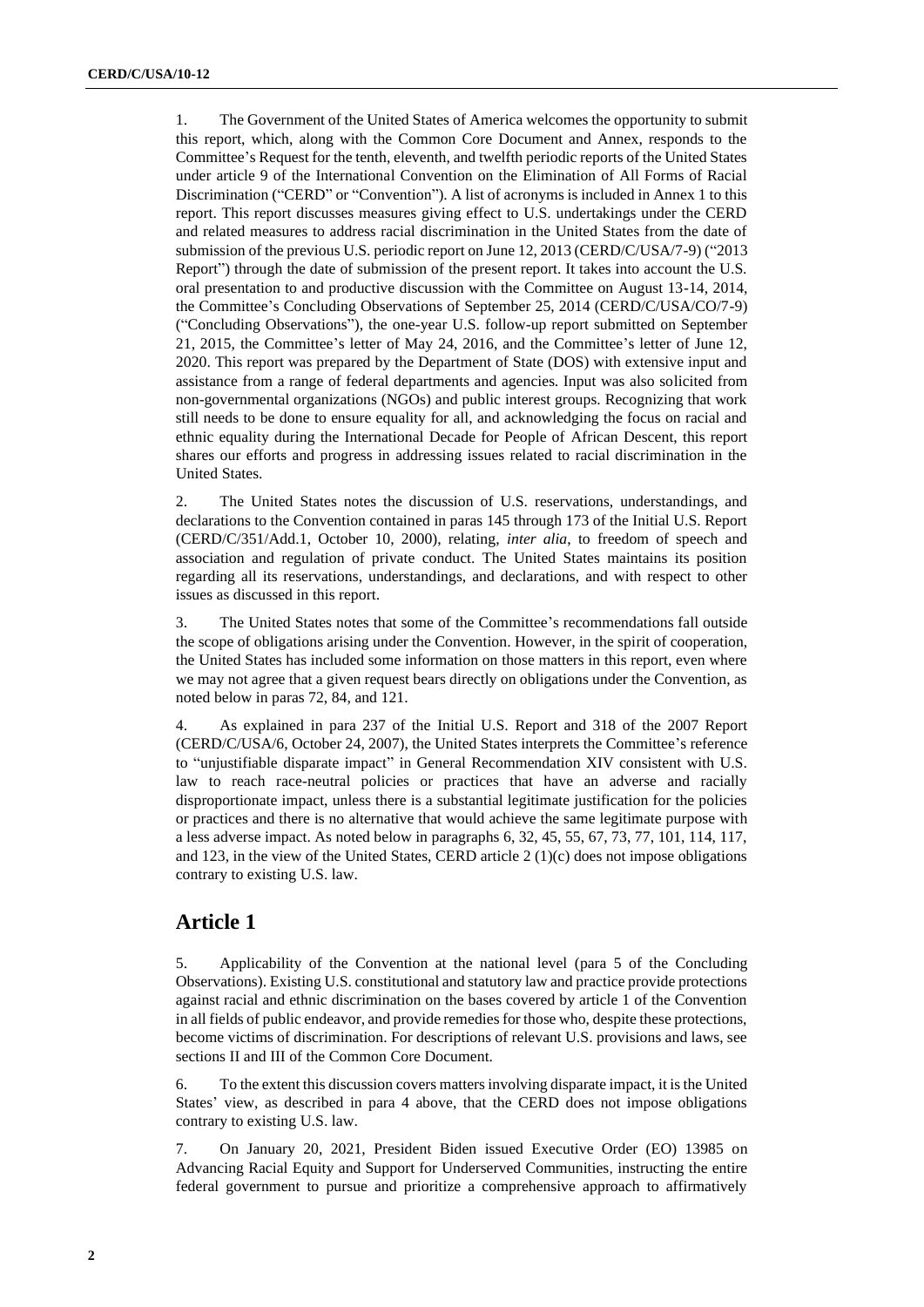advance equity for all, including people of color and others who have been historically underserved, marginalized, and adversely affected by persistent poverty and inequality.

8. Monitoring and enforcement of U.S. laws prohibiting discriminatory disparate impact are actively pursued. For example, in October 2017, the Department of Housing and Urban Development (HUD) resolved a complaint against the State of Maryland after it was alleged that Maryland's approval requirements prevented the placement of Low-Income Housing Tax Credits in predominantly white neighborhoods, thereby limiting housing opportunities for African American and Hispanic communities. Maryland agreed to increase the number of affordable housing units by at least 1,500 units, change the approval criteria, and pay \$225,000 to the Baltimore Regional Housing Campaign. In 2015, the U.S. Supreme Court affirmed that Title VIII of the Civil Rights Act of 1968, the Fair Housing Act (FHA), authorizes disparate impact claims, recognizing that housing discrimination does not have to be intentional to be illegal, and noting, at the same time, that a causal connection to the defendant's policies must be shown, Texas Department of Housing and Community Affairs v. Inclusive Communities Project, Inc., 576 U.S. 519 (2015). On January 26, 2021, President Biden issued a Presidential Memorandum on Redressing Our Nation's and the Federal Government's History of Discriminatory Housing Practices and Policies, instructing HUD to take all steps necessary to examine the effects of its rules on disparate impact and affirmatively furthering fair housing to ensure compliance with HUD's statutory duty to implement the FHA's discriminatory effects standard.

9. The FHA also requires that federal agencies and federal grantees further the purposes of the Act in their programs and activities. HUD complies with this obligation by requiring recipients of certain HUD funding to undertake affirmatively furthering fair housing activities to undo historic patterns of segregation and other types of discrimination, and to afford access to long-denied opportunities.

10. The Equal Employment Opportunity Commission (EEOC), the Department of Justice (DOJ) and the Department of Labor (DOL) Office of Federal Contract Compliance Programs (OFCCP) have also actively pursued disparate impact claims, often in the context of systemic discrimination. From Fiscal Year (FY) 2013 through FY 2020, $\frac{1}{1}$  the EEOC resolved over 2,750 systemic investigations, resulting in monetary recovery of over \$227 million and substantial changes to remedy discrimination and prevent future discriminatory conduct in the workplace. Additionally, in that period, OFCCP resolved 867 discrimination cases with a total financial remedy of \$95,217,582 in back pay, benefits, lump sum, and salary adjustments. In one case resolved in FY 2020, Cisco Systems, Inc. agreed to pay \$2,000,000 in back pay and interest to female, Hispanic, and Black employees to remedy systemic pay violations. Cisco will also devote \$550,000 per year for minimum salary adjustments, totalling at least \$2,750,000 over five years in equity pay adjustments. In FY 2019, OFCCP secured an agreement from Goldman Sachs to pay \$9,995,000 in back pay and interest to approximately 600 affected workers at its corporate headquarters in New York City to resolve findings of race and gender-based compensation discrimination. From 2014 through 2019, DOJ recovered over \$111 million in seven separate disparate impact pattern or practice cases and obtained significant policy changes to prevent future discrimination against employees and applicants. For example, in 2019, DOJ and the EEOC settled lawsuits against the City of Jacksonville, Florida, and its firefighters' union, respectively, challenging the fire department's use of promotional practices that had a disparate impact on African Americans. The consent decree provides for the development of new promotional exams for 10 positions, up to 40 settlement promotion positions for qualified African American firefighters, significant pension awards for qualified African American firefighters, and a \$4.9 million settlement fund for eligible promotion candidates. In addition, in November 2020, DOJ reached a settlement with Baltimore County, Maryland resolving claims that the Baltimore County Police Department discriminated against African American applicants for employment by using hiring examinations that disproportionately excluded African American applicants and were not job-related. The agreement requires the county to pay \$2

<sup>1</sup> The U.S. Fiscal Year (FY) runs from October 1 through 30. Thus, FY 2013 began on October 1, 2012 and FY 2020 ended on September 30, 2020.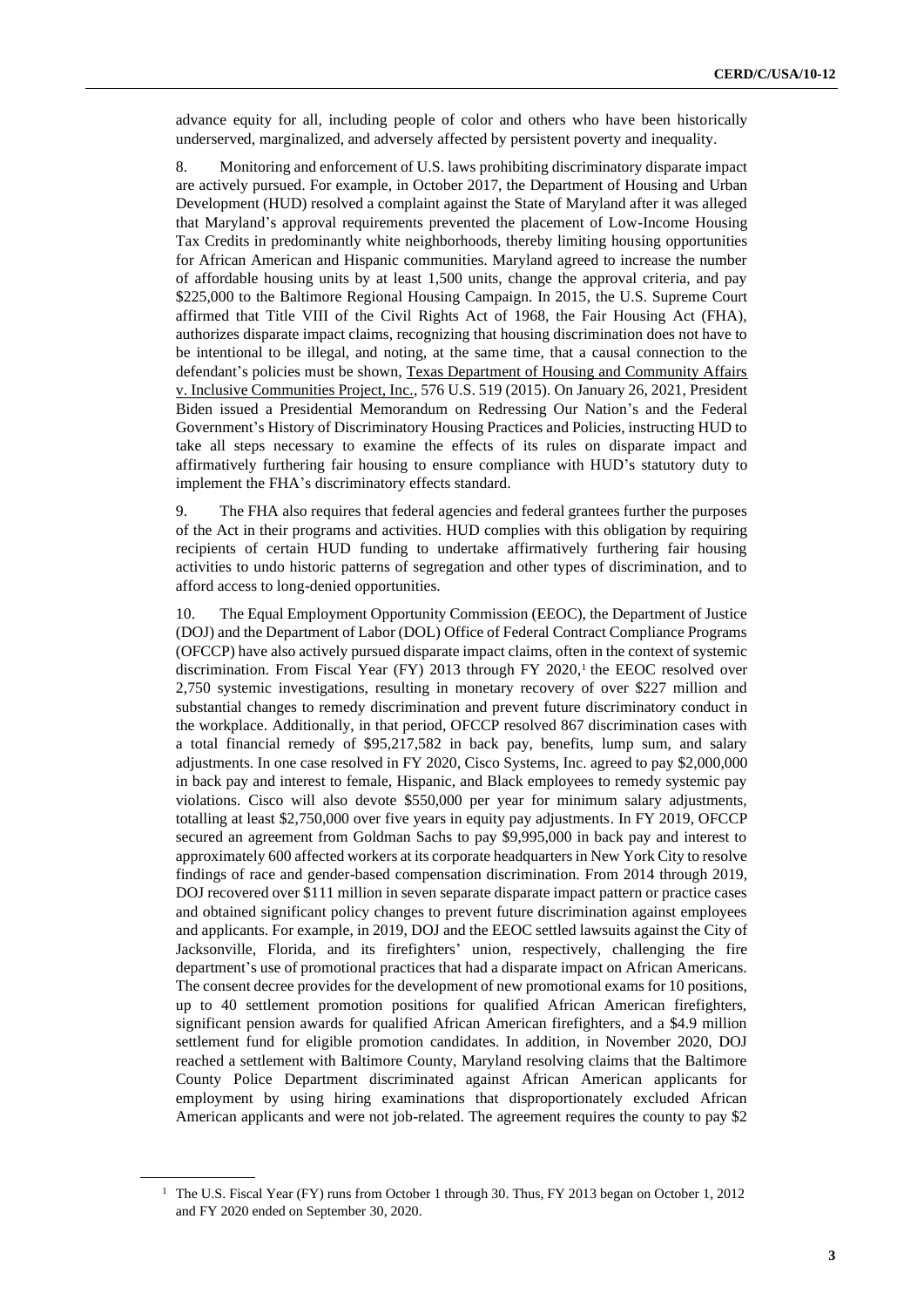million in back pay and hire up to twenty of the previous African American applicants after they demonstrate that they meet current qualifications for hire.

11. The United States' reservation to article 2 concerning application of the Convention to private conduct remains necessary. The United States understands that identification of the rights protected under the Convention by reference in article 1 to the fields of "public life" reflects a distinction between spheres of public conduct that are customarily subject to government regulation, and spheres of private conduct that may not be. At the time it became a party to the CERD, the United States carefully evaluated the treaty to ensure it could fully implement all the obligations it would assume. In this case, the definition of "racial discrimination" under article 1(1) of the Convention, the obligation imposed in article 2(1)(d) to bring to an end all racial discrimination "by any persons, group or organization," and the specific requirements of paragraphs  $2(1)(c)$  and (d) and articles 3 and 5 could be read as requiring States parties to prohibit and punish purely private conduct generally beyond the scope of governmental regulation under U.S. law. For this reason, the United States crafted a formal reservation that U.S. undertakings in this regard are limited by the reach of constitutional and statutory protections under U.S. law as they may exist at any given time. See para 77 of the 2007 Report.

## **Article 2**

12. National human rights institution (para 6 of the Concluding Observations). As discussed in para 31 of the 2013 Report, the United States continues to believe it has in place sufficient multiple and complementary protections and mechanisms to reinforce its ability to guarantee respect for human rights.

13. Special measures (para 7 of the Concluding Observations). Article 2(2) requires States parties to take special measures "when the circumstances so warrant." The decision concerning when such measures are warranted is left to the judgment and discretion of each State Party and, as described in our previous reports, the United States has special measures in place as contemplated by the Convention. The decision concerning what types of measures should be taken is also left to the judgment and discretion of each State Party, and the United States maintains its position that, consistent with the Convention, special measures taken for purposes recognized as compelling by the U. S. Supreme Court may be race-based if the use of race is narrowly tailored to the compelling purpose. See ¶ 33 of the 2013 Report.

14. It continues to be the United States' view that, consistent with its human rights treaty obligations, the United States may adopt and implement appropriately formulated special measures consistent with U.S. constitutional and statutory provisions, and is afforded broad discretion to determine both when circumstances warrant the taking of special measures and how, in such cases, it shall fashion such measures. The U.S. Supreme Court repeatedly has affirmed that universities have a compelling interest in obtaining "the educational benefits that flow from student body diversity," and that it is permissible to consider race as part of a holistic approach to achieving these goals. Grutter v. Bollinger, 539 U.S. 306, 343 (2003); see Fisher v. University of Texas at Austin, 136 S. Ct. 2198 (2016) (upholding the admissions program of the University of Texas, which considered an individual's race as one of several factors). The United States strongly supports diversity in elementary, secondary, and higher education because racially diverse educational environments help prepare all students to succeed.

15. Racial profiling (para 8 of the Concluding Observations). DOJ's Civil Rights Division (CRD) may investigate and bring suit against law enforcement agencies that engage in a pattern or practice of racial profiling in violation of the U.S. Constitution. Between 1994 and January 2021, DOJ opened 70 civil investigations into police departments. As of January 2021, CRD was enforcing 17 settlement agreements. For example, in 2017, CRD reached an agreement with the City of Baltimore, Maryland, that prohibited police officers from engaging in bias-based policing and other unlawful law enforcement conduct, required the police department to revise its impartial policing policy and other policies, and mandated training for officers. After an investigation following a highly publicized police shooting in Ferguson, Missouri, CRD reached agreement with the city in March 2016 resolving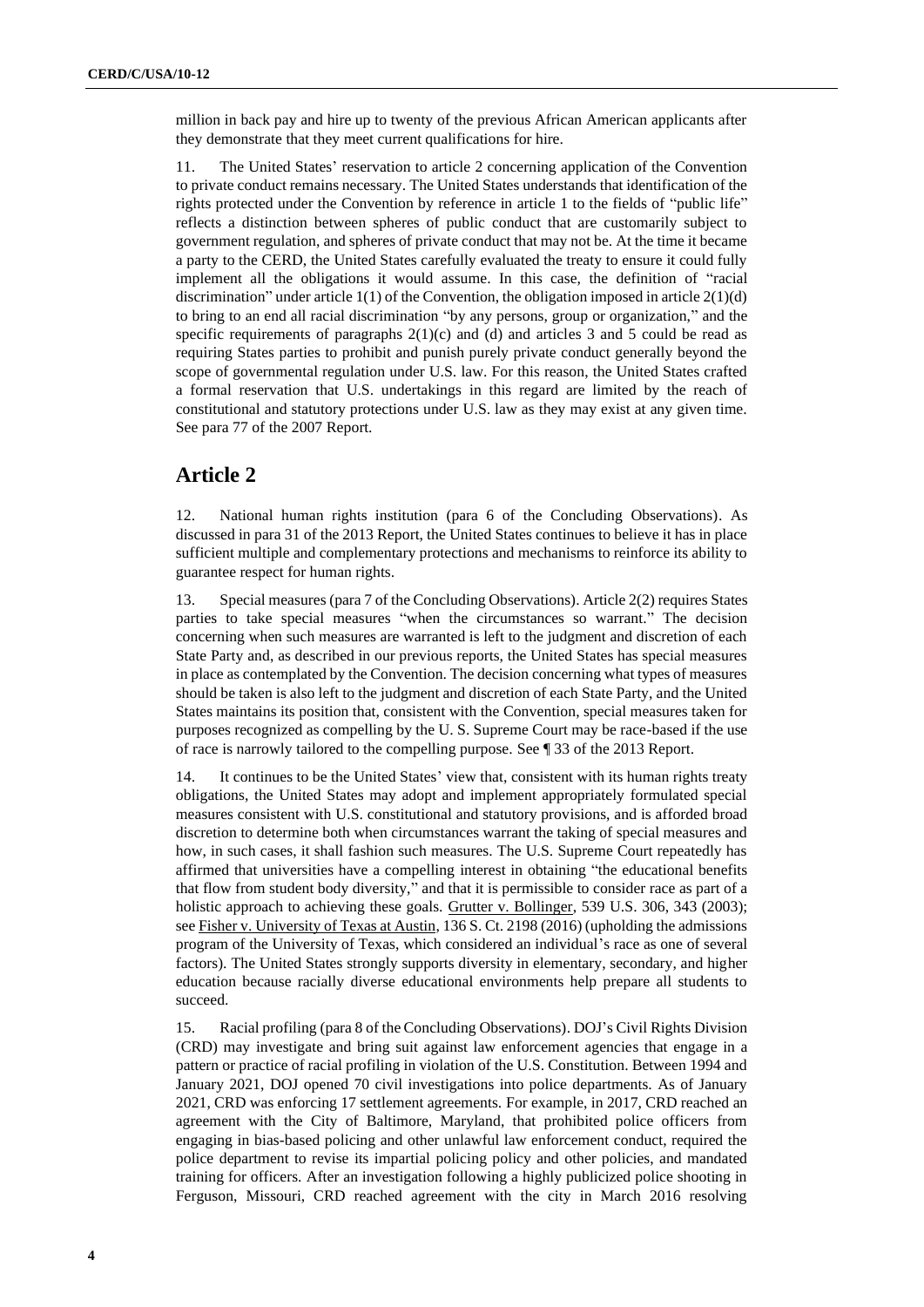allegations of discriminatory policing against African Americans and other unlawful law enforcement conduct. The Ferguson agreement requires significant reforms, including policy revisions; increased training, including training in bias-free policing; robust accountability systems; and enhanced data collection. President Biden has called for the enactment of the George Floyd Justice in Policing Act, a bill that would prohibit racial profiling. In March 2021, the House of Representatives passed the bill through the chamber.

16. On January 20, 2021, President Biden issued Proclamation 10141, Ending Discriminatory Bans on Entry to the United States, which revoked EO 13780 and other proclamations that had prevented certain individuals from entering the United States from primarily Muslim and African countries. President Biden declared that "those actions are a stain on our national conscience and are inconsistent with [the United States'] long history of welcoming people of all faiths and no faith at all."

17. On January 20, 2021 President Biden issued EO 13993, Revision of Civil Immigration Enforcement Policies and Priorities, which articulated the current Administration's baseline values and priorities for enforcement of civil immigration laws. On the same date, the then-Acting Secretary of the Department of Homeland Security (DHS) issued a Department-wide memorandum, Review of and Interim Revision to Civil Immigration Enforcement and Removal Policies and Priorities, which did four things. First, it directed a comprehensive Department-wide review of civil immigration enforcement policies. Second, it established interim civil immigration enforcement priorities related to national security, border security, and public safety. Third, it rescinded several existing policy memoranda issued by the previous administration, which conflicted with the current Administration's values and priorities. Fourth, it directed DHS component agencies to issue interim guidance implementing the revised enforcement priorities.

18. On February 18, 2021, U.S. Immigration and Customs Enforcement (ICE) issued interim guidance on ICE's civil immigration enforcement and removal priorities. The interim guidance focuses the agency's civil immigration enforcement and removal resources on threats to national security, border security, and public safety. The guidance defines which cases are presumed to present such threats and do not require prior approval. The guidance also sets forth a pre-approval process for any civil immigration enforcement action that does not meet the presumption criteria. In addition, the guidance sets forth weekly reporting requirements to ensure coordination and consistency and to inform the development of the Secretary's final enforcement guidelines.

19. DHS policy prohibits racial profiling across all DHS law enforcement, investigation, and screening activities. DHS also adheres, where applicable, to DOJ's 2014 Guidance for Federal Law Enforcement Agencies Regarding the Use of Race, Ethnicity, Gender, National Origin, Religion, Sexual Orientation, or Gender Identity. As part of DHS's commitment to improving policies and operations, ICE is currently reviewing its  $287(g)$  program. The  $287(g)$ program utilizes two models: the jail enforcement model (JEM) and the warrant service officer (WSO) model. JEM authorizes certain state or local law enforcement personnel to identify and process for removal non-citizens with criminal convictions or pending charges who are arrested by state and local law enforcement agencies. WSO authorizes certain state and local law enforcement personnel to serve and execute administrative warrants to incarcerated non-citizens in their agency's jail. ICE is required to provide continuous oversight of partnering state and local law enforcement agencies and to inspect these partnering agencies every two years to ensure compliance with ICE policies and procedures.

20. DOJ conditions receipt of federal financial assistance on assurances from a recipient that it will comply with federal civil rights laws and applicable statutory provisions prohibiting discrimination based on bases such as race, color, and national origin. Recipients of DOJ Office of Justice Programs (OJP) federal financial assistance must sign assurances that they will carry out programs and activities in accordance with civil rights laws, including Title VI of the Civil Rights Act of 1964, which prohibits discrimination based on race, color, or national origin. The assurances also include additional nondiscrimination provisions in Title I of the Omnibus Crime Control and Safe Streets Act of 1968, the Juvenile Justice and Delinquency Prevention Act of 1974, and the Victims of Crime Act of 1984, which are applicable to OJP awards made under these statutes. DHS also conditions federal funding to recipients of financial assistance on nondiscrimination, including a prohibition against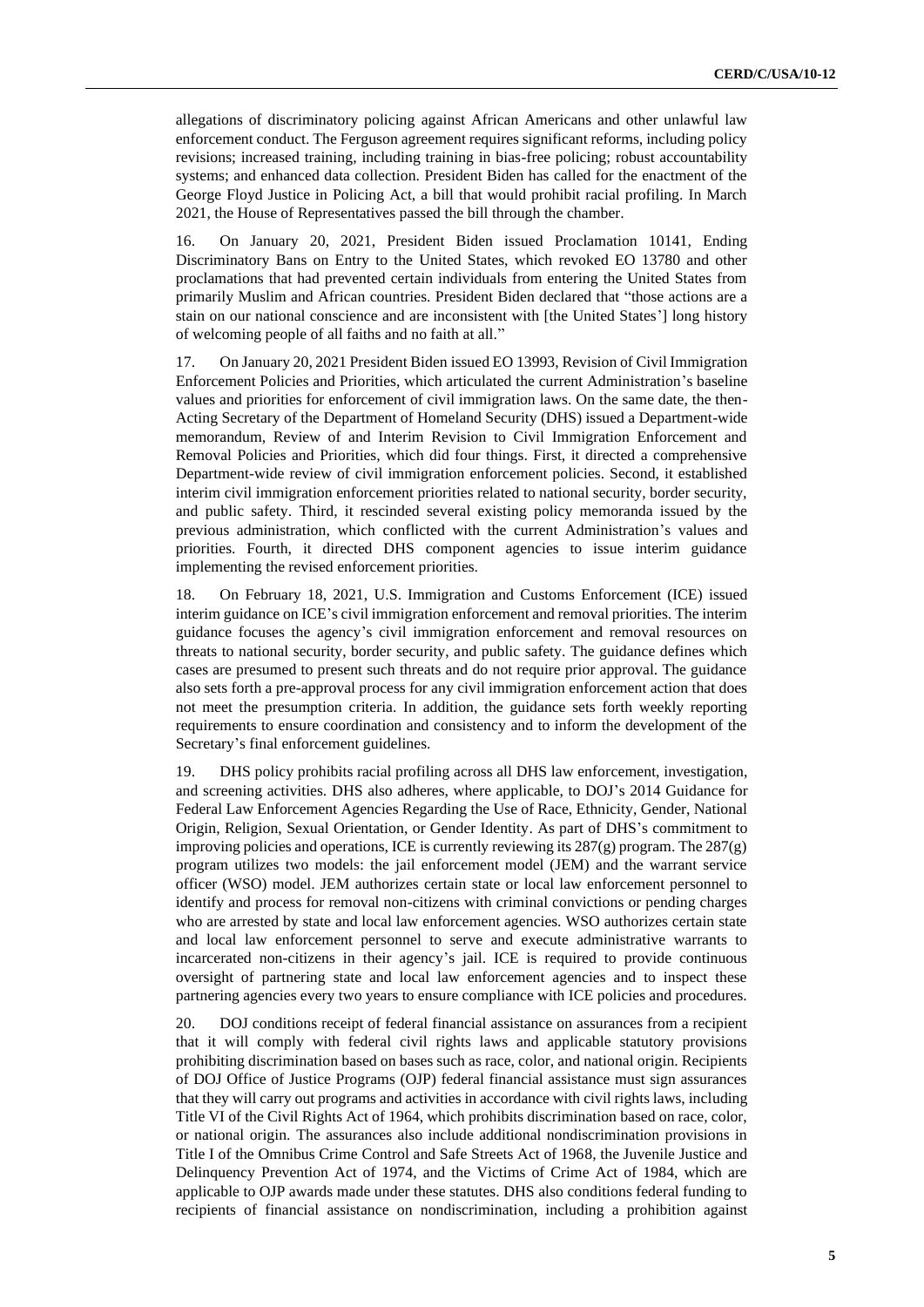discrimination based on race, color, or national origin. Recipients of DHS financial assistance must complete a DHS Civil Rights Evaluation Tool at the time of award.

21. Both OJP's Office for Civil Rights and DHS's Office for Civil Rights and Civil Liberties (CRCL) actively pursue profiling investigations. DHS/CRCL reviews and investigates civil rights and civil liberties complaints filed by the public or reported by reputable news organizations regarding DHS policies and activities and involving a range of alleged abuses, including discrimination based on race and ethnicity as well as discrimination or inappropriate questioning related to entry into the United States. DHS/CRCL has opened 251 complaints alleging discrimination and/or profiling since January 1, 2013.

# **Articles 2 and 4**

22. Racist hate speech and hate crimes (para 9 of the Concluding Observations). Regarding the U.S. reservation to article 4, there has been no change in the view expressed in para 48 of the 2013 Report that the United States cannot accept any obligation that could limit protections for freedoms of expression, peaceful assembly, and association guaranteed in the U.S. Constitution. At the same time, the federal government aggressively prosecutes hate crimes under federal statutes barring violence, attempted violence, threats, and property damage based on racial and other forms of bias. Most states have hate crime laws as well.

23. Federal agencies, including DOJ and DHS, work together to prevent violence and threats meant to intimidate or coerce specific populations on the basis of race, religion, ethnicity and other protected categories. On May 14, 2021 DHS issued a National Terrorism Advisory System Bulletin, which describes a heightened threat environment from domestic violent extremists who have at times been driven by long-standing racial and ethnic tension, including opposition to immigration. Pursuant to executive orders issued in January 2021, DHS/CRCL is leading a DHS-wide Equity Task Force to ensure the principles of racial equity are implemented throughout DHS's policies, programs, and activities.

24. The Federal Bureau of Investigation (FBI) is currently investigating over 200 hate crimes nationwide. Between January 2017 and March 2021, DOJ charged more than 105 defendants involved in committing bias-motivated crimes. During that same time, DOJ has obtained convictions of more than 80 defendants involved in committing bias-motivated crimes. Recent actions include: the February 2020 indictment of a man in Texas on hate crimes and firearms charges in connection with the murder of 23 people and attempted murder of 25 others at a Walmart in El Paso on August 3, 2019, with the indictment alleging that the man uploaded a document to the Internet on the same date stating, "This attack is a response to the Hispanic invasion of Texas"; and the November 2020 sentencing of a Louisiana man to 300 months of imprisonment for intentionally setting fire to three African American churches.

25. DOJ aggressively prosecutes "true threats" of bodily injury based on racial, ethnic, and religious bias, which are not protected by the U.S. Constitution and violate federal hate crime laws. For example, in February 2021, an Indiana man pleaded guilty to making threats to intimidate his Black neighbor, including burning a cross, displaying a swastika and signs with racial slurs, and displaying a machete near the signs. The burning of a cross is a symbol that the Ku Klux Klan and other white supremacists have used historically to threaten violence against African Americans. In February 2019, an Oregon man pleaded guilty to intentionally obstructing parishioners and staff at a Catholic church in Eugene in the free exercise of their religion. The man had vandalized church property and left bullets and a note threatening violence against members of the church staff. In addition, in August 2019, a Virginia man was sentenced to 60 months in prison for a hate crime and for threatening employees of the Arab American Institute.

26. In 2017, DOJ began its Hate Crimes Enforcement and Prevention Initiative, a working group composed of experts from throughout DOJ, including attorneys, FBI officials, program specialists, and experienced federal mediators and trainers. That year, the Initiative held a summit with over 40 diverse community organizations working on hate crimes prevention. In August 2020, DOJ issued a comprehensive report with recommendations and action steps to combat hate crime. DOJ is moving forward on key recommendations in the report,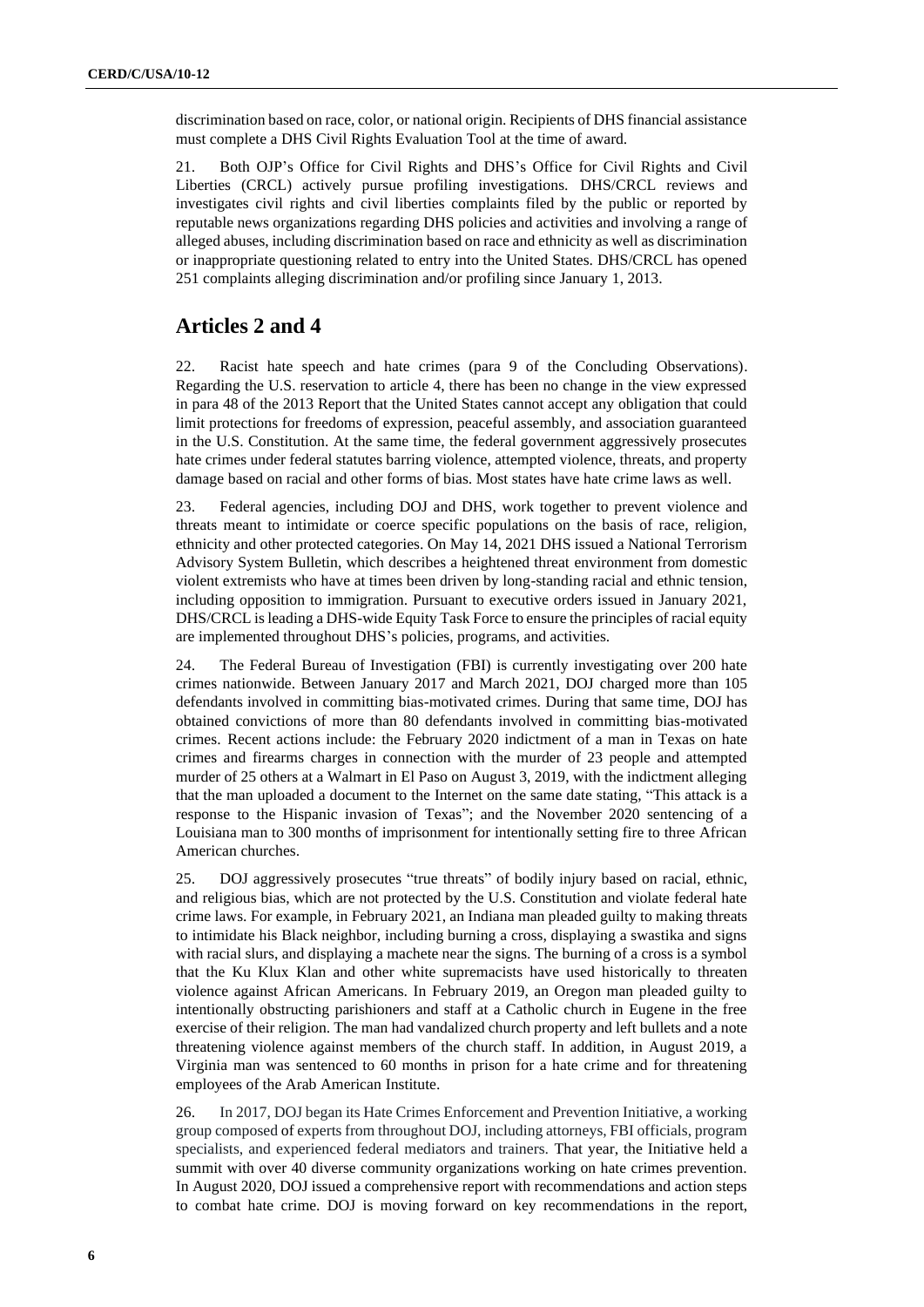including developing a hate crimes training curriculum for law enforcement through the Office of Community Oriented Policing Services' Collaborative Reform Initiative Technical Assistance Center. This training will provide law enforcement with strategies to improve identification of, and responses to, hate crimes; a new outreach and engagement program to develop strong community bonds; and ways to incentivize and reward innovative practices to improve identification and reporting of hate crimes. In October 2018, the Initiative also launched a hate crimes website. Over 1 million people have visited the site, and over 3,700 people have found their way to the FBI's crime reporting portal, [www.justice.gov/hatecrimes.](http://www.justice.gov/hatecrimes) In 2019, DOJ added a Spanish-language version of the website, <http://www.justice.gov/hatecrimes-espanol> and in March 2021, DOJ added instructions in seven additional languages on how to access the FBI Tip Line.

27. On January 26, 2021, President Biden issued a Memorandum Condemning and Combating Racism, Xenophobia, and Intolerance Against Asian Americans and Pacific Islanders in the United States. The memorandum directs DOJ to explore opportunities to support the efforts of state and local agencies, as well as Asian American and Pacific Islander (AAPI) communities and NGOs, to prevent discrimination, bullying, harassment, and hate crimes against AAPI individuals, and to expand collection of data and public reporting regarding hate incidents against such individuals. DOJ is working to combat discrimination and violence through direct federal law enforcement action and capacity building, training, support, and outreach. [https://www.justice.gov/opa/pr/readout-department-justice-s-efforts-combat-hate-crimes](https://www.justice.gov/opa/pr/readout-department-justice-s-efforts-combat-hate-crimes-against-asian-american-and-pacific)[against-asian-american-and-pacific.](https://www.justice.gov/opa/pr/readout-department-justice-s-efforts-combat-hate-crimes-against-asian-american-and-pacific)

28. The FBI National Training Initiative (NTI) works to strengthen civil rights education throughout the country by providing standardized training and materials that field offices may provide to their law enforcement partners, NGOs, and community groups. The NTI conducts hundreds of seminars, workshops, and training sessions for local law enforcement, minority and religious organizations, and community groups to promote cooperation, reduce civil rights abuses, and provide education about civil rights statutes. Each year, the FBI also provides hate crimes training for new agents and hundreds of current agents. The Emmett Till Act outreach and education initiatives, run by CRD and FBI, will be expanded in the second half of 2021 and 2022. In August 2018, CRD and the FBI conducted a two-day hate crimes training for federal prosecutors at DOJ's National Advocacy Center in Columbia, South Carolina. The DOJ Community Relations Service facilitated 16 Hate Crimes Forums in FY 2018, nine forums in FY 2019, and eight forums in FY 2020, throughout the country, bringing together federal and local law enforcement, community speakers, federal agencies, and advocacy organizations. Each forum draws from 50 to 400 participants.

29. The United States is working to improve its hate crimes data collection. In February 2015, the FBI issued new Hate Crimes Data Collection Guidelines and Training Manual, Version 2.0, which include new bias types, definitions, and scenarios for categories related to religion, ethnicity, race, and ancestry. This manual is being updated to reflect the transition to the National Incident-Based Reporting System that began on January 1, 2021. Although police data reporting at the state and local levels is voluntary, DOJ encourages such reporting, recognizing the importance of full data collection. Thousands of city, county, college and university, state, tribal, and federal law enforcement agencies voluntarily submit data to the FBI's Uniform Crime Reporting (UCR) Program's Hate Crimes Statistics Program. The Hate Crimes Statistics publication, issued in November 2020 and covering calendar year 2019, reported 7,314 hate crimes incidents involving 8,559 related offenses. Also, in FY 2019 and FY 2020, the FBI's UCR Program and Civil Rights Unit co-hosted seven hate crimes training sessions in six states for local law enforcement agencies. Approximately 400 law enforcement officers and records personnel attended. The training demonstrates the need for, and benefits of, hate crime statistics collection and encourages participants to discuss this important topic with colleagues in their local agencies and communities.

30. The DOJ Bureau of Justice Statistics obtains data from a nationally representative sample of U.S. households, utilizing about 240,000 interviews on criminal victimization, involving 160,000 unique persons in about 95,000 households each year. The National Crime Victimization Survey (NCVS) is used to estimate the number of crimes in the prior year, whether reported to the police or not. Data from the NCVS show that the total number of hate crimes occurring annually is many times greater than the number of hate crimes recorded by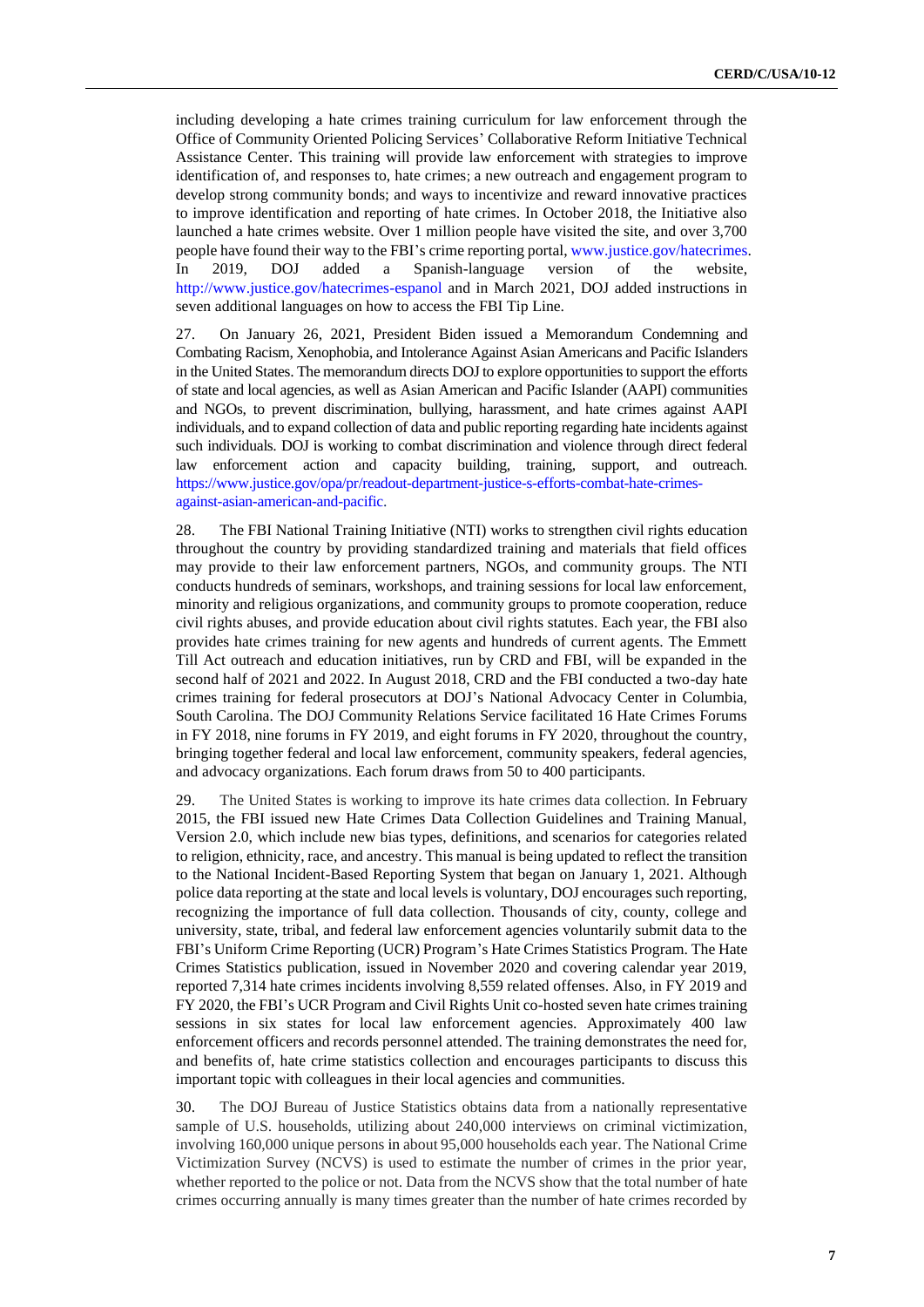police and captured through the UCR data collection process. A major objective of the Hate Crimes Enforcement and Prevention Initiative is to explore ways to improve data collection in the UCR, including through training for law enforcement agencies and officers, educational efforts for minority communities to reduce the number of hate crimes that go unreported, and process changes to improve data collection. In addition to the training programs outlined above, a recent grantee of DOJ's National Institute of Justice (NIJ) is surveying 3,000 law enforcement agencies about local policies on reporting hate crimes to help identify the best ways to encourage victims of attacks to come forward and to support them when they do. The survey will also gather profiles of hate crime offenders and capture challenges in defining, investigating, and documenting hate crimes. A follow-up phase will survey 250 prosecutors about cases that ended in arrest.

31. Concerning the tragic events in Charlottesville, Virginia, the United States notes that the perpetrator who drove his car into a crowd of counter-protestors on August 12, 2017, killing one woman and injuring dozens, has been convicted and is serving a sentence of life in prison. The man pleaded guilty to 29 violations of the Matthew Shepard and James Byrd Jr. Hate Crimes Prevention Act.

#### **Articles 2 and 5**

32. Environmental pollution (para 10 of Concluding Observations). Noting its views described in para 4 above regarding matters involving disparate impact, the United States provides the following regarding efforts to address environmental pollution. Seventeen federal departments and agencies work to ensure environmental and public health protection for all Americans, regardless of race, color, national origin, or income, through the Federal Interagency Working Group on Environmental Justice (EJIWG). In January 2021, EO 14008 elevated the EJIWG to become the White House Environmental Justice Interagency Council. The Council works to improve health, quality of life, the environment, and economic opportunities in overburdened communities and enhance multiagency support for holistic community-based solutions to address environmental justice issues. Each federal agency involved in the Council is requested to make annual Environmental Justice Implementation Progress Reports, see, e.g., the Department of Health and Human Services' (HHS's) 2017 Progress Report, [https://www.hhs.gov/sites/default/files/2017-hhs-ej-progress-report.pdf,](https://www.hhs.gov/sites/default/files/2017-hhs-ej-progress-report.pdf) and the Environmental Protection Agency's (EPA's) Environmental Justice FY 2019 Progress Report, [https://www.epa.gov/sites/production/files/2019-](https://www.epa.gov/sites/production/files/2019-11/documents/11.19.19_ej_report-final-web-v2s.pdf) [11/documents/11.19.19\\_ej\\_report-final-web-v2s.pdf.](https://www.epa.gov/sites/production/files/2019-11/documents/11.19.19_ej_report-final-web-v2s.pdf) EPA's environmental justice priorities focus on demonstrating tangible results in minority, low income, tribal, and indigenous communities; supporting the efforts of partners, such as states and tribes; and directly engaging and supporting the efforts of communities to improve environmental quality, public health, and economic vitality. Of central importance, as reflected in President Biden's executive orders, is addressing and mitigating the impacts of climate change in ways that further equity and justice. EO 14008 calls on all federal agencies to improve administration of their programs to support fair and effective implementation of federal environmental laws, to provide protection from disproportionately high and adverse human health or environmental impacts on minority, low-income, tribal and indigenous populations, and to advance sustainable economies.

33. The Environmental Public Health Tracking Network (EPH Tracking) in the HHS Centers for Disease Control and Prevention (CDC) [\(https://ephtracking.cdc.gov\)](https://ephtracking.cdc.gov/) hosts and displays important environmental, health, and population data on the Data Explorer. EPH Tracking's collaborative team of experts monitors broad public health concerns affecting atrisk communities and vulnerable populations across the nation. EPH Tracking's web-based, multi-tiered, interoperable system of data, tools, and services offers the ability to identify demographic factors, environmental burdens, socioeconomic conditions, and public health concerns directly related to environmental justice. High-quality data and expertise allow scientists, health professionals, policymakers, and members of the public to see where hazards and health problems are occurring and how they are changing over time, and to take action. EPH Tracking has a national scope with sub-geographies including states, counties, and census tracts. CDC funds [26 state and local health departments](https://www.cdc.gov/nceh/tracking/grants.htm) to develop their own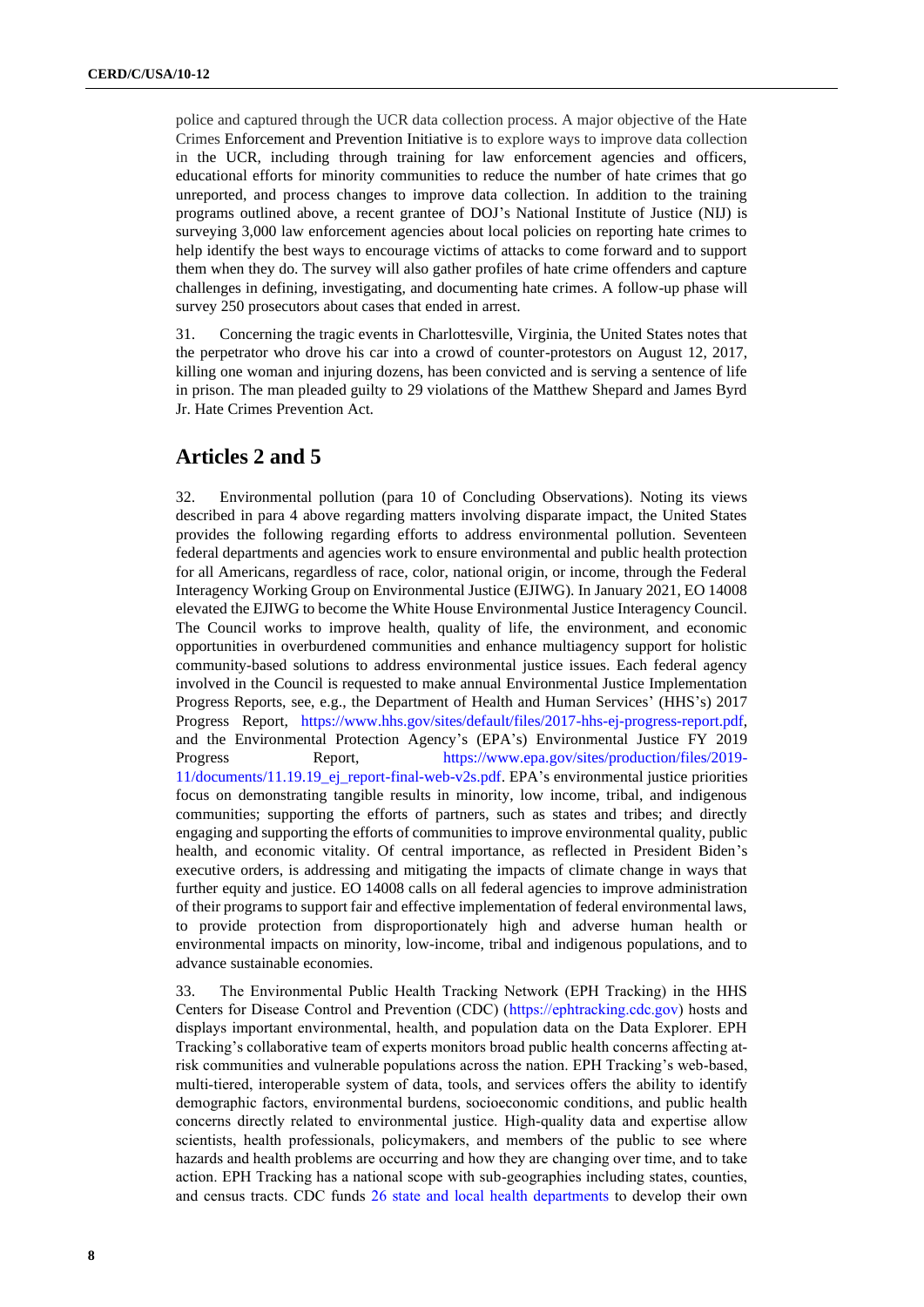tracking networks, which feed into the national network. Several of these tracking programs are working with their environmental justice communities and have created tools and resources specifically for their jurisdictions, <https://www.cdc.gov/nceh/tracking/topics/EnvironmentalJustice.htm>.

34. Climate change disproportionately impacts communities of color. Multiple U.S. federal agencies work to protect health by preparing communities and individuals to adapt to climate change. This includes collection and provision of climate and health data, development of technical guidance, administration of grants and cooperative agreements, and implementation of adaptation programs. This work is ongoing and is amplified in 2021 in response to EOs 13990, 14008, and 14013. HHS is creating a climate and health strategy, and the U.S. Global Change Research Program maintains a cross-federal workgroup on climate and health that includes environmental justice. CDC's Building Resilience Against Climate Effects framework includes a step to identify at-risk communities and incorporates justice, equity, diversity, and inclusion into climate adaptation planning. Agencies, including EPA, the National Oceanic and Atmospheric Administration, and the National Air and Space Agency, collect data relevant to the health impacts of climate change on communities of color.

35. EPA oversees the Environmental Justice Small Grants Program and the Environmental Justice Collaborative Problem-Solving Cooperative Agreements Program, both of which provide assistance to communities in addressing high and adverse human health or environmental impacts on minority and low-income populations. In addition, EPA has re-established the State Environmental Justice Cooperative Agreements program to support state, tribal, and local governments' efforts to address environmental justice. EPA has also started a webinar series on environmental justice to support state efforts to integrate environmental justice in their operations and address environmental justice concerns. HHS also provides grants to states and local jurisdictions, such as those made available for Native Americans to support tribes dealing with environmental issues. Examples include the Navajo COVID-19 Home Water and Wastewater Improvements Mission and the Navajo Nation COVID-19 Water Access Mission. CDC also funds Environmental Health Capacity grants, which include recipients from the Northwest Portland Area Indian Health Board and the Sacramento Native American Health Center. In addition, through the Agency for Toxic Substances and Disease Registry (ATSDR), the Land Reuse Health Program works with communities to help redevelop sites that may be contaminated with chemicals. The program has led over 60 projects to improve community health throughout the United States. Brownfields and land reuse sites present environmental justice issues due to the disproportionate prevalence of economically disadvantaged communities near hazardous waste sites. ATSDR's Partnership to Promote Local Efforts to Reduce Environmental Exposure awards funds to 28 state health departments to evaluate past and present exposure to environmental hazards and to prevent future exposures.

36. In furtherance of its 2014 Policy on Environmental Justice for Working with Federally Recognized Tribes and Indigenous Peoples, in November 2020, EPA initiated an environmental justice webinar series for tribes and indigenous peoples to help build capacity, identify EPA programs and resources that can be used to address priority environmental justice concerns, and provide a forum for tribes and indigenous peoples to share how they are using these programs to address their concerns.

37. In 2016, EPA published a final interpretive rule clarifying that Section 518 of the Clean Water Act (CWA) contains an express delegation by Congress to Indian tribes to administer certain CWA regulatory programs over their entire reservations, thereby streamlining the process by which federally recognized tribes can seek authorization to administer applicable environmental programs under the CWA. This facilitates interested tribes in carrying out CWA program responsibilities affecting their reservations, their environments, and the health and welfare of the reservation populace.

38. One way federal agencies can identify and address environmental justice concerns is through the National Environmental Policy Act (NEPA) process, which requires agencies to assess the environmental and related social and economic effects of proposed actions prior to making decisions. The NEPA process also provides opportunities for public review and comment on those evaluations. In 2016, the EJIWG developed the [Promising Practices for](https://www.epa.gov/sites/production/files/2016-08/documents/nepa_promising_practices_document_2016.pdf)  [EJ \(Environmental Justice\) Methodologies in NEPA Reviews](https://www.epa.gov/sites/production/files/2016-08/documents/nepa_promising_practices_document_2016.pdf) report, which is a compilation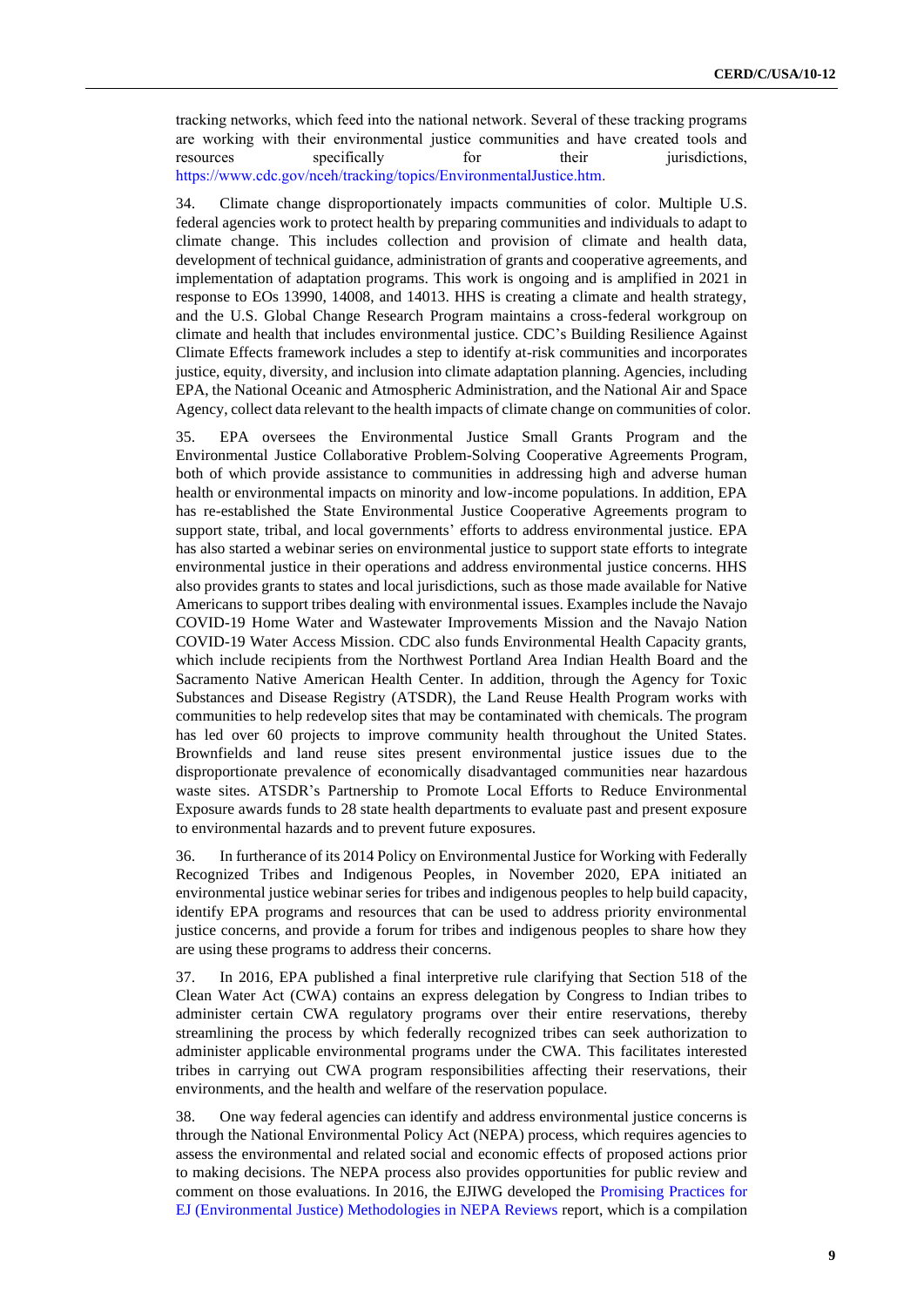of methodologies gleaned from agency practices. The document has been referenced in environmental reviews from several federal agencies.

39. EPA is committed to affirmatively advancing equity, civil rights, racial justice, and equal opportunity, and to ensuring that its mission to protect human health and the environment embraces all persons in the United States, regardless of race, color, national origin, disability, sex, or age. EPA's External Civil Rights Compliance Office enforces federal civil rights laws that prohibit discrimination, including: Title VI of the Civil Rights Act of 1964; Section 504 of the Rehabilitation Act of 1973; Title IX of the Education Amendments of 1972; Section 13 of the Federal Water Pollution Control Act Amendments of 1972; the Age Discrimination Act of 1975; and 40 C.F.R. Parts 5 and 7, with regard to applicants for, or recipients of, financial assistance from EPA. Going forward, EPA will work to develop programs, policies, and activities to address the disproportionate health, environmental, economic, and climate impacts on disadvantaged communities and to ensure the enforcement of civil rights laws.

40. Clean up of hazardous and solid waste is performed pursuant to the Comprehensive Environmental Response, Compensation and Liability Act (the "Superfund" law) and the Resource Conservation and Recovery Act. For example, under Superfund authority, EPA has a strong partnership with the Navajo Nation to address abandoned uranium mines on or near the Reservation. See the recently released Ten Year Plan to Address Impacts of Uranium Contamination in the Navajo Nation at [https://www.epa.gov/navajo-nation-uranium-cleanup.](https://www.epa.gov/navajo-nation-uranium-cleanup)

41. With respect to activities of transnational corporations, the United States is supportive of the business and human rights agenda and participates in the Voluntary Principles on Security and Human Rights Initiative. See ¶ 177 of the 2013 Report.

42. Right to vote (para 11 of the Concluding Observations). The right to vote is the foundation of American democracy. Shelby County v. Holder, 570 U.S. 529 (2013) shifted voting rights enforcement primarily to responsive litigation in the courts, including by DOJ; the Biden Administration has repeatedly urged legislation to restore the Voting Rights Act and re-establish a more proactive enforcement procedure to stop racially discriminatory restrictions and limitations on voting before they can take effect. On March 4, 2021, with support from the Administration, the U.S. House of Representatives passed H.R. 1, the For the People Act, which contains a number of provisions to protect the right to vote and make it more equitable and accessible for all Americans to exercise that right. H.R. 1 would reform redistricting to curtail gerrymandering and modernize elections and make them more secure. Consistent with the current Administration's commitment to racial equity, the bill would also expand the tools available to DOJ to enforce the voting rights of all Americans.

43. Most states place restrictions on voting eligibility for persons who have been convicted of certain serious crimes. The standards and procedures for imposition of such limitations vary from state to state. According to the National Conference of State Legislatures, as of April 2021, persons with felony convictions in the District of Columbia, Maine, and Vermont do not lose their right to vote, even while they are incarcerated. In 19 states, persons with felony convictions lose the right to vote only while incarcerated; the right is automatically restored upon release. In 18 states, persons with felony convictions lose the right to vote during incarceration and for a period thereafter, typically while on parole and/or probation. Voting rights are automatically restored after this time period. After release from incarceration, persons with felony convictions may also have to pay any outstanding fees, fines, or restitution before rights are restored. In 11 states, persons with felony convictions lose the right to vote indefinitely for some crimes, or require a governor's pardon for voting rights to be restored, face an additional waiting period after completion of sentence (including parole and probation), or require additional action before voting rights can be restored. Generally, restoration is not automatic; additional action is required. [http://www.ncsl.org/research/elections-and-campaigns/felon-voting-rights.aspx.](http://www.ncsl.org/research/elections-and-campaigns/felon-voting-rights.aspx) On March 7, 2021, the President signed an Executive Order to promote voting access and allow all eligible Americans to participate in our democracy. This Executive Order leverages the resources of the federal government to increase access to voter registration services and information about voting, including for citizens in federal custody. The order will establish an interagency steering group on Native American voting rights. It also directs the Attorney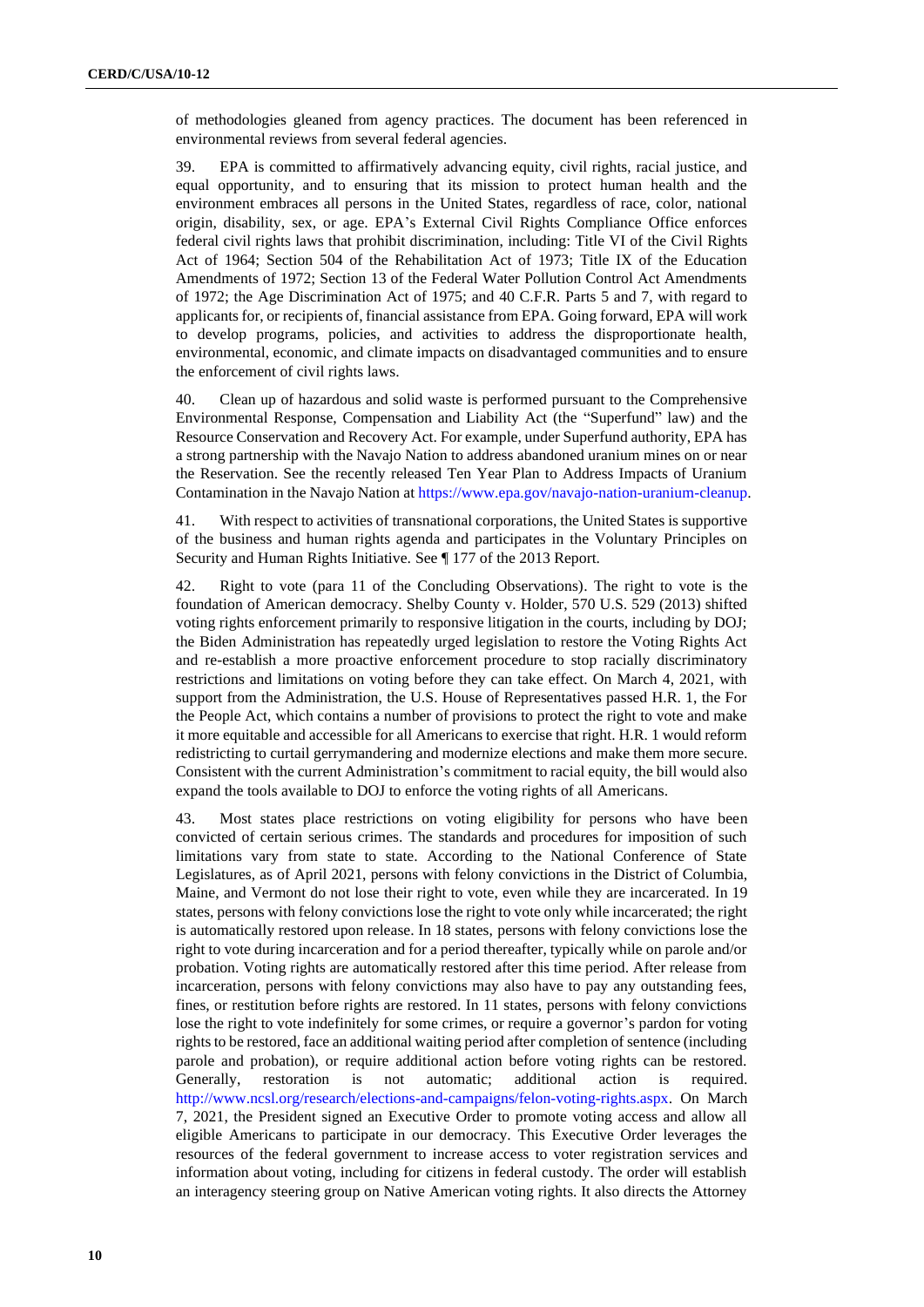General to take steps to support formerly incarcerated individuals in obtaining means of identification that satisfies state voter identification laws.

44. The U.S. Senate held a hearing on District of Columbia voting rights in September 2014 and the House of Representatives held a hearing on September 19, 2019. On April 22, 2021, the House passed legislation that would grant statehood to the District of Columbia. The matter will now go to the Senate for consideration.

45. Homelessness (para 12 of the Concluding Observations). Noting its views described in para 4 above regarding matters involving disparate impact, the United States provides the following regarding efforts to combat homelessness. HUD, HHS, and other members of the U.S. Interagency Council on Homelessness (USICH) work closely on multiple fronts to reform practices that perpetuate poverty and result in homelessness. In 2010, USICH and partner agencies launched the first comprehensive federal strategic plan to prevent and end homelessness. After extensive stakeholder input, a revised plan, called "Home, Together," was published for FYs 2018-2022. USICH further promoted policy alternatives to the criminalization of homelessness through publications including Reducing Criminal Justice System Involvement among People Experiencing Homelessness (2016), Connecting People Returning from Incarceration with Housing and Homelessness Assistance (2016), and Strengthening Partnerships Between Law Enforcement and Homelessness Services Systems (2019*)*. HUD also issued a public notice concerning use of arrest records in housing decisions, prohibiting blanket bans on renting to people with criminal records. For an overall description of federal programs and legislation, see Homelessness: Targeted Federal Programs and Recent Legislation, Congressional Research Service, [https://digital.library.unt.edu/ark:/67531/metadc282282/.](https://digital.library.unt.edu/ark:/67531/metadc282282/)

46. HUD also requires local "Continuum of Care" consortiums vying for a share of \$2.2 billion in homelessness assistance funding to explain specifically how their communities are combating criminalization of homelessness. HUD Continuum of Care Program Competitions encourage communities to avoid policies that criminalize homelessness. Among the results has been the decision of the City of Vancouver, Washington, to repeal its camping ban. HUD has issued guidance on the use of nuisance ordinances and incorporated questions about criminalization in its Notice of Funding Availability, the mechanism used to fund homelessness programs in communities. To help prevent low-income residents from becoming homeless, HUD provides more than \$37.9 million in rental assistance for lowincome residents annually. Overall, an estimated 4.7 million families receive assistance through HUD's core rental programs each year.

47. In 2015, USICH released a report on Ending Homelessness for People Living in Encampments. USICH also released guidance to re-entry service providers, corrections agencies, and state and local governments on removing barriers to housing and services for individuals with criminal records who are experiencing homelessness. In 2020, USICH released an updated strategic plan that includes a renewed focus on racial disparities. The Federal Interagency Council on Crime Prevention and Re-entry, led by DOJ, has supported efforts to reduce recidivism and prepare motivated individuals for successful re-entry into society. HUD and DOJ launched an \$8.7 million demonstration grant pilot program to expand permanent supportive housing models for the re-entry population. DOJ's Office on Violence against Women (DOJ/OVW) administers a grant program that funds transitional housing assistance and support services to victims of domestic and sexual violence, and DOJ administers the Second Chance Act program, which funds state, local, and tribal governments in reducing recidivism for people returning from incarceration.

48. HHS administers several programs addressing homelessness, including, within the Administration for Children and Families, the Runaway and Homeless Youth Programs and Early Care and Education for Homeless Children; and within the Substance Abuse and Mental Health Services Administration, Projects for Assistance in Transition for Homelessness, Services in Supportive Housing, and Cooperative Agreements to Benefit Homeless Individuals. Under the McKinney Vento Homeless Assistance Act, the Department of Education (ED) provides funds to states that support services to over 1.3 million children in grades pre-K through 12 who are experiencing homelessness. In addition, the American Rescue Plan, enacted in March 2021, allocates \$800 million for additional support to students who are experiencing homelessness.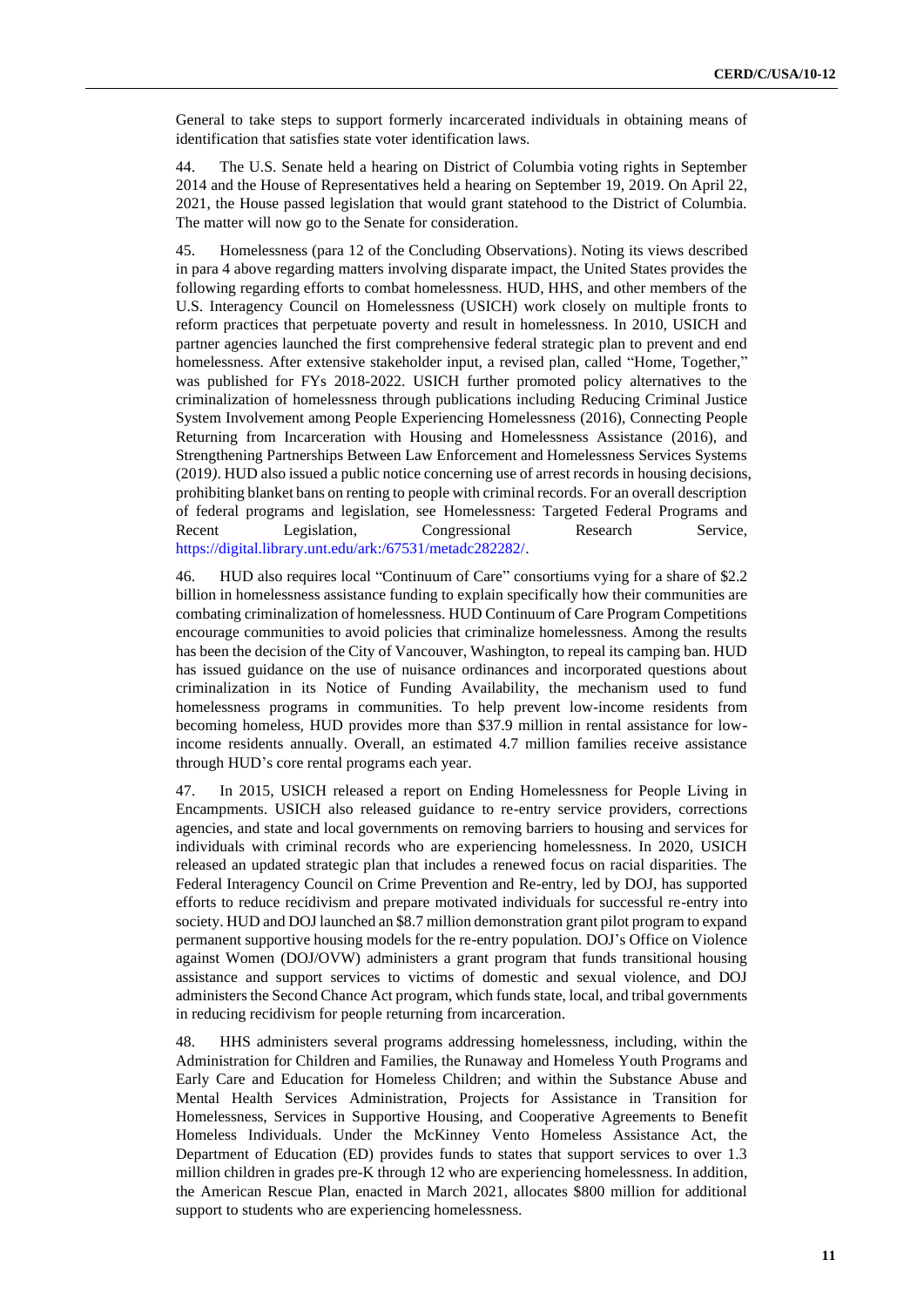49. HUD's 2019 Annual Homeless Assessment Report to Congress found that roughly 580,000 persons experienced homelessness on a single night in January 2020, with 61% staying in sheltered locations prior to the global COVID-19 pandemic. Forty-eight percent of people experiencing homelessness identified as White and 39% identified as African American. American Indian, Alaska Native, Pacific Islander and Native Hawaiian populations accounted for 5%, and those identifying as Hispanic or Latino accounted for 23%. HUD estimates that chronic patterns of homelessness increased by 15% between 2019 and 2020. Further, HUD and its public and private partners advance actions to prevent and end youth homelessness through the Youth Homelessness Demonstration Program, which requires communities receiving funds to assess the needs of populations at higher risk of experiencing homelessness, including racial and ethnic minorities.

## **Articles 3 and 5**

50. Discrimination and segregation in housing (para 13 of the Concluding Observations). Racially discriminatory housing practices and policies have kept communities of color from accessing safe, high-quality housing and from the chance to build wealth that comes through homeownership for generations. On January 26, 2021, President Biden issued a memorandum on Redressing Our Nation's and the Federal Government's History of Discriminatory Housing Practices and Policies*,* recognizing the role the federal government played in creating legacies of residential segregation and discrimination that remain present today. In April 2021, consistent with HUD's statutory obligation and this Presidential mandate, HUD submitted rules regarding affirmatively furthering fair housing and combating disparate impact under the FHA to the Office of Management and Budget for review, with the ultimate goal of enforcing the FHA in a manner that effectuates the Act's broad purposes and this Administration's policy goal of a housing market free from both intentional discrimination and policies and practices that have discriminatory effects.

51. The federal government is working with communities to end housing discrimination, provide redress to those who have experienced it, eliminate racial bias and discrimination in all stages of home-buying and renting, lift barriers that restrict housing and neighborhood choice, promote diverse and inclusive communities, ensure sufficient physically accessible housing, and secure equal access to housing opportunity for all. In 2019, HUD and its state and local partners received and investigated 7,679 housing discrimination complaints and obtained over \$16.7 million in compensation for victims. Of these cases, 30% were based on race and color, while 10% were based on national origin. In 2019, through its Fair Housing Assistance Program, HUD provided state and local government partners over \$24.4 million to support local enforcement and education and outreach activities. That same year, HUD's Fair Housing Initiatives Program awarded \$38 million in grants to 170 organizations for private enforcement to prevent or eliminate discriminatory housing practices and for educational initiatives to inform individuals of their rights and responsibilities.

52. DOJ/CRD actively enforces the FHA, including its prohibitions on discrimination based on race, color, or national origin. For example, in August 2019, CRD resolved a case alleging that the owners and operators of an apartment complex in Tennessee had discriminated based on race when they denied an application from an African American prospective tenant because of his criminal record, but approved the applications of two similarly situated white prospective tenants with felony convictions. Between August 2018 and July 2019, CRD entered into a series of settlements to resolve allegations that a California company discriminated against Hispanic homeowners by targeting them for predatory mortgage loan modification services and interfering with their ability to receive financial assistance to maintain their homes. In July 2017, CRD reached a settlement with a large apartment complex operator in North Attleboro, Massachusetts, resolving allegations that the company had steered persons of South Asian descent to particular buildings and away from others. CRD also actively enforces fair housing rights violations by state and local governmental entities. For example, it resolved cases in 2015 against the Housing Authority of the County of Los Angeles, the Los Angeles County Sheriff's Department, and the Cities of Lancaster and Palmdale alleging discrimination against African Americans who participated in the federal "Section 8" housing voucher program.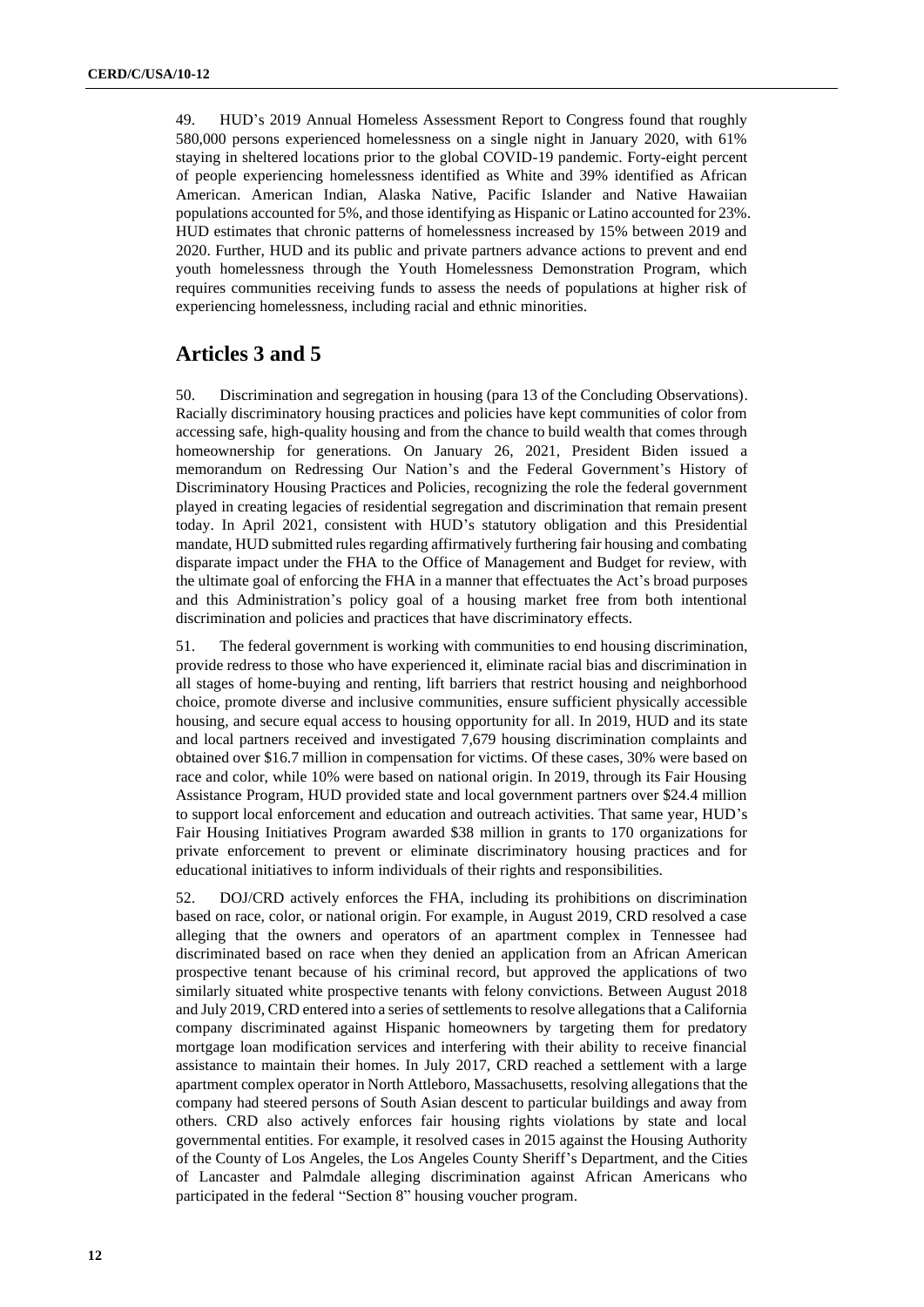53. DOJ/CRD also brings cases alleging unlawful discrimination in mortgage lending in violation of FHA and the Equal Credit Opportunity Act. For example, in August 2019, CRD resolved a case alleging that an Indianapolis, Indiana lender had discriminated based on race by intentionally avoiding providing mortgage loans in predominantly African American neighborhoods in the city, a practice known as redlining. Similarly, in May 2018, CRD resolved a case against KleinBank in Minnesota alleging that the bank had engaged in unlawful redlining in the Twin Cities area in violation of the Equal Credit Opportunity Act and the FHA. In July 2020, the Consumer Financial Protection Bureau (CFPB) filed suit against Townstone Financial, Inc., in Illinois, alleging that the bank had engaged in unlawful discouragement and redlining of predominantly minority neighborhoods and had discriminated in its treatment of loan applications; the matter is pending. Moreover, the CFPB has also provided consumers with non-public forms of relief from unlawful redlining through its supervision of financial institutions.

54. DOJ/CRD also enforces the Religious Land Use and Institutionalized Persons Act (RLUIPA), which protects the rights of persons of religious communities to build places of worship and religious schools. Although this law is not focused on race, DOJ found in studies in 2010 and 2016 that Christians from congregations consisting primarily of minorities, and members of minority religious congregations such as Muslims and Sikhs that often include members of racial or ethnic minorities, have their religious rights impacted more frequently than individuals from congregations consisting primarily of non-minorities. Recent actions include a November 2020 consent order resolving claims that the city and planning commission in Meriden, Connecticut violated RLUIPA by denying the application of an Islamic Center to establish a mosque, and by maintaining a zoning code that treats religious assemblies and institutions on less than equal terms with nonreligious assemblies and institutions; the April 2019 resolution of a case involving efforts by a Muslim organization to build a cemetery in Farmersville, Texas; filing of a court brief in March 2019, supporting the right of a Native American group to worship on ancestral land in Mahwah, New Jersey; filing of a court brief in July 2018, supporting the right of a Hindu organization to construct a temple in Howard County, Maryland; and resolution in June 2017 of a case involving efforts by a Bosnian Muslim congregation to locate a mosque in a building in Des Plaines, Illinois.

55. Education (para 14 of the Concluding Observations). Noting its views described in para 4 above regarding matters involving disparate impact, the United States provides the following concerning its efforts in education. Through legislative reauthorization and several programs administered by ED, the United States continues to work to ensure equal opportunity and help foster student achievement in education. For example, the 2021 American Rescue Plan included \$122.8 billion to support schools in reopening safely and remaining open to provide on-site instructional services, especially to the most vulnerable students, and to address the academic, social, emotional, and mental health needs of students. ED has distributed most of the funding, which can be used by state education agencies and school districts to equitably expand opportunities for students in greatest need, including students from low-income backgrounds, students of color, students with disabilities, English learners, migratory students, students experiencing homelessness, and children in foster care. The act includes a new "maintenance of equity" provision limiting the reduction in state perpupil funding for high-need and highest-poverty school districts and limiting school districts from reducing per-pupil funding and the number of full-time-equivalent staff per pupil in high-poverty schools. The Department has also issued guidance outlining best practices for addressing the needs of students, particularly those from communities disproportionately impacted by COVID-19 or from historically underserved student subgroups.

56. Responding to COVID-19 and the economic crisis disproportionately impacting families of color, in January 2021 ED extended a pause on federal student loan payments, interest, and collections. In March 2021, ED expanded that pause to all defaulted loans in the Federal Family Education Loan Program, protecting some of the most vulnerable borrowers. In addition, in 2021, ED discharged approximately \$1.6 billion of debt for 45 Historically Black Colleges and Universities  $(HBCUs) - 13$  public institutions and 32 private institutions – under the HBCU Capital Financing Program. This action, which was authorized by the Consolidated Appropriations Act of 2021, provides these institutions with additional resources to educate and graduate students.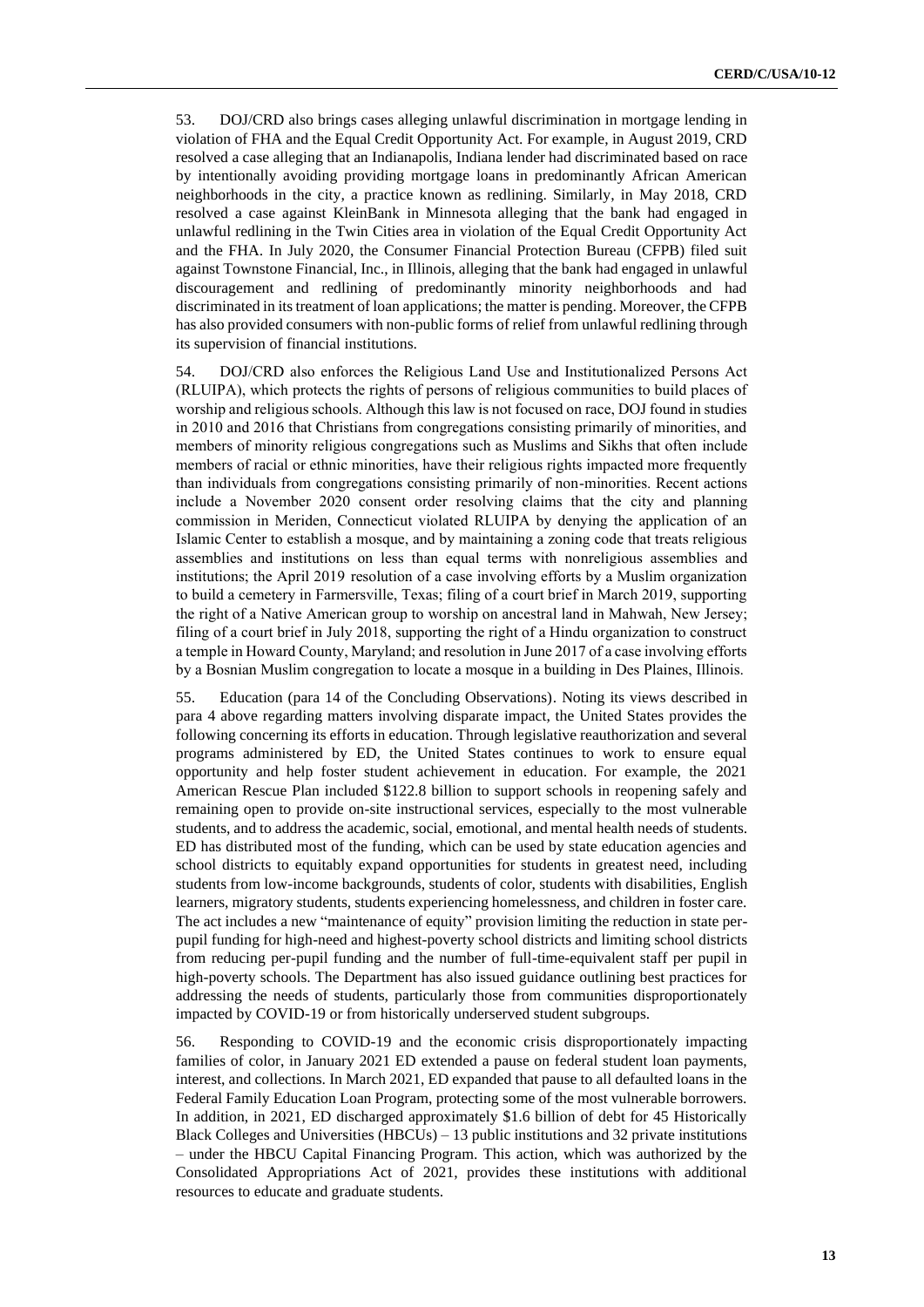57. In addition, in 2019, the Fostering Undergraduate Talent by Unlocking Resources for Education (FUTURE) Act was enacted, providing permanent funding for HBCUs, Tribal Colleges and Universities, and institutions such as Hispanic-serving institutions, Asian American and Native American Pacific Islander-serving institutions, and other minorityserving institutions serving millions of students each year. This act supports science, technology, engineering, and math (STEM) programs and provides a stable, predictable source of funding to help these institutions strengthen academic and institutional capacity that ultimately benefit students.

58. In 2016, ED published significant disproportionality regulations under the Individuals with Disabilities Education Act. These regulations promote equity by targeting widespread disparities in the treatment of students of color with disabilities. The regulations address several issues related to significant disproportionality in the identification, placement, and discipline of students with disabilities based on race or ethnicity. Consistent with the regulations, states and school districts are required to identify and address the root causes of significant disproportionality. Accordingly, states and districts must review and revise policies, practices, and procedures when significant disproportionality is found. States submitted data under these regulations for the first time in 2020.

59. The Elementary and Secondary Education Act of 1965 (ESEA) was amended in 2015 by the Every Student Succeeds Act, which increased state flexibility to determine how best to help meet children's needs and included several requirements promoting effective use of federal education funds to improve educational outcomes. For example, the law requires states to set ambitious goals for closing student achievement and graduation rate gaps and provides states with flexibility to develop innovative assessments. States must identify schools for comprehensive or targeted support and improvement, including the lowestperforming schools in each state, schools with low graduation rates, and schools in which any subgroup of students, on its own, would place the school among the lowest-performing 5% of all schools receiving funds under Title I, Part A of ESEA. The law requires school districts to identify the causes of the school's low performance and to use evidence-based models to address these challenges. It includes dedicated funding for schools identified for support and improvement. In this process and in other areas, ED works with state and local educational authorities, as well as civil society groups, to help states and school districts provide equal access to educational opportunity for all children, including addressing factors that contribute to the education achievement gap.

60. ED funds the Center on Positive Behavioral Interventions and Supports (PBIS), which supports schools, districts, and states in building capacity to implement a multi-tiered approach to social, emotional, and behavioral support for students. In August 2019, over 27,000 U.S. schools, 30% of all U.S. schools, serving over 15 million students, were implementing school-wide PBIS to address student behavior. Several studies have demonstrated statistically significant positive outcomes of PBIS, including reduced problem behavior, increased pro-social behavior, improved emotional regulation, improved academic achievement, and improved perceptions of school safety. For example, one study in Wisconsin schools implementing PBIS found that the percentage of out-of-school suspensions of African American students decreased from 15.68% in 2009-2010 to 6.01% in 2015-2016. Similarly, out-of-school suspensions of Latino students decreased from 5.54% to 2.82% over the same period.

61. ED also funds four Equity Assistance Centers that provide technical assistance at the request of government agencies to address equity issues related to desegregation of public schools based on race, national origin, sex and religion.

62. ED's Office for Civil Rights (OCR), which works to ensure equal access to education and promote educational excellence throughout the United States, vigorously enforces federal civil rights laws that prohibit discrimination based on race, color, national origin, sex, disability, and age. DOJ and OCR share responsibility for enforcing Title VI of the Civil Rights Act of 1964, which prohibits recipients, including public schools and private schools that receive federal financial assistance, from discriminating based on race, color, or national origin. DOJ and OCR investigate and resolve claims of discrimination, including allegations concerning racially discriminatory school discipline, racial discrimination in access to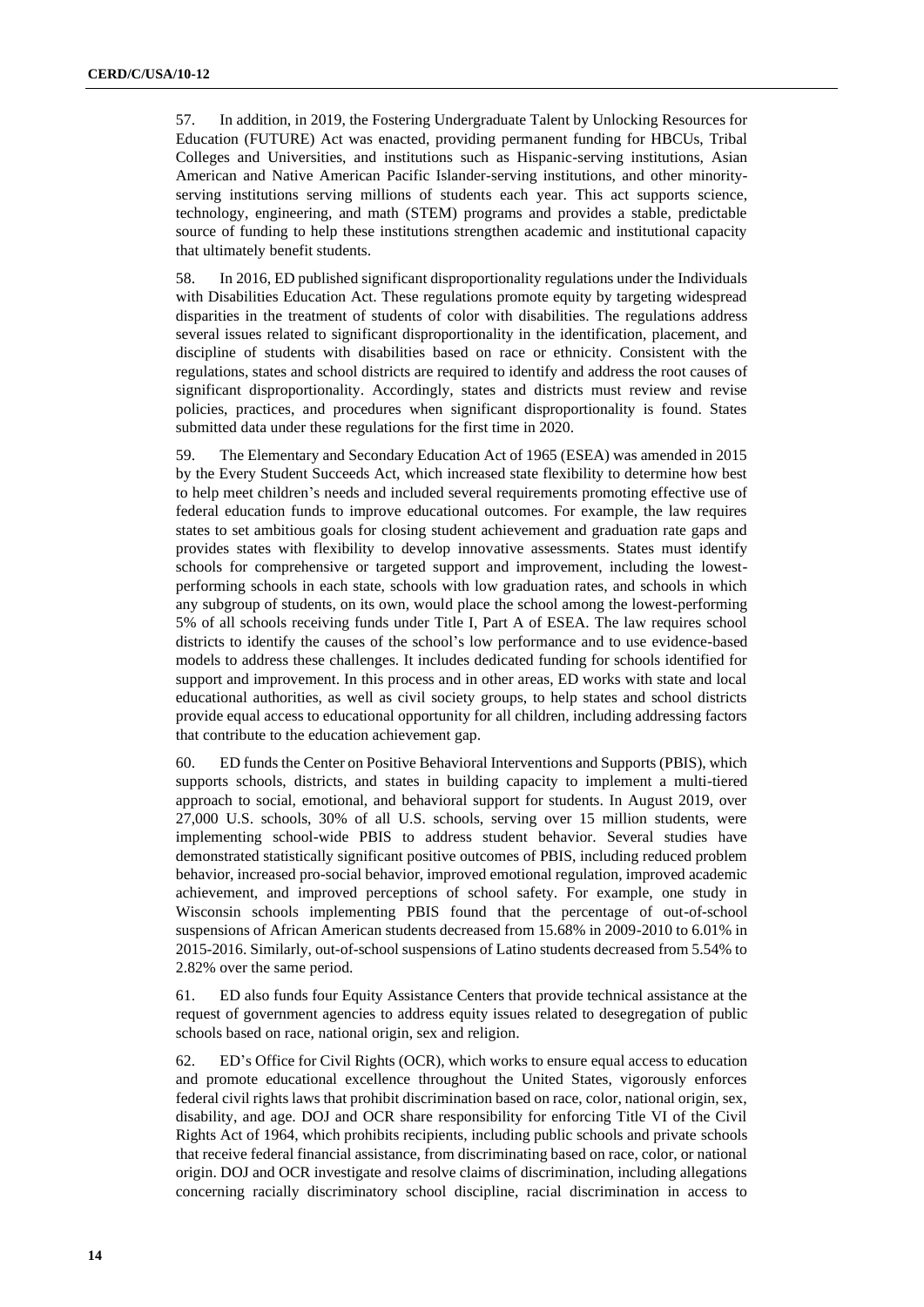educational resources, racial harassment that creates a hostile environment, and failure to provide English learners with meaningful access to educational programs and services.

63. DOJ and OCR also have issued guidance to clarify schools' non-discrimination obligations. Many guidance documents are designed to safeguard the civil rights of students from historically marginalized and underserved groups. As part of an effort to create more equitable access to educational resources, in 2014 OCR issued guidance concerning school districts' obligations to provide students with equal access to educational resources without regard to race, color, or national origin. In 2015, OCR and DOJ/CRD issued guidance addressing school districts' obligations to ensure that English learners can meaningfully participate in educational programs and services. The United States is also taking steps to ensure the coronavirus pandemic does not deepen existing disparities in access to educational opportunities. A January 2021 Executive Order on Supporting the Reopening and Continuing Operation of Schools and Early Childhood Education Providers directed OCR to "deliver a report as soon as practicable on the disparate impacts of COVID-19 on students in elementary, secondary, and higher education, including those attending historically black colleges and universities, Tribal colleges and universities, Hispanic-serving institutions, and other minority-serving institutions…."

64. DOJ/CRD continues its work to ensure schools are not segregated based on race, and all students are treated equally without regard to race. For example, in November 2020, CRD announced a settlement with Federal Way Public Schools in Washington to resolve an investigation into allegations of peer-on-peer harassment on the basis of religion and national origin. CRD's investigation raised concerns that the district had failed to respond promptly and appropriately to numerous students' complaints of harassment, including complaints from Muslim students and a Latino student that they were subjected to serious and repeated verbal and physical harassment. In April 2019, CRD worked with the Choctaw County Mississippi School District to resolve a longstanding school desegregation case. Among other actions, the school district revised policies and trained staff to ensure nondiscriminatory student discipline and identification of gifted and talented students. The district also took steps to increase applications from qualified African American teachers, including through recruitment trips at HBCUs, advertising in publications that target diverse populations, and participating in statewide job fairs. Additionally, in February 2018, CRD reached agreement with the Jackson County Florida School District, requiring the school district to take remedial steps to ensure nondiscriminatory recruitment, hiring, promotion, and student discipline, while declaring that it had satisfied its desegregation obligations in the areas of student assignment to schools, transportation, extracurricular activities, and facilities.

65. It is unlawful to deny elementary and secondary school children in the United States equal access to a free public education based on actual or perceived immigration status, Plyler v. Doe, 457 U.S. 202 (1982). In 2014, ED and DOJ jointly issued guidance regarding school responsibilities under Plyler, including examples of permissible enrollment practices, and examples of the types of information that may not be used as a basis for denying a student entrance to school.

66. Preventative efforts are important, and data can be helpful in informing that work. Since 1968, ED has conducted the Civil Rights Data Collection (CRDC), which measures student access to courses, programs, staff, and resources impacting education equity and opportunity for students. The 2018 CRDC results, released in October 2020, covered over 50 million students in nearly every public school in the United States, constituting a valuable resource for federal agencies, policymakers, educators, parents, students, and the public. The results included information on topics such as grade 8 Algebra I enrollment and passing rates by race; high school STEM enrollment by race; referrals to law enforcement by race; harassment or bullying reports by race; students disciplined for harassment or bullying by race; students subjected to restraint or seclusion by race; and suspensions and expulsions by race.

67. Health care (para 15 of the Concluding Observations). Noting its views described in para 4 above regarding matters involving disparate impact, the United States provides the following regarding efforts to improve health care. Increasing the availability of and access to affordable, quality health care services and tackling health disparities that are rooted in systemic racism continue to be priorities in the United States. This includes expanding access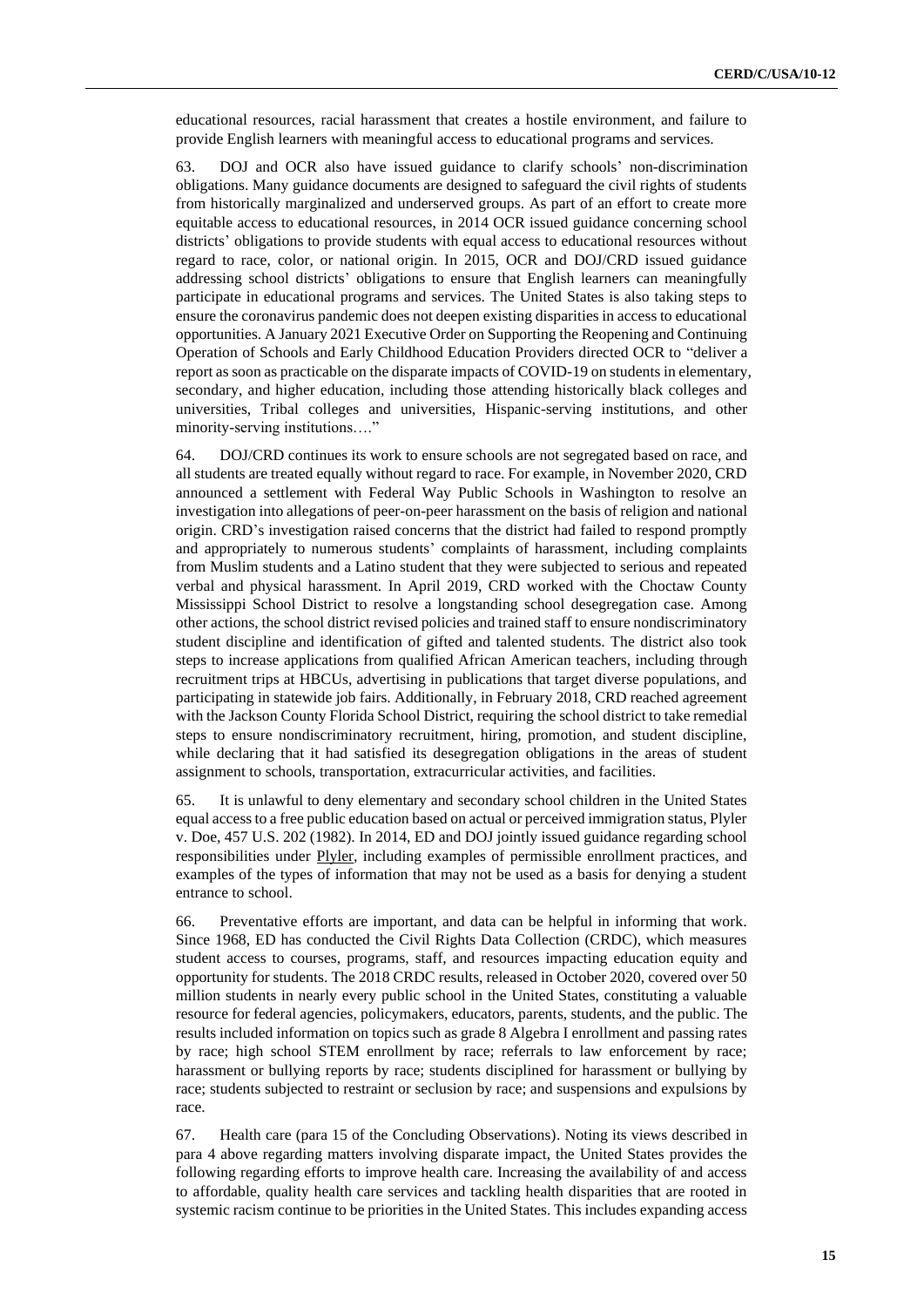to quality, affordable health coverage and prohibiting discrimination based on race, color, national origin, sex (including sexual orientation and gender identity), age, or disability in various health programs. The Administration is committed to building on the successes of the Affordable Care Act, which has significantly expanded coverage for people of color.

68. The United States is also committed to reducing the country's unacceptably high maternal mortality and morbidity rates, and the racial disparities that particularly impact Black and Native American communities. The current Administration has made it easier for states to expand postpartum coverage for low-income individuals from 60 days to 12 months. In addition, HHS' Health Resources and Services Administration (HRSA) Title V Maternal and Child Health Services Block Grant Program is a key source of support for promoting and improving the health and well-being of the nation's mothers. Four of its National Performance Measures address maternal health, and each state must select at least one of these measures to address with Title V funds. HRSA also supports research addressing the needs of underserved populations.

69. Regarding standardization of data collection systems, offices of vital statistics at the state level are generally standardized in the coding of births and deaths. The CDC encourages use of standardized forms such as the U.S. Standard Certificate of Death or Live Birth, which is used to compute infant mortality. In addition, CDC, the Association of Maternal and Child Health Programs, and the CDC Foundation are collaborating to enhance and standardize Maternal Mortality Review at the state and local levels. The Maternal Mortality Review Information Application was developed to support and standardize data abstraction, case narrative development, committee decisions, and analysis to better document and ultimately prevent maternal mortality. In 2020, HHS awarded \$340 million to support families through the Maternal, Infant, and Early Childhood Home Visiting Program, which serves families living in almost one third of U.S. counties. States and territories have flexibility to tailor the program to serve community needs, including by targeting services to communities with concentrations of risk, such as premature birth, low-birth-weight infants, and infant mortality. HHS also supports American Indian and Alaska Native communities throug[h Tribal Maternal,](https://www.acf.hhs.gov/occ/initiatives/tribal-home-visiting)  [Infant, and Early Childhood Home Visiting Program development grants.](https://www.acf.hhs.gov/occ/initiatives/tribal-home-visiting)

70. According to Health, United States, 2018, infant mortality figures decreased by an average of 2.9% per year from 2007 to 2011 and then decreased by an average of 0.6% per year to 5.79 infant deaths per 1,000 live births in 2017. [https://www.cdc.gov/nchs/hus/index.htm.](https://www.cdc.gov/nchs/hus/index.htm) From 2007 to 2017, infants of non-Hispanic Black and non-Hispanic American Indian or Alaska Native women consistently had the highest mortality rate, whereas infants of non-Hispanic Asian or Pacific Islander women consistently had the lowest mortality rate. In 2017, the infant mortality rates for non-Hispanic Black women (10.88 per 1,000 live births) and non-Hispanic American Indian or Alaska Native women (8.90 per 1,000 live births) were over twice the rate for non-Hispanic Asian or Pacific Islander women (4.03 per 1,000 live births).

71. On December 3, 2020, HHS released an Action Plan and announced a partnership with the March of Dimes to reduce maternal deaths and disparities that put women at risk prior to, during, and following pregnancy. Among other things, the Action Plan commits HHS to investing in health care providers serving the most vulnerable women and efforts to strengthen rural maternal care delivery. The Action Plan also spotlights new HHS investments in maternal health research and data collection through partnerships among state maternal health task forces, perinatal quality collaborative, and maternal mortality review committees. The partnership with the March of Dimes will address the disparity in maternal health outcomes for Black women through the implementation of evidence-based best practices to improve healthcare quality in hospital settings.

72. By its terms, the Convention does not apply to distinctions, exclusions, restrictions, or preferences made by a State Party between citizens and non-citizens. Nonetheless, in the spirit of cooperation, the United States notes the following. In August 2016, HHS, HUD, and DOJ sent a joint letter to state and local agencies clarifying that immigration status is not a bar to providing certain services to protect the life or safety of individuals, such as emergency shelter, short-term housing assistance, crisis counselling, soup kitchens and community food banks, and medical and public health services. [https://www.hhs.gov/civil-rights/for](https://www.hhs.gov/civil-rights/for-individuals/special-topics/national-origin/joint-letter-august-2016/index.html)[individuals/special-topics/national-origin/joint-letter-august-2016/index.html.](https://www.hhs.gov/civil-rights/for-individuals/special-topics/national-origin/joint-letter-august-2016/index.html) A 2016 Wall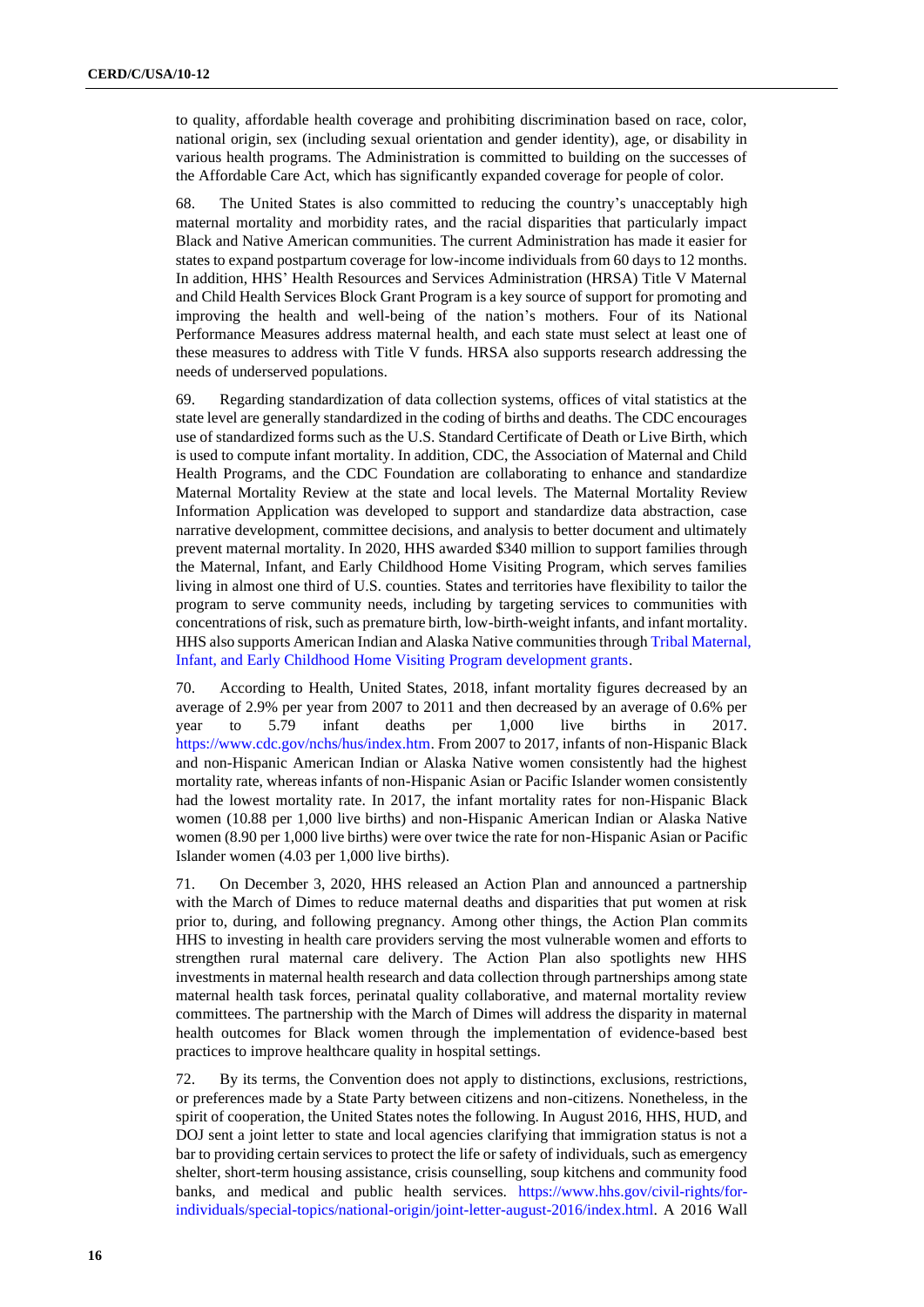Street Journal survey of 25 U.S. counties with the largest unauthorized immigrant populations found that 20 of them have programs that pay for low-income uninsured persons to have doctor visits, shots, prescription drugs, lab tests, and surgeries at local providers. [https://www.wsj.com/articles/illegal-immigrants-get-public-health-care-despite-federal](https://www.wsj.com/articles/illegal-immigrants-get-public-health-care-despite-federal-policy-1458850082)[policy-1458850082.](https://www.wsj.com/articles/illegal-immigrants-get-public-health-care-despite-federal-policy-1458850082)

## **Articles 2, 5 (b) and 6**

73. Gun violence (para 16 of the Concluding Observations). Noting its views described in para 4 above regarding matters involving disparate impact, and its reservation discussed in para 11 above concerning the application of the CERD to the private conduct of non-State actors, the United States provides the following in relation to gun violence. Since 2001, DOJ has implemented Project Safe Neighborhoods (PSN), its premier strategy to reduce violent crime, bringing together all levels of law enforcement and the communities they serve to reduce violent crime and make neighborhoods safer for everyone. Through PSN, DOJ continues to focus on targeting violent criminals, including those committing gun violence, directing all U.S. Attorneys' Offices to work in partnership with federal, state, local, and tribal law enforcement and local communities to develop effective, locally-based strategies to reduce violent crime.

74. DOJ's National Public Safety Partnership (PSP) program – which was launched in 2014 as the Violence Reduction Network – continues to complement PSN. While PSN operates in all 94 districts, PSP works with a small number of jurisdictions that are experiencing violent crime rates substantially higher than the national averages. The PSP program is an intensive training and technical assistance program designed to help identified sites enhance their capacity to address the significant violent crime in their locations. PSP has engaged with more than 40 sites since its inception, and on April 21, 2021, announced that it would expand to up to an additional 10 sites this year.

75. In April 2021, the President and the Attorney General announced a series of further actions to address the public health epidemic of gun violence, including significant investments in evidence-informed community violence interventions, a commitment to study firearm trafficking, and additional regulatory steps. The President also called for legislation to reduce gun violence, including "red flag" laws that allow courts to temporarily restrict people in crisis from accessing firearms, a ban on assault weapons and high-capacity ammunition feeding devices, changes to existing laws to close loopholes that allow dangerous abusers to access firearms, and repeal of the law that helps shield firearms manufacturers from lawsuits.

76. In addition, ED administers Project Prevent, a discretionary program providing grants to local educational agencies to increase their capacity to help schools in communities with pervasive violence better address the needs of affected students and break the cycle of violence. First awards were made in 2014, with a second round of awards in 2019 to local education agencies in 14 States totalling about \$10 million for five years.

# **Articles 5 (b) and 6**

77. Excessive use of force by law enforcement officials (para 17 of the Concluding Observations). Noting its views described in para 4 above regarding matters involving disparate impact, the United States provides the following concerning efforts to address excessive use of force by law enforcement officials. To make communities safer, we must begin by building trust between law enforcement and the people they are entrusted to serve and protect. We cannot build that trust if we do not hold police officers accountable for abuses of power and tackle systemic misconduct – and systemic racism – in police departments. The U.S. government is concerned about excessive use of force and takes measures to address such activity when it occurs to persons of all races and ethnicities. There are over 18,000 police departments in the United States, created and governed by local city, county, municipal, and tribal governments and laws, but also subject to federal law. Officials at all levels – federal, state, and local – are engaged in conversations about improving trust and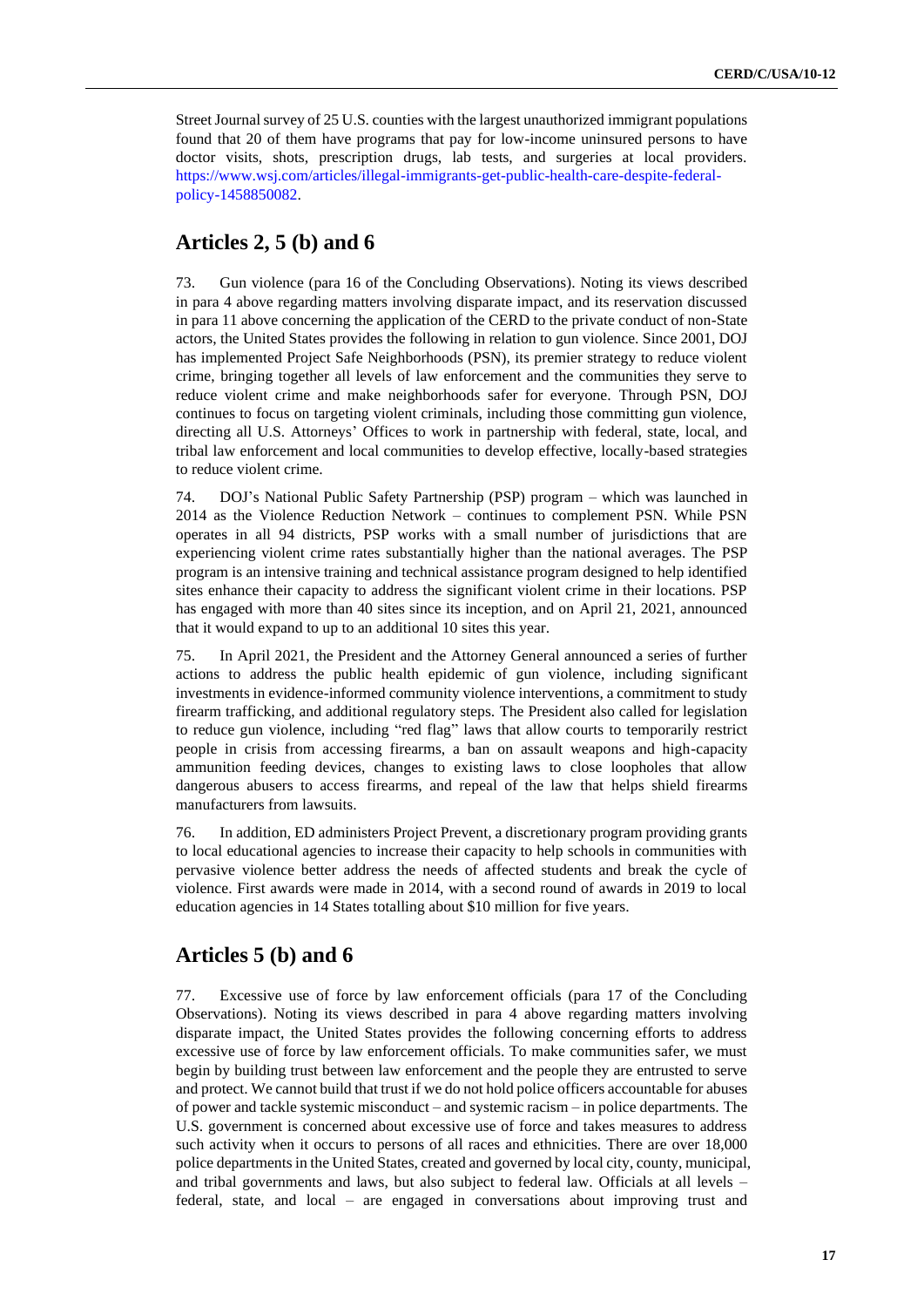accountability between police and the communities they serve to promote public safety and ensure the well-being of officers and individual community members alike. In cases of misconduct that violate the Constitution or a federal statute, DOJ/CRD can investigate and prosecute individual officers under the "color of law" provisions of 18 U.S.C. § 242. From FY 2017 to FY 2020, CRD charged more than 240 defendants, including individual police officers, with wilfully violating constitutionally protected rights (or conspiring to do so) while acting under color of law. In that same time period, CRD obtained convictions of 200 defendants, including police officers, for these charges. In FY 2019, DOJ charged 83 defendants, including police officers, with color of law offenses, and obtained convictions of 46 defendants. CRD may also investigate and bring civil suit against agencies that engage in a pattern or practice that violates the U.S. Constitution or laws of the United States. For example, in 2017, CRD reached agreement with the City of Baltimore, Maryland, prohibiting police officers from using excessive force and other misconduct, requiring the police department to revise its use of force policy and other policies, and mandating training for its officers.

78. Regarding the tragic death of George Floyd in May 2020, former officer Derek Chauvin was recently found guilty of murder and manslaughter charges in state court proceedings. The State of Minnesota has filed aiding and abetting charges against the three other officers involved in the arrest and restraint that led to Mr. Floyd's death. All of the officers involved were fired as a result of their conduct. DOJ is conducting an independent investigation into whether the death of Mr. Floyd involved criminal violations of federal civil rights laws. On May 7, 2021, DOJ [announced](https://www.justice.gov/opa/pr/four-former-minneapolis-police-officers-indicted-federal-civil-rights-charges-death-george) that four former Minneapolis police officers were indicted on federal civil rights charges for the death of Mr. Floyd and that Mr. Chauvin was also charged in a separate indictment for violating the civil rights of a juvenile. DOJ also recently launched a pattern-or-practice investigation of the Minneapolis Police Department (MPD). The investigation will assess all types of force used by MPD officers, including use of force involving individuals with behavioral health disabilities and uses of force against individuals engaged in activities protected by the First Amendment. DOJ also recently opened a pattern-or-practice investigation into the Louisville/Jefferson County Metro Government (Louisville Metro) and the Louisville Metro Police Department (LMPD) following the police-involved killing of Breonna Taylor. The investigation will assess all types of force used by LMPD officers, including use of force against individuals with behavioral health disabilities or individuals engaged in activities protected by the First Amendment.

79. In September 2018, DHS issued a Department-wide policy on use of force. The policy articulates standards and guidelines related to use of force by DHS law enforcement officers and agents and affirms the duty of all DHS employees to report improper uses of force. In May 2014, U.S. Customs and Border Protection (CBP) issued a new CBP Use of Force Policy, Guidelines, and Procedures Handbook designed to provide enforcement personnel with a single use of force reference, incorporating best practices and recommendations from use of force reviews conducted by CBP and the Police Executive Research Forum during 2012 and 2013. The Handbook is based on the constitutional standard for reasonable application of force, federal statutes, and applicable DHS and CBP policies, and reminds enforcement personnel that "respect for human life and the communities we serve shall guide all employees in the performance of their duties." The DHS Commitment to Nondiscriminatory Law Enforcement and Screening Activities policy statement is referenced in the Handbook and included as an appendix to it. In addition to updating the policy, CBP reviewed and redesigned its basic training curriculum, established a Law Enforcement Safety and Compliance (LESC) Directorate to evaluate use of force policy and procedures, installed border fence training venues, and purchased use of force simulator systems designed to provide officers and agents with more realistic job-specific training experience. LESC trains CBP Use of Force Instructors to deliver the latest and most advanced instruction on proper use of force techniques and tactics, and mandates recurring field-level training for use of force techniques and devices, policy training, and also de-escalation training, risk assessment, and mitigation to potentially prevent the need for use of force.

80. In February 2016, in response to recommendations from the CBP Integrity Advisory Panel, CBP launched a new Assaults and Use of Force Reporting System (AUFRS). The transition to a single, unified system allows CBP more accurately to collect information on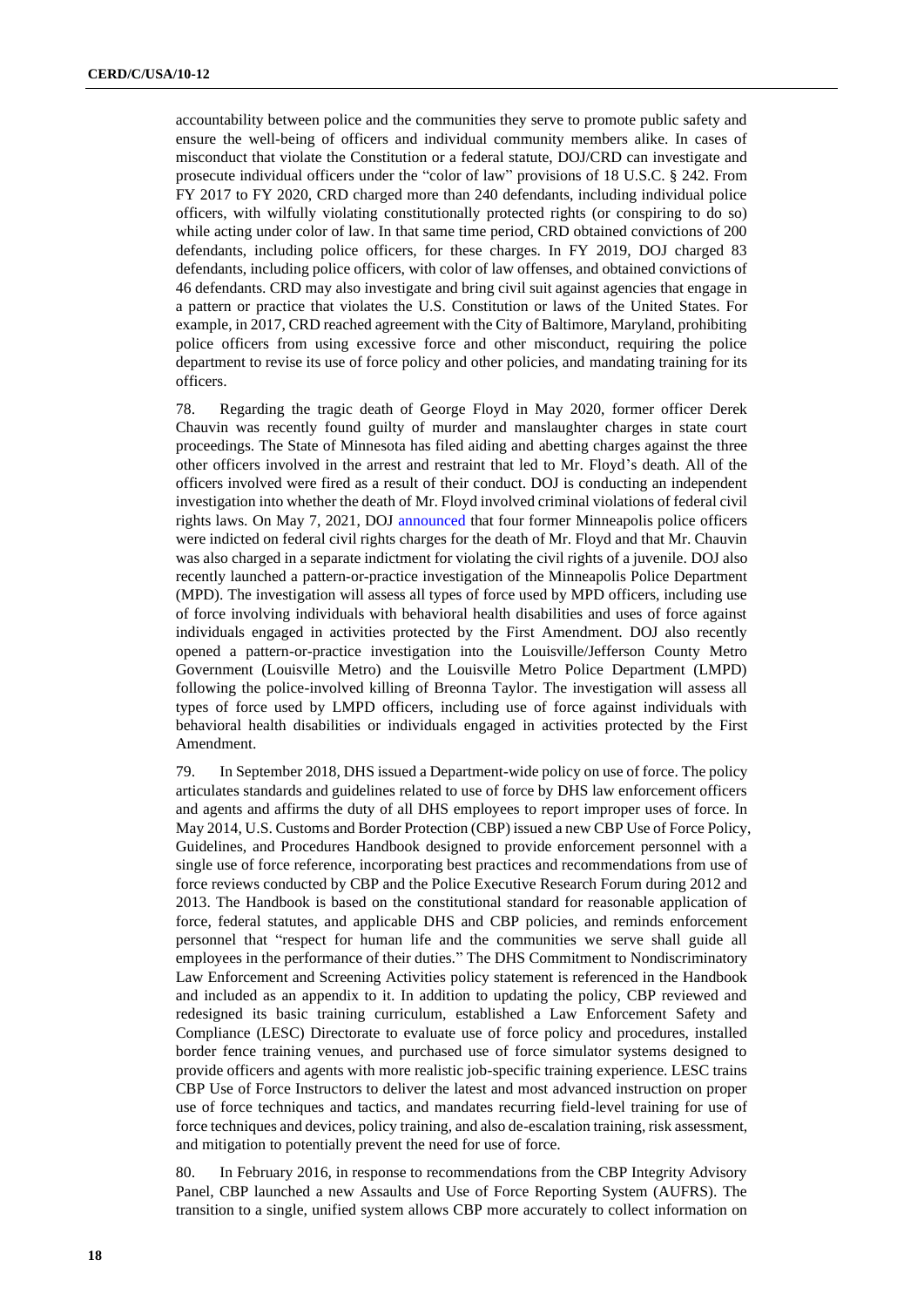assaults and uses of force without relying on different individual systems that may have been duplicating (or not fully collecting) relevant information. In August 2017, the system was renamed Enforcement Action Statistical Analysis and Reporting (E-STAR) due to incorporation of vehicle pursuit reporting capabilities. CBP has completed a six-month evaluation and is preparing to release a final report regarding the use of Incident Driven Video Recording Systems, which includes body worn, vehicle mounted, and other video recording technologies.

81. In May 2017, CBP began tracking and publicly reporting assaults and uses of force using two metrics: the overall number of incidents, and the singular actions (assaults and uses of force) within those incidents. [https://www.cbp.gov/newsroom/stats/assaults-use-force.](https://www.cbp.gov/newsroom/stats/assaults-use-force) The number of incidents demonstrates the frequency with which CBP officers and agents are involved in encounters involving assault or use of force, and the number of singular actions demonstrates the intensity of those incidents. Singular uses of force in FY 2018 were 8.2% lower than FY 2017; however, incidents involving uses of force were 16.3% higher. Incidents involving assaults on CBP officers and agents increased 22% from FY 2017 to FY 2018; however, singular assaults decreased 6.3%. Singular uses of force in FY 2019 were 9.3% higher than FY 2018 and use of force incidents were 11.1% higher. Incidents involving assaults on CBP officers and agents increased 7.6% from FY 2018 to FY 2019 and singular assaults increased 11.2%. Changes and improved reporting due to the implementation of AUFRS/E-STAR may have contributed to differences between current and prior year numbers.

82. To make its investigative process more transparent and accountable, in 2014 CBP created a response plan to investigate, monitor, and report use of force incidents involving CBP officers or agents. As part of that plan, a CBP cross-component Use of Force Incident Team was created to respond to use of force incidents that result in serious physical injury or death. In addition, a National Use of Force Review Board (NUFRB) and a Local Use of Force Review Board (LUFRB) were created to review all use of force incidents that occur in CBP. The NUFRB reviews use of force incidents resulting in serious physical injury or death, or any incident involving the discharge of a firearm. The Board, which includes senior officials from CBP, CRCL, ICE, and DOJ, reviews each incident to determine if the use of force was consistent with CBP policy and to identify and assess any issues involving training, tactics, equipment or policy. As of January 2020, 16 meetings of the NUFRB had reviewed 57 incidents involving the use of deadly force or the discharge of a firearm. The LUFRB reviews use of force incidents that do not meet the threshold of the NUFRB, but are still reported as a use of force. Every law enforcement agency, including CBP, is part of the ongoing national discussion about how, when, where, and why officers and agents should use force.

83. On September 30, 2020, the DHS Office of Partnership and Engagement, Office for State and Local Law Enforcement, established a contract with the Homeland Security Systems Engineering Institute to conduct a Simulation Experiment focused on law enforcement applied use of force. CBP, DHS ICE, the Federal Law Enforcement Training Center (FLETC), and the U.S. Secret Service are supporting members. The goal of the Simulation Experiment is to deter and reduce fatalities and injuries due to law enforcement use of force through understanding of the factors that contribute to each officer's decisionmaking process and to provide law enforcement evidence-based data to examine and evolve policies and procedures, develop Concept of Operations and Tactics, Techniques, and Procedures for operations, and examine current technologies and configurations.

## **Articles 2, 5, and 6**

84. Immigrants (para 18 of the Concluding Observations). As noted in para 72 above, distinctions, exclusions, restrictions, or preferences made by a State Party between citizens and non-citizens fall outside the scope of CERD. Nonetheless, in the spirit of cooperation, the United States offers the following information. It is U.S. government policy to enforce civil immigration laws while adhering to due process and safeguarding the dignity and wellbeing of all families and communities regardless of citizenship. As a general matter, when a non-citizen is placed in removal proceedings before an immigration court, the U.S. government is required to provide that non-citizen fair access to contest removability. This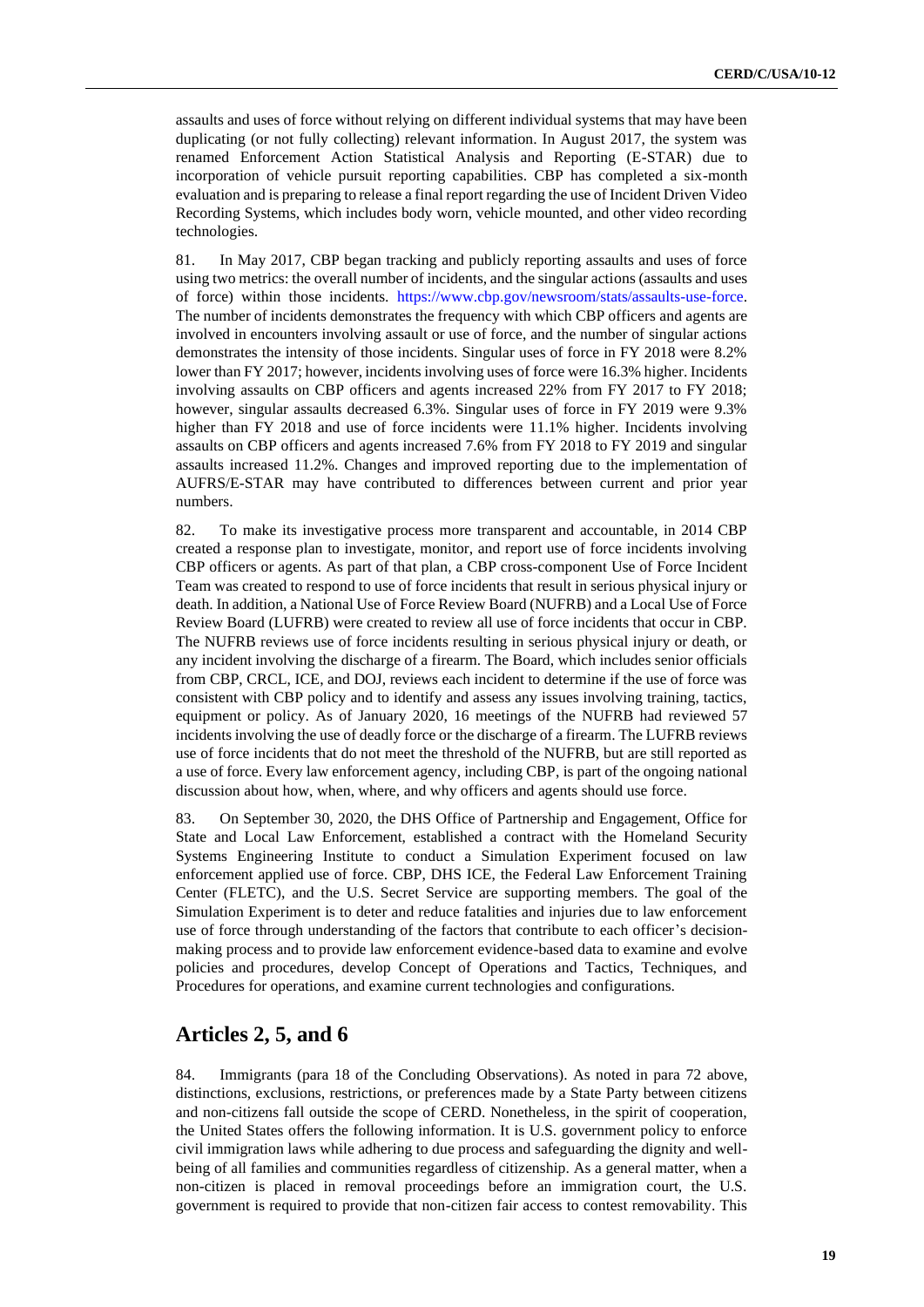may include the ability to apply for any form of relief or protection for which the non-citizen may be eligible, including asylum, withholding of removal, and protection from removal under regulations implementing U.S. obligations under the Convention Against Torture.

85. On February 2, 2021, President Biden issued EO 14011, Establishment of Interagency Task Force on the Reunification of Families, which condemned the intentional separation of children from their parents or legal guardians that occurred under the use of the Zero Tolerance Policy and established a Family Reunification Task Force to identify and reunite families. On March 1, 2021 the Secretary of Homeland Security announced the guiding principles of the Task Force, including, to the extent possible under the law, identifying opportunities for the families to pursue legal immigration status.

86. On February 2, 2021, President Biden issued EO 14012, Restoring Faith in Our Legal Immigration Systems and Strengthening Integration and Inclusion Efforts for New Americans. Pursuant to EO 14012, DOS, DHS, and DOJ are developing plans to remove barriers that impede access to immigration benefits and fair, efficient adjudications of those benefits, and to identify and make recommendations regarding whether to rescind any actions that fail to promote access to the legal immigration system. Further, DHS and DOJ are required to conduct a review of the policies and rules governing the adjudication of asylum claims to determine whether the U.S. provides protection for those fleeing domestic or gang violence in a manner consistent with international standards. On February 19, 2021, DHS also began phase one in the effort to begin processing people who were forced to "remain in Mexico" while their asylum claims were adjudicated under the Migrant Protection Protocols.

87. Regarding Operation Streamline, now called the Criminal Consequence Initiative (CCI), as of February 2021, only the Del Rio sector uses CCI and uses it only sparingly. The May 2015 DHS Office of Inspector General Report "Streamline: Measuring its Effect on Illegal Border Crossing" recommended that CBP measure the effect of Streamline on illegal entry over multiple years; develop and implement a cost estimate for enforcement consequences; develop and implement a plan to determine the feasibility and appropriateness of funding Special Assistant U.S. Attorneys for Streamline prosecutions in more sectors; develop guidance on using Streamline for non-citizens expressing fear of return; and, with ICE, determine appropriate staffing levels for Streamline. CBP concurred in all five recommendations and has taken steps to implement them, including creation of a working group to develop additional training and potential controls. Specifically, CBP worked with U.S. Citizenship and Immigration Services (USCIS) on refresher training to ensure correct handling of cases of individuals who express a fear of return to their countries of origin during Border Patrol processing.

88. Regarding detention and release of certain non-citizens arrested inside the United States, if an ICE officer denies bond (or sets a bond the non-citizen considers too high), a non-citizen may ask an Immigration Judge for a redetermination of the custody decision, per 8 U.S.C. § 1226. The non-citizen or ICE may also appeal the Immigration Judge's custody redetermination to the Board of Immigration Appeals. Under the law, certain criminal and terrorist non-citizens are subject to mandatory detention pending removal proceedings.

89. The United States has taken steps to modernize its legal immigration system and its humanitarian components, such as improving services for applicants, reducing burdens on employers, and modernizing the information technology infrastructure underlying the visa processing system. These reforms support use of thorough and individualized assessments for decisions concerning immigration status. ICE has hired a Legal Access Coordinator to oversee its Legal Access Initiative, which seeks to enhance detained individuals' access to legal counsel and legal resources, including legal group presentations conducted by *pro bono* legal service providers and subcontractors as part of the DOJ /Executive Office for Immigration Review's (DOJ/EOIR's) Legal Orientation Program. DOJ/EOIR provides counsel to detained individuals who are found mentally incompetent to represent themselves in proceedings before the agency. For non-detained individuals, including children, DOJ/EOIR operates the Legal Orientation Program for Custodians of Unaccompanied Alien Children and the Immigration Court Helpdesk. Additional information about these programs is available at [https://www.justice.gov/eoir/office-of-legal-access-programs.](https://www.justice.gov/eoir/office-of-legal-access-programs) DOJ/EOIR recently created the Immigration Court Online Resource, a digital, interactive platform for respondents, detained and non-detained, representatives, and the general public to become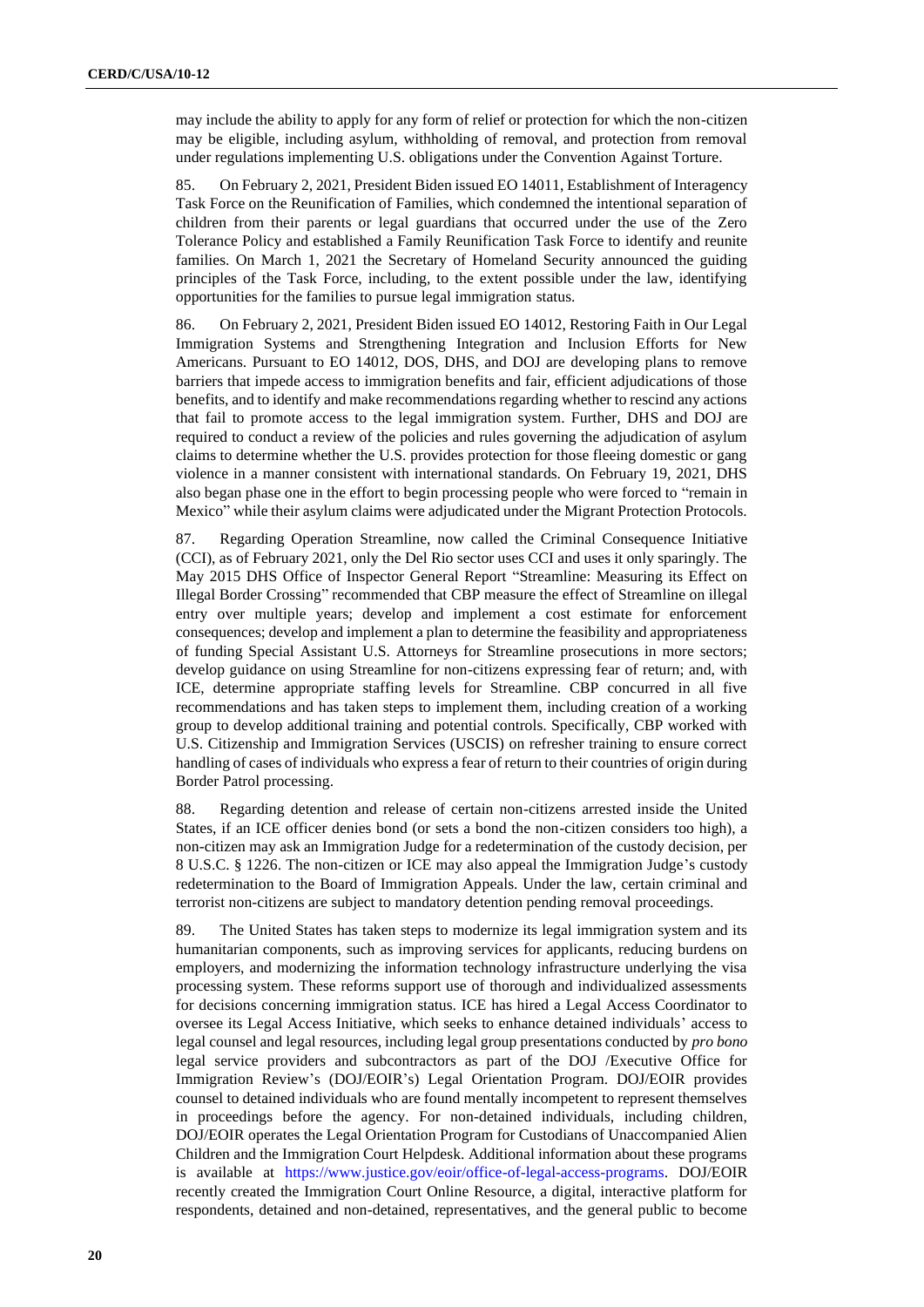familiar with immigration court proceedings and options for protection and relief from removal, [https://icor.eoir.justice.gov/.](https://icor.eoir.justice.gov/)

90. The Blue Campaign, DHS's unified voice to combat human trafficking, has produced human trafficking training and awareness materials for DHS employees, state and local law enforcement, and other target audiences, which contain information on the various forms of immigration relief available to trafficking victims, including Continued Presence, U nonimmigrant status, and T non-immigrant status. FLETC has developed a one-day introductory human trafficking awareness training program for federal, state, local, tribal and territorial law enforcement agencies. Additionally, pursuant to a 2014 regulation promulgated under the Prison Rape Elimination Act (PREA), DHS/ICE and DHS/CPB have developed policies and training to prevent, detect, and respond to sexual abuse and assault in DHS custody.

91. Raising awareness about human trafficking can be an important preventative measure. In 2020 and early 2021, ED hosted four webinars for educators to raise awareness about and combat human trafficking in schools, including one webinar focused on vulnerable populations, such as children who are homeless, neglected and delinquent, have disabilities, or are Native American. In January 2021, ED released the second edition of Human Trafficking in America's Schools, a guide for educators on ways to identify and help prevent child trafficking. At the same time, ED released Addressing the Growing Problem of Domestic Sex Trafficking in Minors through Positive Behavioral Interventions and Supports.

92. DOL's Wage and Hour Division (WHD) continues to protect migrant workers from exploitative and abusive working conditions and to ensure appropriate protections for workers engaged in harvesting and hazardous work in agriculture. WHD has Community Outreach and Resource Planning Specialists in all 54 district offices, making WHD's services more accessible to the nation's workforce and regulated sectors. Regarding hazardous work in agriculture, the Fair Labor Standards Act generally provides for a minimum age of 16 years for employment in any agricultural occupations declared by the Secretary of Labor to be particularly hazardous. DOL works to improve the safety and health of farm workers, including by collaborating with farming organizations on educational programs that address hazardous agricultural work practices and conditions.

93. DOL's Occupational Safety and Health Administration (OSHA) has standards that cover agricultural operations, information on solutions to common agricultural hazards, and other resources such as publications to help employers create and maintain safe and healthy work environments [\(www.osha.gov/agricultural-operations\)](http://www.osha.gov/agricultural-operations). Farmworkers are at high risk for fatalities and injuries, work-related lung diseases, noise-induced hearing loss, skin diseases, and certain cancers associated with chemical use and prolonged sun exposure. Since 2011, OSHA has been educating employers and workers about the dangers of working in heat [\(www.osha.gov/heat\)](http://www.osha.gov/heat) through training sessions, outreach events, information sessions, publications, social media messaging, and media appearances.

94. The 2014 Workforce Innovation and Opportunity Act (WIOA) establishes the United States' workforce development system, designed to help job seekers access employment, education, training, and support services to succeed in the labor market and to match employers with the workers they need to compete in the global economy. WIOA's nondiscrimination provisions prohibit discrimination on many bases, including race, color, religion, sex, national origin, age, disability, political affiliation or belief, and, for beneficiaries and applicants, and participants only, on the basis of participation in any WIOA Title I-financially assisted program or activity. The statute additionally provides that participation in programs and activities financially assisted under WIOA must be available to "citizens and nationals of the United States, lawfully admitted permanent resident noncitizens, refugees, asylees, and parolees, and other immigrants authorized by the Attorney General to work in the United States."

95. In addition to DOL, DHS, USCIS, DOJ, and DOS are actively involved in various aspects of oversight and enforcement of the requirements applicable to foreign workers in the United States. A list of resources and mechanisms for reporting labor abuses is available on the USCIS webpage, Report Labor Abuses. [https://www.uscis.gov/working-united](https://www.uscis.gov/working-united-states/information-employers-employees/report-labor-abuses)[states/information-employers-employees/report-labor-abuses.](https://www.uscis.gov/working-united-states/information-employers-employees/report-labor-abuses)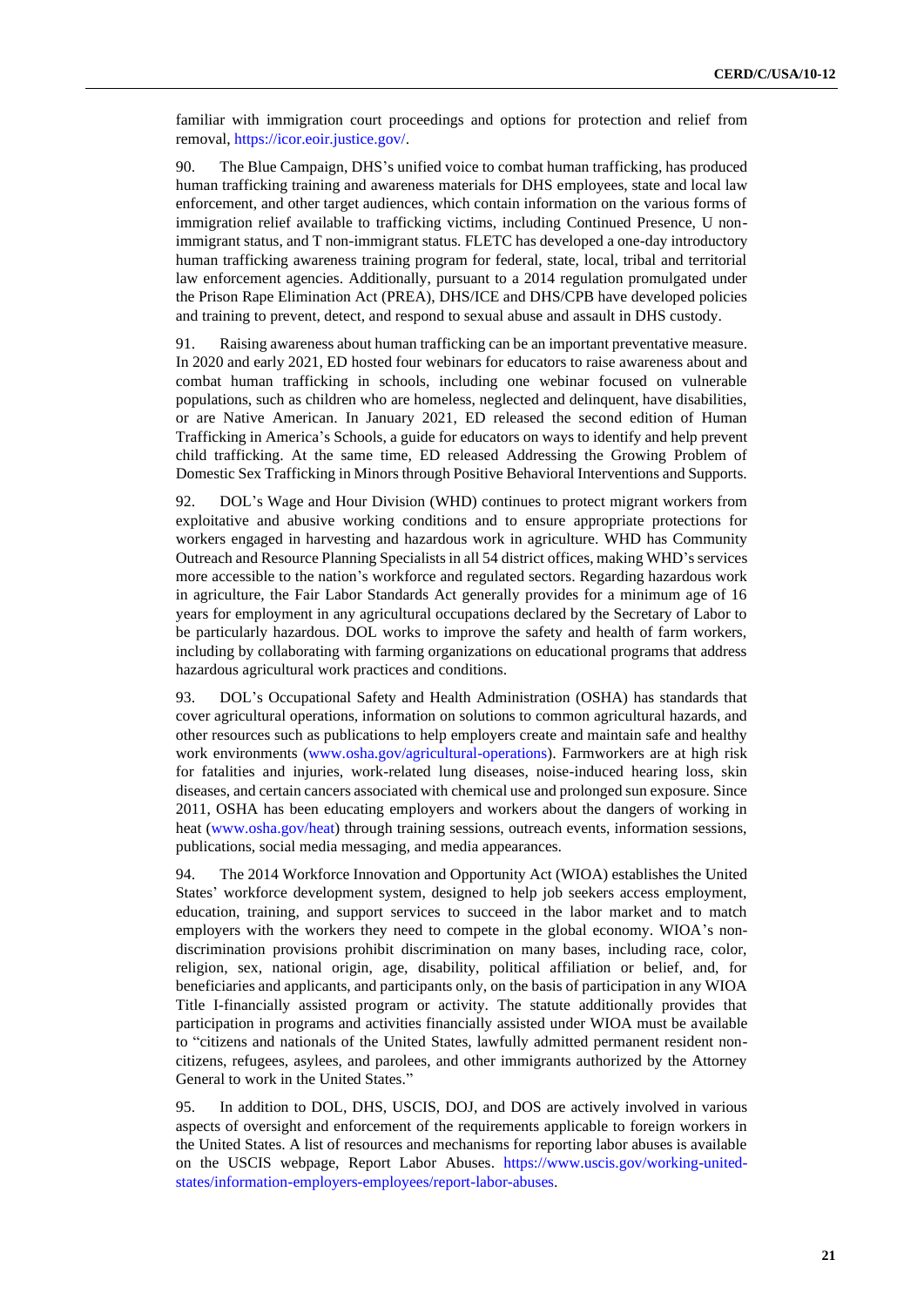96. Title VII and other laws enforced by the EEOC generally extend to all employees and applicants for employment in the United States, regardless of birthplace, authorization to work, citizenship, or immigration status. Employers are held accountable for violation of many equal employment opportunity laws without regard to the legal status of workers, although certain limited remedies may not be available to undocumented workers. For example, in EEOC v. Global Horizons, Inc., *et al.*, No. 2:13-cv-03045-EFS (E.D. Wash.; court order Apr. 2016), a federal court ordered a farm labor contractor to pay \$7,658,500 for a pattern or practice of subjecting Thai farmworkers in Washington State to a hostile work environment and other forms of discrimination that it described as "fear, anxiety, anger, intimidation, humiliation, shame, and … an unrelenting sense of imprisonment." In FY 2020, the EEOC settled with Green Acre Farms and Valley Fruit Orchards, the remaining defendants in the Global Horizons case. Green Acre and Valley Fruit agreed collectively to pay \$325,000 to Thai farmworkers who were brought to the United States to work on the farms on H-2A visas by Global Horizons. The farms also agreed, among other relief, to treat workers from farm labor contractors as employees and to implement training for all managers and supervisors with the authority to hire and fire, as well as human resources employees, regarding compliance with Title VII. This case exhibits EEOC's role in combatting human trafficking through enforcement of employment laws. In addition, in FY 2020, the EEOC resolved one employment discrimination charge linked to human trafficking through the administrative process. The EEOC increases public awareness about human trafficking and its link to EEO laws through outreach and training, in addition to investigations and litigation. In FY 2020, the EEOC conducted or otherwise participated in 120 outreach events that included the issue of human trafficking, reaching 12,020 attendees. The EEOC also conducted two sessions in which EEOC staff and the staff of its state and local government partners were trained on identifying and developing human trafficking-related discrimination charges, including the EEOC's annual meeting with state and local government Fair Employment Practices Agencies.

97. DOL/OFCCP enforces federal contractor compliance with EO 11246, which in addition to requiring affirmative action, also prohibits federal contractors and subcontractors from discriminating based on race, color, religion, sex, sexual orientation, gender identity or national origin. The agency enforces compliance through neutrally selected compliance evaluations and complaint investigations. OFCCP remedies findings of discrimination through financial relief, corrective actions, and/or placement opportunities, as appropriate. For example, in June 2020, OFCCP received a favorable ruling from DOL's Office of Administrative Law Judges (OALJ) in a case involving discrimination based on race and national origin. The complaint alleged, among other violations, that from February 2011 through January 2012, WMS Solutions LLC hired Hispanic construction laborers and then harassed and discriminated against them, while allowing supervisors of other federal contractors to assault them physically, make racial slurs, and threaten them with deportation. OALJ ordered WMS to pay \$960,905 in back wages, damages, and interest to remedy the alleged discriminatory hiring and compensation practices, including allegations based on race and national origin. OALJ also ordered the company to implement a zero-tolerance antiharassment policy and train all managers and employees on their anti-discrimination obligations.

98. On November 18, 2016, the EEOC approved new [Enforcement Guidance on National](https://www.eeoc.gov/laws/guidance/national-origin-guidance.cfm)  [Origin Discrimination,](https://www.eeoc.gov/laws/guidance/national-origin-guidance.cfm) which outlines the employment discrimination prohibition and provides employers with practices to promote compliance with the law. In 2020, the EEOC resolved 6,927 charges of national origin-based employment discrimination and recovered \$26.3 million for affected workers. For race discrimination, the EEOC in FY 2020 resolved 22,719 charges and recovered \$74.8 million. In addition to the laws that the EEOC enforces, DOJ enforces the Immigration and Nationality Act's anti-discrimination provision, which protects U.S. citizens and non-U.S. citizens with authorization to work in the United States from certain types of employment discrimination based on citizenship, immigration status, or national origin, including in hiring, firing, recruitment, or during the process of verifying employees' authorization to work in the United States. In FYs 2016-20, employers distributed or agreed to pay over \$6.7 million in civil penalties and nearly \$594,000 in back pay for discrimination victims.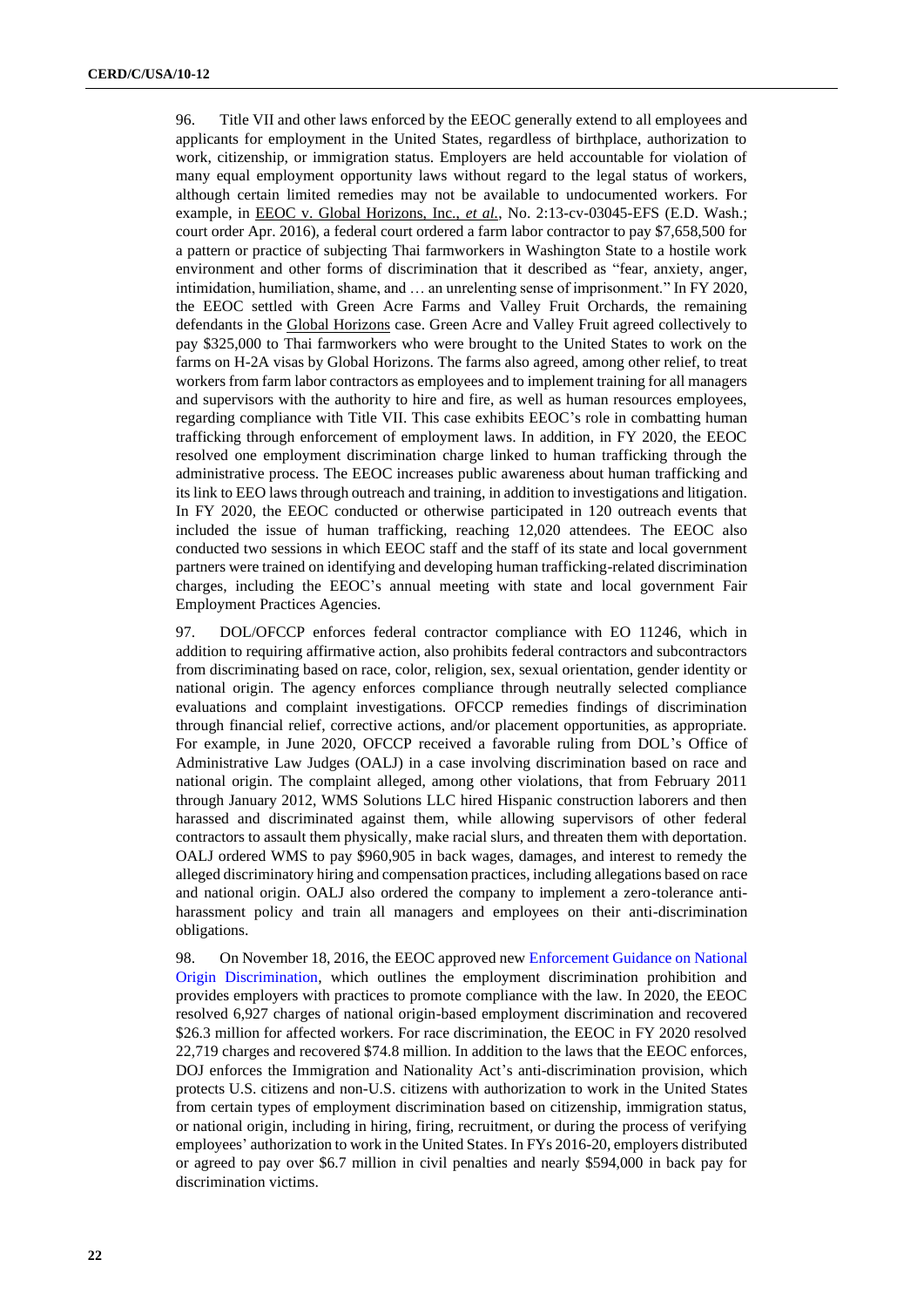99. On June 6, 2017, DOL announced actions to increase protections of U.S. workers while more aggressively confronting entities committing visa program fraud and abuse. DOL vigorously enforces all laws within its jurisdiction governing non-immigrant visa programs, including WHD's conducting civil investigations to enforce labor protections provided by visa programs. The EEOC is a "Certifying Agency" for U nonimmigrant status and can help workers who are victims of certain crimes apply to remain in the United States and continue to work. In FY 2020, the EEOC signed 18 U nonimmigrant status certifications supporting U nonimmigrant status petitions and declined to certify four.

100. Regarding International Labor Organization (ILO) Conventions Nos. 29 and 138, the 1998 ILO Declaration on Fundamental Principles and Rights at Work declares that all ILO Members have an obligation, arising from membership in the Organization, to respect, promote, and realize in good faith the principles concerning the fundamental rights that are the subject of the ILO's eight core conventions, including elimination of forced labor and effective abolition of child labor. The United States has demonstrated, in its follow-up reports under the Declaration, that U.S. workers enjoy the fundamental principles and rights at work. U.S. law provides protections from forced labor and child labor without regard to citizenship status.

101. Violence against women (para 19 of the Concluding Observations). Noting its views described in para 4 above regarding matters involving disparate impact, and its reservation, discussed in para 11 above, concerning the application of the CERD to the private conduct of non-State actors, the United States provides the following information. The United States is concerned about violence against women and takes aggressive action to prosecute perpetrators and provide services to victims. Regarding violence against women in Indian Country**,** in May 2016, DOJ's NIJ produced a report on violence against American Indian and Alaska Native (AI/AN) women and men. It found that over 4 in 5 AI/AN women (84%) had experienced violence in their lifetimes; 66% had experienced psychological aggression, 56% sexual violence, 55% physical violence from an intimate partner, and 49% stalking. Despite the need for support and protection, 38% of AI/AN female victims were unable to access medical services. The report also found that 97% of victims had experienced violence by an interracial perpetrator at least once in their lifetimes. In addition, NIJ has launched the National Baseline Study, the first nationally representative study of crime and victimization committed against AI/AN women living in Indian Country and Alaska Native villages.

102. The United States has been working to address this issue for a number of years. The Department of Interior (DOI) Bureau of Indian Affairs (BIA) is implementing a strategic plan to address domestic violence and family violence in Indian Country, including providing additional personnel at regional, agency, and tribal levels to work on these issues. The BIA employs 9 Victim Specialists and 2 supervisors under its Office of Justice Services (OJS) to provide direct and immediate assistance to victims and their families throughout Indian Country. The BIA Victim Assistance Program also provides training and technical assistance to tribes, and participates in local, regional, and national task forces to combat violence against indigenous women and girls. For example, the BIA Victim Assistance Program partnered with the National Indian Gaming Commission in 2017 to provide training to gaming and hotel operations staff across the United States on recognizing human trafficking situations and on intervention methods. The BIA also has a Family Violence Prevention Specialist to provide program oversight, develop gap analyses and best practice models, and organize training and technical assistance efforts involving the OJS Victim Assistance Program, the DOJ/OVW, and the HHS Domestic Violence Program. In collaboration with DOJ and HHS, the BIA has also published a Child Protection Handbook.

103. Because tribal prosecutors specializing in domestic violence are important in addressing violence against women in Indian Country, the Tribal Special Assistant United States Attorney Initiative, funded at \$2,250,000 in 2020 through a partnership between DOJ/OVW and the Bureau of Justice Assistance (BJA), trains cross-deputized tribal prosecutors in federal law and procedure and investigative strategies so they can pursue domestic or sexual violence cases in tribal court, federal court, or both. Additionally, the BIA has provided 78 prosecutor positions in Indian Country, one-on-one technical assistance for these prosecutors, and funding to tribes to host and conduct training on implementation of the tribal jurisdiction provisions of the Violence Against Women Reauthorization Act of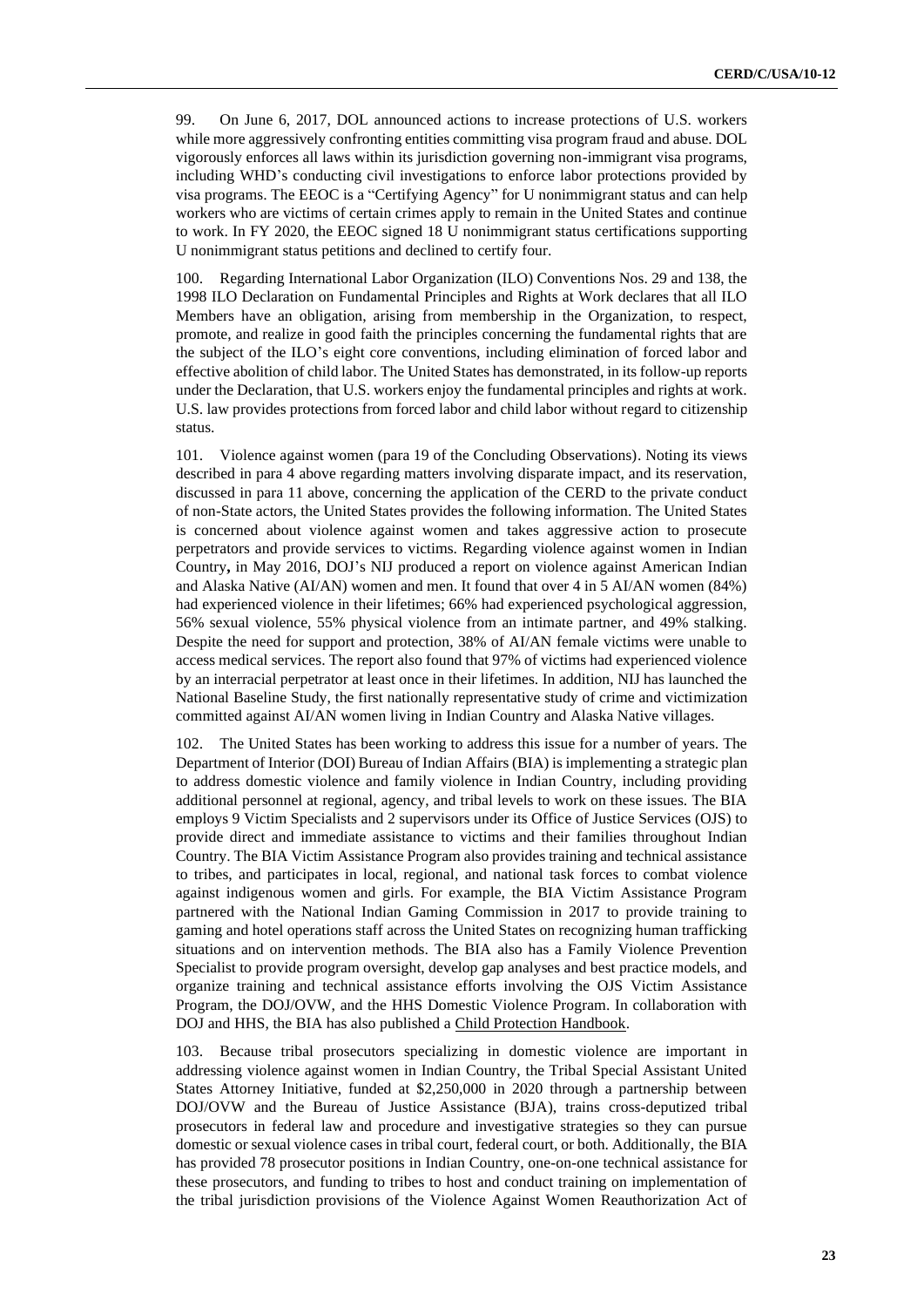2013 (VAWA 2013). Funding is also allocated for public defenders, probation officers, and at times, victim specialists. In an effort to provide a strong core domestic violence component and infrastructure to tribal courts, the BIA also provides funding for training in trial skills for domestic violence cases.

104. DOJ/OVW administers 19 grant programs authorized by the Violence Against Women Act (VAWA) and subsequent legislation, designed to reduce domestic violence, dating violence, sexual assault, and stalking by strengthening services to victims and holding offenders accountable. Four programs address violence against AI/AN women by ensuring the availability of services for victims and improving the criminal justice response to domestic violence, dating violence, sexual assault, stalking, and sex trafficking in tribal communities; and three programs focus on providing culturally specific services and providing services to underserved populations.

105. Through the Grants to Indian Tribal Governments Program, which supports efforts to address and prevent violence against AI/AN victims by enhancing victim services and holding offenders accountable, DOJ/OVW awarded over \$32 million in grants to tribal governments in FY 2019. Other relevant programs include the Tribal Domestic Violence and Sexual Assault Coalitions Grant Program, which supports efforts to form and sustain nonprofit, non-governmental tribal domestic violence and sexual assault coalitions; the Tribal Sexual Assault Services Program, which enhances the ability of tribes to provide services for sexual assault victims; and the Grants to Tribal Governments to Exercise Special Domestic Violence Jurisdiction Program, which assists tribal governments in planning, implementing, and exercising "special domestic violence criminal jurisdiction" to hold accountable non-Indians who commit crimes of domestic violence or dating violence, or violate certain protection orders in Indian Country.

106. DOJ/OVW and the BIA administer programs to support tribal government exercise of the special domestic violence criminal jurisdiction recognized in VAWA 2013. OVW funds can be used to strengthen tribal criminal justice systems to support exercise of this jurisdiction; provide indigent criminal defendants with effective assistance of counsel at no cost in such cases; and accord victims rights that are similar to those described in the federal Crime Victims' Rights Act, consistent with tribal law and custom. In addition, to help more tribes and tribal courts meet the requirements for exercise of the special domestic violence criminal jurisdiction, BIA/OJS has created a Violence Against Women Act Training Series. To date, training has been provided to over 500 tribal justice personnel. BIA/OJS also has provided funding for tribal court personnel focused specifically on domestic violence in Indian Country. In addition, OVW supports a working group for tribes implementing special domestic violence criminal jurisdiction to share best practices with one another.

107. In 2013, DHS established an agency-wide Council on Combating Violence against Women (CCVAW) to coordinate efforts to stop crimes against women and ensure the effective administration of laws aimed at preventing violence against women. In 2019, the CCVAW oversaw the revision and release of new DHS-wide training on the increased vulnerability to domestic violence of non-citizens without status; the immigration benefits provided to non-citizen victims of crime, including domestic violence, under U.S. immigration laws; and the special confidentiality laws that protect victims' information. From 2016-2020, the CCVAW also produced annual reports on DHS compliance with mandatory CCVAW training and the number of confidentiality incidents occurring each year.

108. Other federal agencies have worked together on services for victims, including 2016 funding by DOJ and HUD of \$9.2 million for stable housing to victims of domestic violence, dating violence, sexual assault, and stalking who are living with HIV/AIDS. DOJ has also funded the Wraparound Victim Legal Assistance Network Demonstration Project, which provides comprehensive legal services to all victims of crime, including survivors of domestic violence. Since 2015, DOJ has implemented the Tribal Access Program, which provides federally recognized tribes direct access to federal criminal information databases, enabling tribes to submit criminal history information that may disqualify domestic violence offenders from receiving firearms.

109. As noted above, perpetrators of violence against women, including Native American women, are aggressively investigated and prosecuted. For example, in January 2020, a South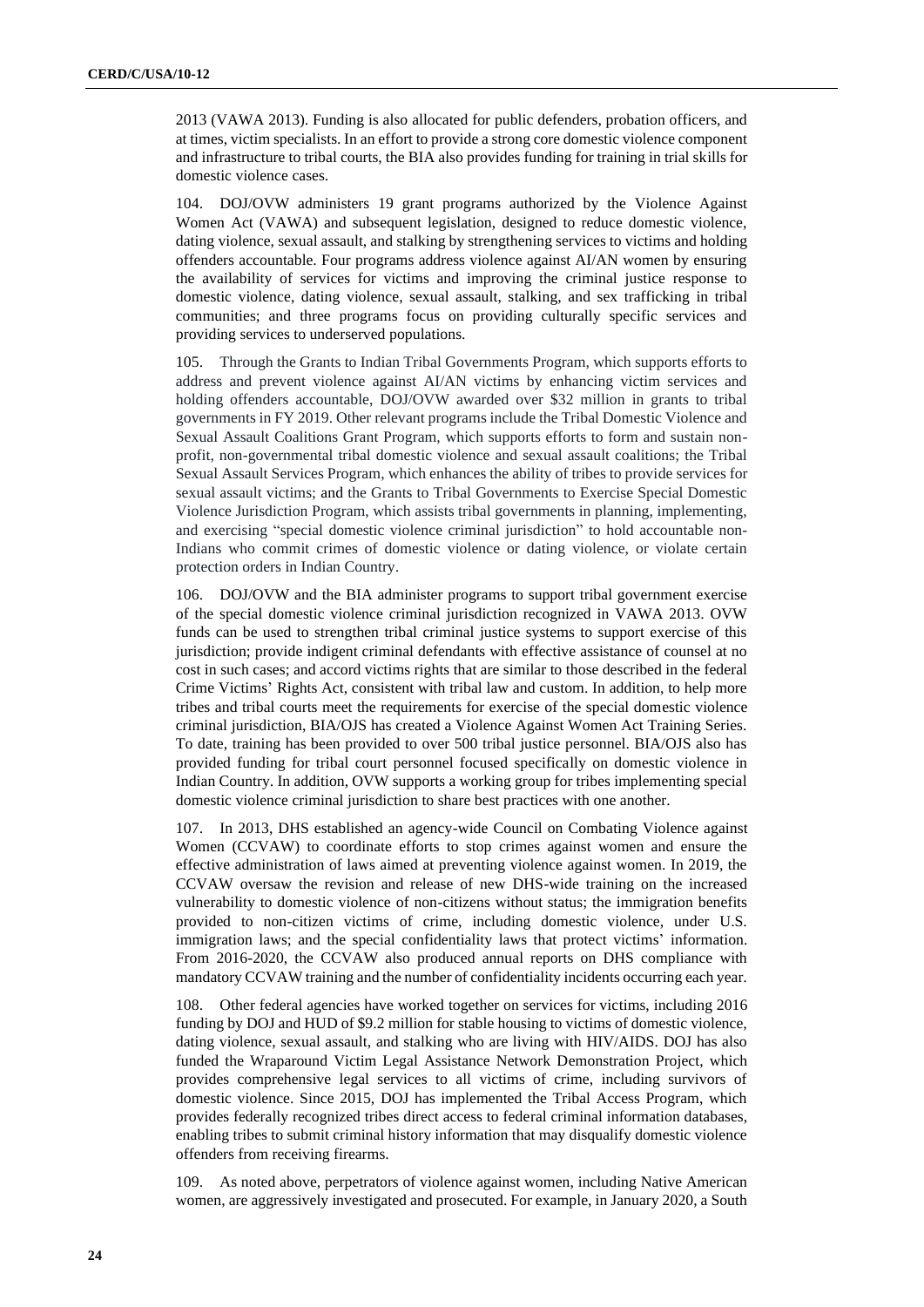Dakota man was sentenced to 54 months in prison for severely beating his domestic partner, giving her several facial fractures. The assault took place on the Cheyenne River Sioux Indian Reservation. Both the man and his domestic partner are enrolled members of the Cheyenne River Sioux Tribe. In 2019, a member of the Navajo Nation was sentenced to 252 months in prison for extensively beating two women and strangling them in his home on the Navajo Reservation. In 2017, a member of the McDermitt Paiute-Shoshone Tribe of Nevada was sentenced to 120 months in prison for stabbing his wife to death at their home on the Fort McDermitt Indian Reservation.

110. The Presidential Task Force on Missing and Murdered American Indians and Alaska Natives was established by EO 13898 on November 26, 2019 to enhance the operation of the criminal justice system and address the legitimate concerns of AI/AN communities regarding missing and murdered persons, particularly missing and murdered women and girls. Cochaired by the Attorney General and the Secretary of the Interior, with members from DOJ, DOI, and HHS, the Task Force is charged with activities including tribal consultation, development of protocols and procedures, improvement in data collection and sharing, and use of existing databases. As part of the Task Force, the BIA is leading seven multidisciplinary cold case team offices throughout the United States that will focus on analyzing and solving active missing and murdered cold cases involving AI/AN persons. In addition, DOJ launched a strategy that includes establishment of missing persons coordinators in eleven districts within Indian Country, use of specialized FBI Rapid Deployment Teams in appropriate cases, and comprehensive analysis of current systems of data collection. In its first year, the Task Force conducted five tribal listening sessions and established seven working groups. Projects have included: drafting fact sheets on missing persons cases and murder cases; restarting the "Volunteers in Police Service" program to help utilize community volunteers in missing persons cases; establishing a "Justice Connect" section within the Law Enforcement Enterprise Portal in the FBI Criminal Justice Information Services databases; compiling ideas for legislation to solve identified gaps or legal issues; and meeting with law enforcement, victim services programs, domestic violence coalitions and others to hear about field experiences in AI/AN communities. The Task Force also coordinates efforts with other relevant Federal Commissions and Task Forces. [https://operationladyjustice.usdoj.gov/.](https://operationladyjustice.usdoj.gov/)

111. In 2016, HUD issued guidance on the effects of local nuisance ordinances that may lead to discrimination under the FHA against survivors of domestic violence and other persons in need of emergency services. HUD also published its final rule implementing the requirements of VAWA 2013 in HUD's regulations in 2016 and in its implementation guidance in 2017. VAWA 2013 expanded VAWA housing protections to HUD programs beyond HUD's public housing program and HUD's tenant-based and project-based Section 8 programs that were covered by the 2005 reauthorization. It also provided enhanced protections and options for victims of domestic violence, dating violence, sexual assault, and stalking. For example, it amended the definition of domestic violence to include violence committed by intimate partners of victims; provided that tenants cannot be denied assistance because an affiliated individual is or was a victim of domestic violence, dating violence, sexual assault, or stalking; and expanded remedies by requiring covered housing providers to have emergency transfer plans.

112. To highlight the issue of violence against women internationally, the United States worked with Canada and Mexico in 2016, 2017, and 2018 as part of the Trilateral Working Group on Violence Against Indigenous Women and Girls. In 2018, the Working Group consulted with indigenous women from all three countries to share best practices and lessons learned. Additionally, DOI and DOJ are working to establish the Joint Commission on Reducing Violent Crimes Against Indians under the Not Invisible Act, which became law in October 2020. The Act is intended to "increase intergovernmental coordination to identify and combat violent crime within Indian lands and of Indians." The Commission will recommend best practices to identify, report, and respond to instances of missing persons, murder, trafficking, and other violent crimes against AI/AN persons.

113. The U.S. government has also worked actively to support local, state, national and international efforts to combat female genital mutilation/cutting (FGM). On January 5, 2021, the STOP FGM Act 2020 was signed into law, expanding the scope of punishable acts and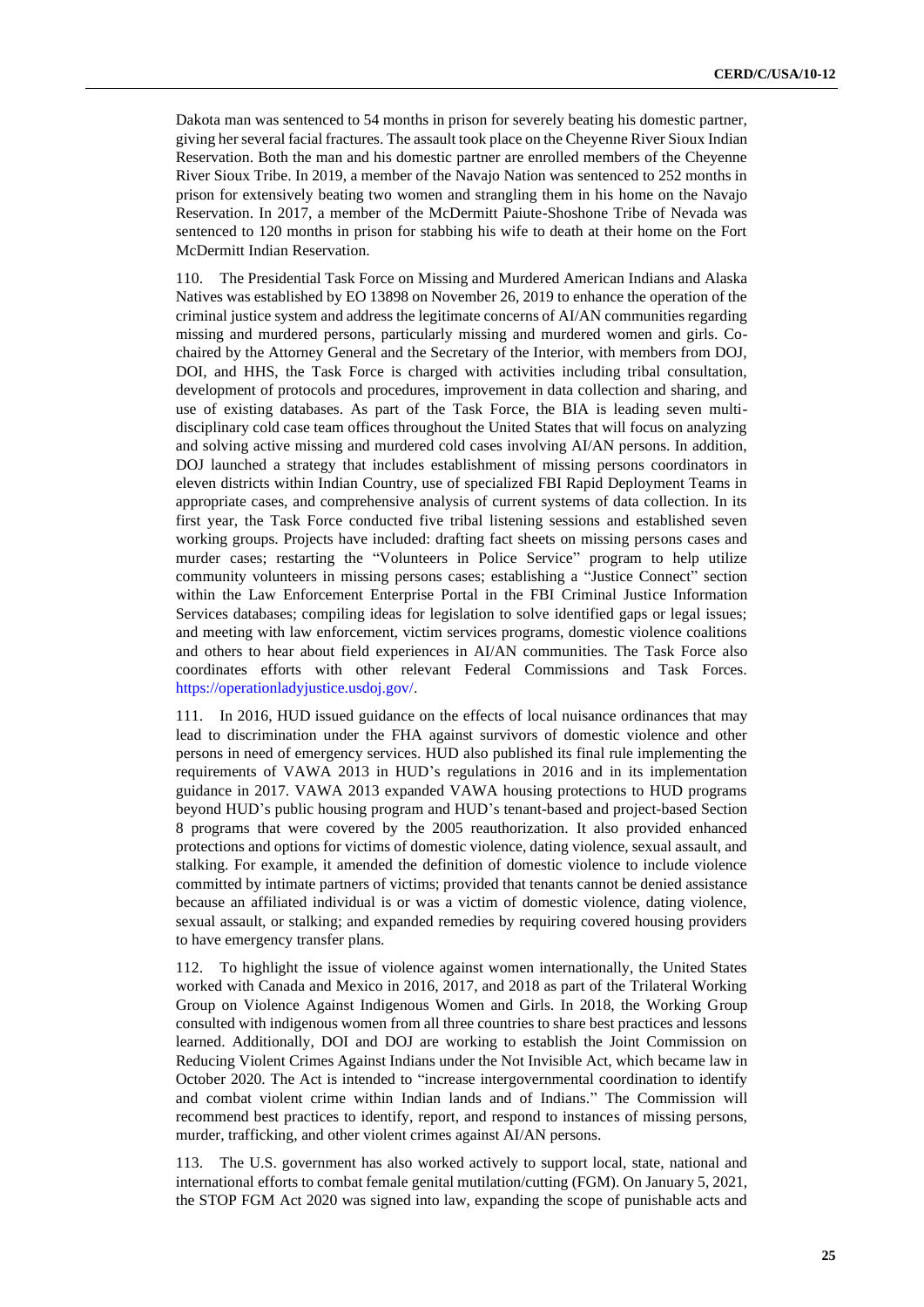increasing the statutory maximum term of imprisonment for violating the law from five to ten years. On January 13, 2021, DOJ [obtained an indictment](https://lnks.gd/l/eyJhbGciOiJIUzI1NiJ9.eyJidWxsZXRpbl9saW5rX2lkIjoxMDAsInVyaSI6ImJwMjpjbGljayIsImJ1bGxldGluX2lkIjoiMjAyMTAyMDYuMzQ3NjQyNDEiLCJ1cmwiOiJodHRwczovL3d3dy5qdXN0aWNlLmdvdi9vcGEvcHIvdGV4YXMtd29tYW4taW5kaWN0ZWQtdHJhbnNwb3J0aW5nLW1pbm9yLWZlbWFsZS1nZW5pdGFsLW11dGlsYXRpb24ifQ.ERg_icCCDPDfYPVTs64YEBEoR63Z-BUAZ1nbyHsuQoc/s/754883122/br/97181995261-l) of a Texas woman for allegedly transporting a minor for FGM. Charged under the prior version of the law due to the timing of the alleged criminal activity, the indictment is the first under section (d) of the statute, which prohibits taking a girl out of the United States for the purpose of FGM. FGM survivors or those who fear being forced to undergo FGM may be eligible for certain immigration benefits, including asylum, under U.S. immigration laws. During the reporting period, USCIS raised awareness and educated communities about FGM, including publishing and maintaining a webpage dedicated to FGM, presenting on FGM at immigration roundtables and stakeholder outreach engagements, and providing training, outreach, and informational resources to USCIS staff who may encounter populations traditionally at risk of FGM. In 2017, ICE Homeland Security Investigations (HSI) launched Operation Limelight USA to educate and provide outreach to the traveling public at international airports located in or near large diaspora communities in the U.S. that practice FGM, and to develop leads relating to children traveling from the U.S. to have FGM performed. ICE/HSI is the primary U.S. government entity charged with responding to allegations of FGM. In January 2017, DHS finalized its Female Genital Mutilation or Cutting Outreach Strategy and is working to implement it government-wide.

114. Criminal justice system (¶ 20 of the Concluding Observations). Noting its views described in para 4 above regarding matters involving disparate impact, the United States notes that the federal prison population has dropped to its lowest level since 2000, declining almost 31% since 2013. In December 2018, Congress enacted the First Step Act, the most significant federal criminal justice reform measure in several decades. The Act authorized reforms of the federal prison system to promote re-entry for federal prisoners, including a requirement that DOJ develop a risk and needs assessment system for the Bureau of Prisons to assess the recidivism risk of federal prisoners and place them in programs to reduce that risk; changes to mandatory minimum sentences for certain drug offenses; retroactive application of the Fair Sentencing Act of 2010 for incarcerated offenders who received longer sentences for possession of crack cocaine than they would have for powder cocaine; and an expansion of courts' ability to sentence low-level, nonviolent drug offenders to less than the required mandatory minimum. These reforms helped to address racial disparities in the federal criminal legal system, as 91% of those receiving sentence reductions under Fair Sentencing Act retroactivity provisions were African American.

115. ED launched the Second Chance Pell Experimental Sites Initiative in 2015 and expanded it in 2020 to provide need-based Pell grant financial aid to individuals in state and federal prisons. In 2020, the Free Application for Federal Student Aid Simplification Act included a provision making individuals in state and federal correctional institutions eligible for Title IV student financial aid by July 1, 2023, specifically the Pell grant, for the first time since 1994.

116. The current Administration supports legislatively ending the death penalty at the federal level and encouraging states to follow the federal government's example. Additionally, the U.S. judicial system provides an exhaustive system of protections at both the federal and state levels to ensure the death penalty is not applied in a summary, arbitrary, or discriminatory manner, and that its implementation is undertaken with exacting procedural safeguards, after multiple layers of judicial review, in conformity with the U.S. Constitution and U.S. international obligations. DOJ continues to take great precautions to ensure that decisions to seek the death penalty at the federal level are not based on factors that include race or national origin.

117. Juvenile justice system (para 21 of the Concluding Observations). Noting its views described in para 4 above regarding matters involving disparate impact, the United States provides the following information regarding the juvenile justice system. The United States seeks to ensure that the justice system operates fairly and effectively for all juveniles. For example, DOJ/CRD has the authority to conduct investigations and seek relief where there is a reasonable basis to believe that there is a pattern or practice of deprivation of the constitutional or statutory rights of youth in the juvenile justice system or youth who are incarcerated. In January 2021, CRD announced an investigation into the use of pepper spray at two juvenile facilities in Nevada.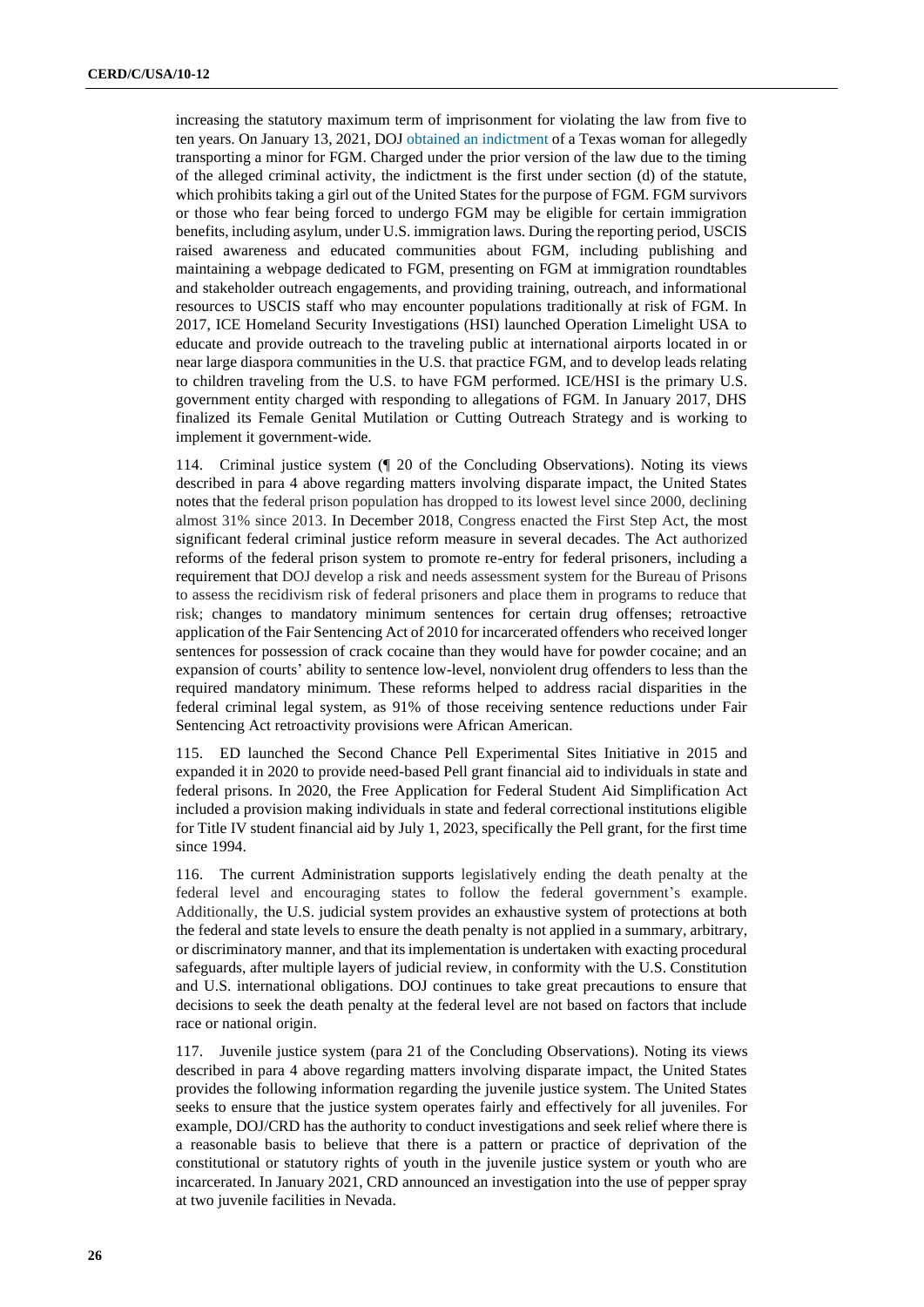118. The United States also recognizes that education can be an important tool and resource for incarcerated and formerly incarcerated individuals. With the support of grants from ED and DOJ, juvenile justice residential facilities provide educational services to thousands of students each year. In 2018, DOJ released a Reentry Toolkit offering guidance on steps youth can take while in placement and when returning to their communities to ensure successful connections for education, employment, housing, and other support services. ED released a Reentry Education Toolkit in 2016 and updated it in 2018 with additional tools to support successful re-entry for youth and adults. To support transition efforts, DOL awarded approximately \$85.9 million in 2019 and \$91 million in 2020 in Re-entry Project grants to non-profit organizations, which, *inter alia*, serve individuals between the ages of 18 and 24 reentering society after incarceration. In 2017, ED, in partnership with DOJ, funded an initiative to help 16 state and local partnerships provide their populations with alternatives to prosecution and/or incarceration, including special education, career and technical education, and other workforce development opportunities. In 2016, DOJ and ED awarded four grants under the Juvenile Justice Reentry Education Program to improve education and employment outcomes for youth returning to their communities after incarceration. In 2015, DOJ and the National Council of Juvenile and Family Court Judges launched the School-Justice Partnership National Resource Center to assist school-justice partnerships in keeping children in school and out of court.

119. With respect to separating juveniles from adults during pre-trial detention and after sentencing, the PREA Youthful Inmate Standards call for persons under 18 to be housed separately in prisons, jails, and lockups. Over the past several years, a number of states have banned the use of solitary confinement in juvenile corrections. The 2018 First Step Act prohibits the use of solitary confinement for juvenile delinquents in federal custody except under limited circumstances.

120. Regarding juvenile life without parole, the U.S. Supreme Court held in Miller v. Alabama, 567 U.S. 460 (2012), that a mandatory term of life without parole is unconstitutional when imposed on a juvenile homicide offender. Montgomery v. Louisiana, 577 U.S. \_\_\_\_ (2016) held that the rule announced in Miller applies retroactively to defendants who were sentenced before Miller was decided. Jones v. Mississippi, \_\_\_ U.S. \_\_\_ (April 22, 2021), held that Miller and Montgomery do not require a separate factual finding of permanent incorrigibility before a defendant is sentenced to life without parole. State governments have responded to the Miller and Montgomery decisions in several ways, including by extending parole eligibility to juvenile offenders who received life sentences and affording individual defendants the opportunity for resentencing to a lesser term of imprisonment. Most federal prisoners who were serving life-without-parole sentences for murders committed while they were juveniles have been resentenced to terms of imprisonment that will allow them an opportunity for eventual release. In some cases, offenders have been released from prison.

121. Guantanamo Bay (para 22 of the Concluding Observations). Subject to its observation in para 3 above, and in the spirit of cooperation, the United State provides the following information regarding Guantanamo Bay. The United States continues to have legal authority to detain Guantanamo detainees until the end of hostilities, consistent with U.S. law and applicable international law, but it has elected, as a policy matter, to ensure it holds individuals no longer than necessary to mitigate the threat they pose. To that end, over 90% of detainees once held at Guantanamo Bay have now been resettled or repatriated. The United States' view remains that in our efforts to protect our national security, both military commissions and federal courts can, depending on the circumstances of the specific case, provide appropriate processes for criminal prosecution that are both grounded in applicable law and effective. U.S. law currently precludes the transfer of detainees from Guantanamo for prosecution in the United States. All current military commission proceedings at Guantanamo incorporate fundamental procedural guarantees that meet or exceed the fair trial safeguards required by Common Article 3 of the 1949 Geneva Conventions and other applicable law, and are further consistent with those in Additional Protocol II to the 1949 Geneva Conventions. A conviction by a military commission is subject to multiple layers of review, including judicial review by federal civilian courts consisting of life-tenured judges.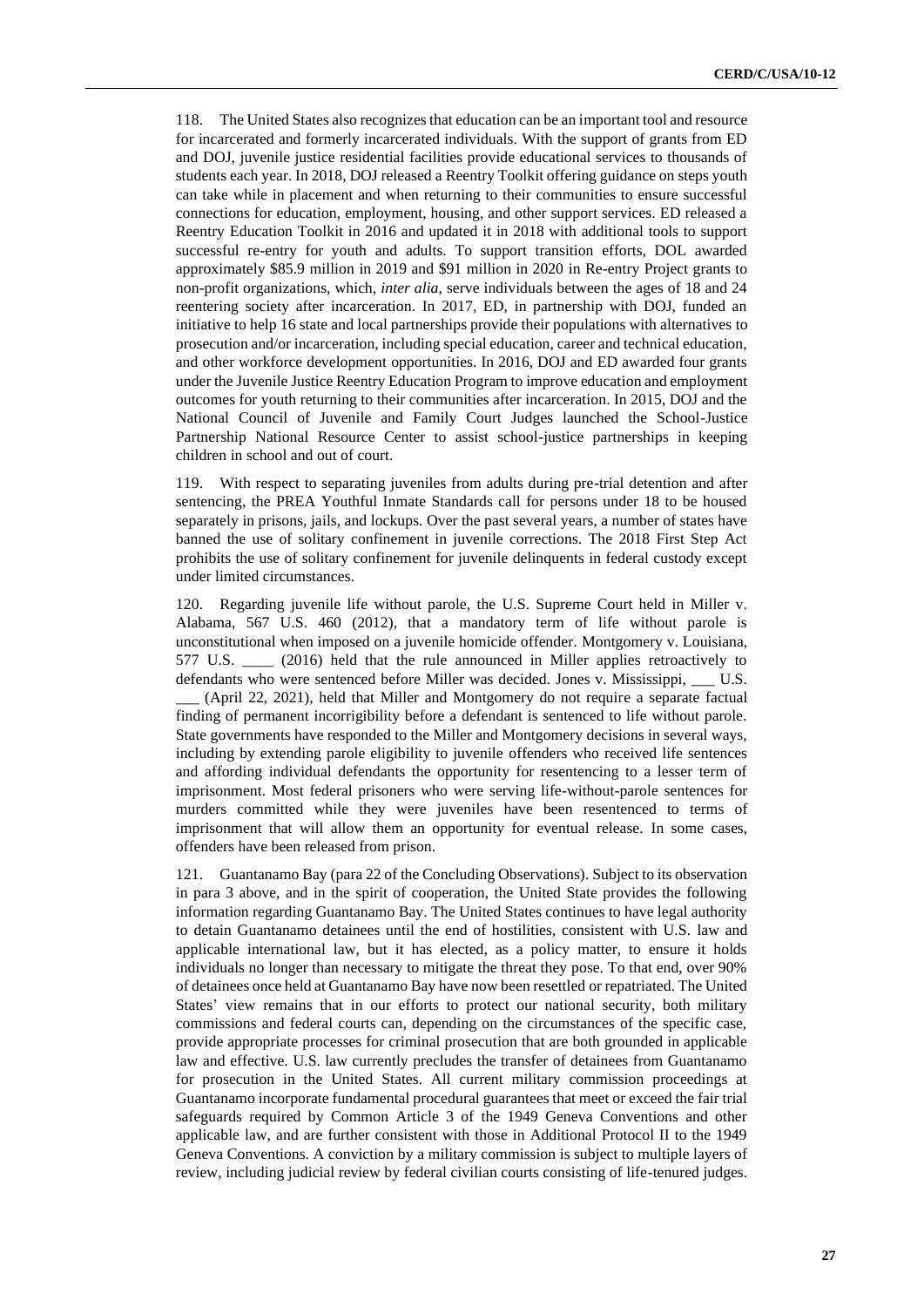122. All Guantanamo detainees have the ability to challenge the lawfulness of their detentions in U.S. federal court through petitions for a writ of *habeas corpus*. Detainees have access to independent legal counsel and to appropriate evidence to mount such challenges. The United States is fully committed to ensuring that individuals it detains in any armed conflict are treated humanely in all circumstances, consistent with applicable U.S. treaty obligations, U.S. domestic law, and U.S. policy.

123. Access to legal aid (para 23 of the Concluding Observations). Noting its views, described in para 4 above, regarding matters involving disparate impact, the United States provides the following regarding access to legal aid. Officials at all levels work to ensure that the U.S. legal system efficiently delivers outcomes that are fair and accessible to all, irrespective of race, ethnicity, wealth, or status. Across the federal government, agencies collaborate to strengthen federal programs by identifying opportunities to incorporate legal assistance and to facilitate strategic partnerships with civil legal aid organizations. Federal agencies also collaborate with state and local entities to improve access to justice at all levels of government. On May 18, 2021, President Biden issued a Presidential Memorandum to expand access to legal representation and the courts, and re-commit to the mission of the White House Legal Aid Interagency Roundtable, initially established in 2015 to raise federal agencies' awareness of how civil legal aid could increase employment, family stability, housing security, consumer protection, and public safety. On that same day, the U.S. Attorney General announced reinvigoration of the Office for Access to Justice, which was formally established in 2016 to "plan, develop, and coordinate the implementation of access to justice policy initiatives … including in the areas of criminal indigent defense, civil legal aid, and pro bono legal services …."

124. DOJ also provides substantial funding for legal service programs for crime victims' rights enforcement and advocacy on civil legal issues. These services are available to all victims. In 2019, DOJ's Office for Victims of Crimes (OVC) awarded approximately \$3.5 million to provide crime victims' rights enforcement and legal assistance. Additionally, OVC currently funds more than 400 grants totalling over \$250 million for services to victims of human trafficking, including, in many instances, legal services. In 2019, OVC awarded over \$7 million in funding to respond to elder abuse and victims of abuse and financial crimes throughout the United States, including enhancing legal services to older victims of abuse. OVC has also funded legal services for survivors for many years, believing that victims' rights are among the most fundamental services it can provide to those affected by crime. Furthermore, DOJ/BJA makes funding available for provision of legal defense counsel services to eligible defendants in tribal court criminal proceedings, for prosecution and judicial services for tribal courts, or for other purposes. These resources may include, but are not limited to, juvenile delinquency actions and guardian *ad litem* appointments arising out of criminal or delinquency acts. DOJ/OVW's Legal Assistance Program strengthens civil and criminal legal assistance programs for adult and youth victims of domestic violence, dating violence, sexual assault, and stalking who are seeking relief in legal matters relating to or arising out of that abuse or violence; in FY 2020, OVW supported 61 projects for a total of \$36,543,406. Through DOJ/EOIR, certain detained individuals who are found to be mentally incompetent to represent themselves in immigration court proceedings are eligible for government-paid counsel.

125. Since 2014, the Legal Services Corporation (LSC) has worked on ways to use technology to expand access to civil legal aid, with the goal of providing some form of assistance to 100% of persons otherwise unable to afford an attorney for essential legal needs. According to LSC, it distributes "more than 93% of its funding to 132 independent legal aid organizations serving every county in every state and the [U.S.] territories." Partnering with Microsoft and ProBonoNet, LSC launched a pilot program in 2016 to create statewide justice portals to direct low-income people with civil legal needs to the most appropriate forms of assistance. More states are also establishing Access to Justice Commissions, which bring together key stakeholders in an effort to remove barriers to civil justice, and moving to create comprehensive integrated state systems for the delivery of civil legal assistance. As of 2018, 39 states, plus the District of Columbia, Puerto Rico, and the Virgin Islands, had Access to Justice Commissions. The National Center for State Courts has a Center on Court Access to Justice for All. Congress also created an Access to Civil Legal Services Caucus in 2015.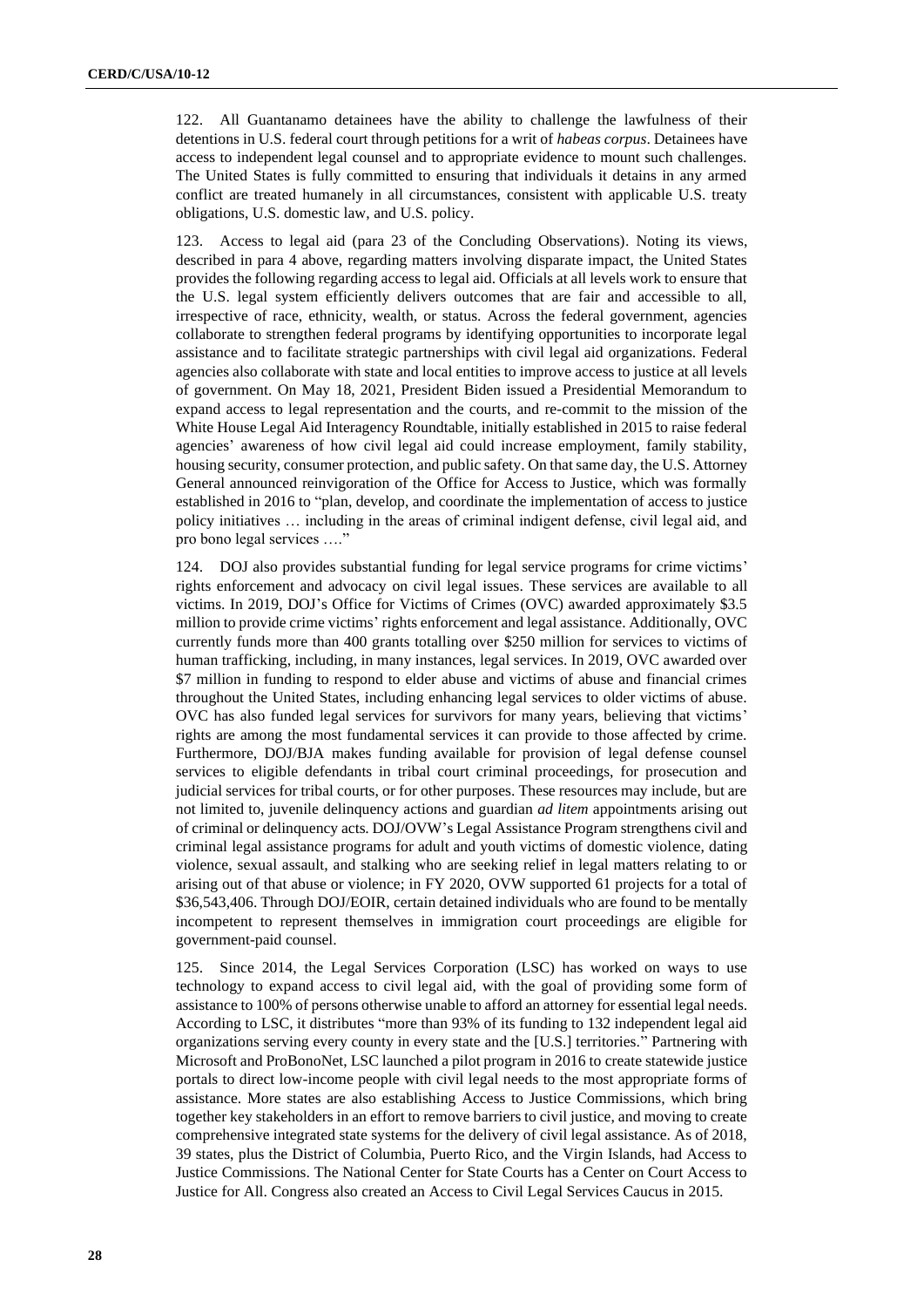126. The Sixth Amendment to the U.S. Constitution provides for the right to counsel in federal criminal prosecutions. Through a series of decisions by the U.S. Supreme Court, the right to counsel has been extended to all criminal prosecutions—state or federal, felony or misdemeanor—that carry a potential sentence of imprisonment. By law, counsel is appointed for all individuals charged with crimes punishable by imprisonment who cannot afford an attorney, irrespective of race, gender, ethnicity, or other factors. States and localities use a variety of methods for delivering indigent criminal defense services, including public defender programs, assigned counsel programs, and contract attorneys. The federal system also uses similar programs.

127. DOJ/EOIR established the Office of Legal Access Programs in April 2000 to improve access to legal information and counseling and to increase representation rates for foreignborn individuals appearing before the immigration courts and Board of Immigration Appeals in civil immigration removal proceedings. Since 2003, EOIR has carried out the Legal Orientation Program (LOP) to improve judicial efficiency in immigration courts, and to assist detained individuals and others involved in detained removal proceedings to make timely and informed decisions. As of February 2021, LOP is capable of operation in 43 ICE adult detention facilities, including two of ICE's family staging centers. Additionally, a LOP Information Line, operational since late 2019, is available via ICE's Pro Bono Platform at all "over 72-hour" ICE facilities. EOIR launched the National Qualified Representative Program (NQRP) in 2013 to provide Qualified Representatives to certain unrepresented and detained respondents found by an Immigration Judge or the Board of Immigration Appeals to be mentally incompetent to represent themselves in immigration proceedings. NQRP's fundamental goals are increased efficiency and fairness in immigration proceedings. EOIR administers NQRP under a contract with a national provider, which uses local subcontracting legal service organizations and law firms to provide representatives where required.

128. Rights of indigenous peoples (para 24 of the Concluding Observations). Regarding effective participation in public life based on free, prior, informed consent, as set forth in the UN Declaration on the Right of Indigenous Peoples, the United States understands "free, prior, informed consent" to call for a process of meaningful consultation with tribal leaders, but not necessarily the agreement of those leaders, before the actions addressed in those consultations are taken. As described in the United States' announcement of support for the political commitments in the UN Declaration and in para 167-169 and 171-176 of the 2013 Report, U.S. laws and policy call for consultation with tribes on many issues. Since the 2013 Report, multiple consultations with tribal leaders have been held at the agency level and through Tribal Nations Conferences. Recently, in accordance with President Biden's Memorandum on Improving Tribal Consultation and Strengthening Nation-to-Nation Relationships, multiple Federal agencies have been consulting with Tribes to learn how those agencies can improve future consultations. Each agency will submit a detailed plan with improvements to the Office of Management and Budget. [https://www.whitehouse.gov/briefing-room/presidential-actions/2021/01/26/memorandum](https://www.whitehouse.gov/briefing-room/presidential-actions/2021/01/26/memorandum-on-tribal-consultation-and-strengthening-nation-to-ndnation-relationships/)[on-tribal-consultation-and-strengthening-nation-to-ndnation-relationships/.](https://www.whitehouse.gov/briefing-room/presidential-actions/2021/01/26/memorandum-on-tribal-consultation-and-strengthening-nation-to-ndnation-relationships/)

129. With respect to recognition of tribes, in July 2015, DOI reformed the tribal recognition process based on over 330 written comment submissions and input at public meetings and tribal consultation sessions from tribal leaders, states, local governments, and the public. [https://www.bia.gov/cs/groups/xofa/documents/text/idc1-031255.pdf.](https://www.bia.gov/cs/groups/xofa/documents/text/idc1-031255.pdf) The updated rule promotes a more transparent, timely, and consistent process that is flexible enough to account for the unique histories of tribal communities, while maintaining the integrity of the criteria that had been in place for nearly 40 years. Although the new process carries forward the standard of proof and the seven mandatory criteria that petitioners must meet to substantiate claims to tribal identification, community, and political authority, it promotes consistent application by establishing a uniform evaluation period of more than a century (from 1900 to the present), increases public access to petition documentation, expands distribution of notices to include local governments, and increases due process by providing for an administrative judge to conduct a comprehensive hearing and issue a recommended decision for proposed negative findings. [https://www.doi.gov/pressreleases/department-interior](https://www.doi.gov/pressreleases/department-interior-announces-final-federal-recognition-process-acknowledge-indian-tribes)[announces-final-federal-recognition-process-acknowledge-indian-tribes.](https://www.doi.gov/pressreleases/department-interior-announces-final-federal-recognition-process-acknowledge-indian-tribes)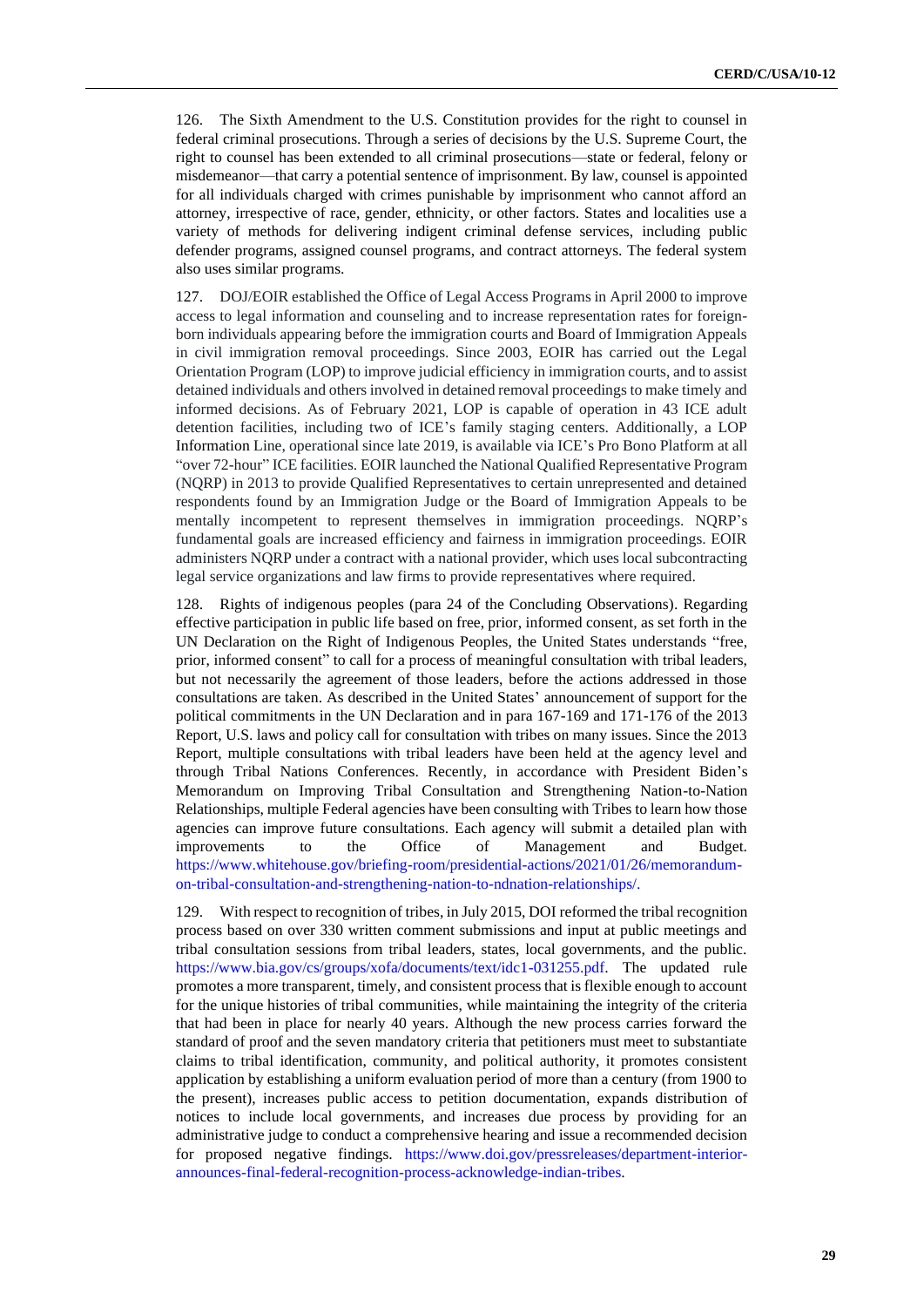130. Regarding protection of sacred sites, in 2012 and again in 2016, five entities (Department of Defense, DOI, Department of Energy, Department of Agriculture, and the Advisory Council on Historic Preservation) entered into an MOU to improve protection of and Indian access to sacred sites. [https://www.fs.fed.us/spf/tribalrelations/sacredsitesmou.shtml.](https://www.fs.fed.us/spf/tribalrelations/sacredsitesmou.shtml) Since 2013, the MOU participants have created materials and a training to assist federal agencies in fulfilling their trust responsibility to tribes and preserving sacred sites of critical importance to Native peoples. These materials and trainings include a comprehensive review of applicable laws and policies that affect sacred sites; detailed information for state and local governments, industry, academia, and the general public on complex sacred site topics; and a Statement on Confidentiality concerning how federal agencies can protect culturally sensitive information regarding sacred sites when affected tribes deem such information private. The MOU participants have also held periodic listening sessions with tribes on sacred sites.

131. DHS recognizes the importance of consultation with tribal nations affected by deployment of border security infrastructure and ongoing border security operations. CBP regularly engages leaders from tribes in the border region and tribal members impacted by border security operations. Accordingly, to the extent that additional border barriers will be constructed near tribal lands, DHS and CBP intend to work closely with DOI and BIA and consult with affected tribal authorities as specific projects are designated and funded.

132. With respect to enforcement of the Indian Child Welfare Act (ICWA), in June 2016, after a robust and inclusive consultation process, the BIA issued a rule, 25 C.F.R. 23, to promote consistent and strong enforcement of ICWA, plus a schedule of trainings on application of the rule. The rule clarifies ICWA's requirements, promotes judicial collaboration between tribal and state courts, and incorporates best practices in child welfare. It requires that state courts determine whether ICWA applies in every child custody proceeding, articulates the efforts state courts and agencies must make to provide appropriate family services designed to keep families together, and establishes procedures governing emergency removal of children from their homes. Some states have enacted state law versions of ICWA that provide additional protections for tribes and Indian families. The BIA also issued updated Guidelines for Implementing the ICWA in December 2016. The guidelines explain the statute and regulations and provide examples of best practices for implementation, with the goal of encouraging greater uniformity in the application of ICWA.

133. Regarding Western Shoshone, please see para 178 and 179 of the 2013 Report. In July 2014, DOI's Acting Assistant Secretary of Indian Affairs approved the procedures proposed by the Revised Western Shoshone Education Trust Fund Administrative Committees for processing applications for participation in the scholarship program referenced in para 178. Thus, the Western Shoshone Education Committee has been appointed and is receiving and processing applications for scholarships in accordance with the Western Shoshone Judgment Claims Act (P.L. 108-270).

134. In 2016, the EEOC reiterated its position that employment discrimination because an individual is Native American or a member of a particular tribe is covered by Title VII as employment discrimination based on national origin. [Enforcement Guidance on National](https://www.eeoc.gov/laws/guidance/national-origin-guidance.cfm)  [Origin Discrimination.](https://www.eeoc.gov/laws/guidance/national-origin-guidance.cfm)

135. National action plan to combat racial discrimination (para 25 of the Concluding Observations). Mechanisms to ensure a coordinated approach toward the implementation of the Convention at the federal, state, and local levels are important, and numerous such mechanisms exist. The framework within which human rights are protected and promoted in the United States is described in para 104-146 of the Common Core Document. DOJ/CRD enforces federal statutes prohibiting discrimination based on race, color, sex (including pregnancy, sexual orientation, and gender identity), disability, religion, familial status, national origin, and citizenship status. Under EO 12250, DOJ is charged with ensuring the consistent and effective implementation of federal civil rights laws "prohibiting discriminatory practices in Federal programs and programs receiving Federal financial assistance." This responsibility includes review and clearance of regulations and policy guidance addressing the implementation of a variety of federal non-discrimination laws and policies. All federal agencies with mandates related to non-discrimination, including DOJ, EEOC, ED, HUD, DHS, and DOL, coordinate within the federal government, as well as with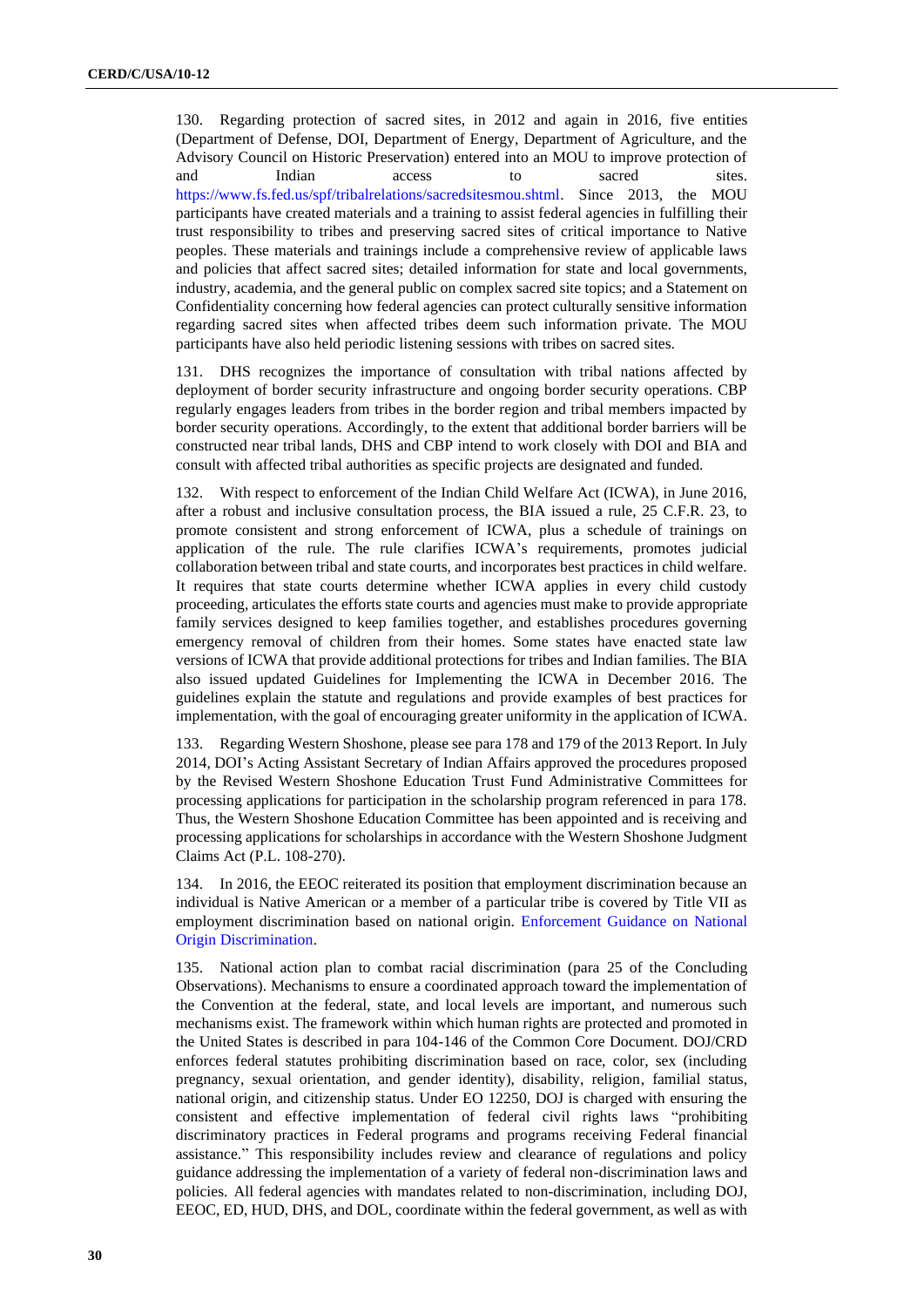state and local authorities, human rights commissions, and non-governmental entities. Moreover, as set forth in para 7 above, EO 13985 instructs the entire federal government to pursue a comprehensive approach to affirmatively advance equity for all, including people of color and members of marginalized groups.

136. Other issues (para 26 of the Concluding Observations). Regarding implementation of the Convention in the non-autonomous territories (American Samoa, Guam, and the U.S. Virgin Islands), as was made clear in the Common Core Document and Annex A to that Document, territories have been made aware of treaty requirements through communications from the State Department, just as is the case for states and tribes. U.S. territories are governed by federal laws, such as equal employment laws and voting rights laws, which are enforced by the federal government. Territories are also governed by their own territorial laws, which must not contravene federal law. The EEOC's jurisdiction includes Guam, American Samoa, Northern Mariana Islands, Wake Island, the U.S. Virgin Islands, and Puerto Rico. The number of race and national origin discrimination charges that the EEOC received from these U.S. territories is included on the EEOC's website. [https://www.eeoc.gov/statistics/enforcement/charges-by-state.](https://www.eeoc.gov/statistics/enforcement/charges-by-state) An example of the enforcement of equal employment laws in U.S. territories is the EEOC's 2019 settlement with a hotel resort and spa in Guam that agreed to pay \$15,871 and provide other relief to settle a pregnancy and disability lawsuit by the EEOC. See [https://www.eeoc.gov/eeoc/newsroom/release/5-13-19.cfm.](https://www.eeoc.gov/eeoc/newsroom/release/5-13-19.cfm)

137. Concerning the Committee's questions on prescription of psychotropic drugs and use of non-consensual psychiatric treatment and other restrictive and coercive practices, the United States refers the Committee to its Fourth Periodic ICCPR Report (CCPR/C/USA/4, Dec. 30, 2011), with particular reference to the discussions related to article 10, Treatment of Persons Deprived of Liberty in para 224 and 246-247; article 7, Freedom from Torture and Cruel, Inhuman or Degrading Treatment or Punishment in paras 187, 188, and 194; and Committee Recommendation 31, medical and scientific treatment, in para 664-669.

138. Declaration under article 14 and ratification of amendment to article 8 (para 27 and 28 of the Concluding Observations). The United States has no plans to make an optional declaration under article 14 or to ratify the amendment to article 8.

139. Ratification of human rights treaties (para 29 of the Concluding Observations). The United States has signed but not ratified the International Covenant on Economic, Social, and Cultural Rights. The United States has signed the International Convention on the Elimination of All Forms of Discrimination against Women, and the Convention remains before the U.S. Senate for advice and consent, which is required for ratification under our Constitution. The United States has signed the Convention on the Rights of the Child, but has not transmitted it to the U.S. Senate for its advice and consent, which is required for ratification of a treaty under our constitutional system. The United States has neither signed nor ratified the International Convention on the Protection of the Rights of all Migrant Workers and Members of their Families. The United States has signed the Convention on the Rights of Persons with Disabilities, and the treaty is before the Senate for advice and consent to ratification. The United States has neither signed nor ratified the International Convention for the Protection of All Persons from Enforced Disappearance.

140. Durban (para 30 of the Concluding Observations). The concerns of the United States about the 2001 Durban Declaration and Program of Action and its follow-up are well known and were set forth in para 217 of the 2013 Report.

141. Dialogue with civil society and efforts to raise public awareness (paras 31 and 32 of the Concluding Observations). The United States is acutely aware of the importance of dialogue with civil society and efforts to promote awareness of the Convention and human rights issues generally. In 2016 and 2017, the United States focused, in particular, on our participation in the CERD process and also on a series of consultations with the public and civil society concerning implementation of the recommendations the United States has accepted through the Universal Periodic Review process. The September 2016 opening of the National Museum of African American History and Culture in Washington, D.C. represents an important development in awareness raising of human rights and civil rights issues in the United States. In December 2020, Congress authorized two new Smithsonian